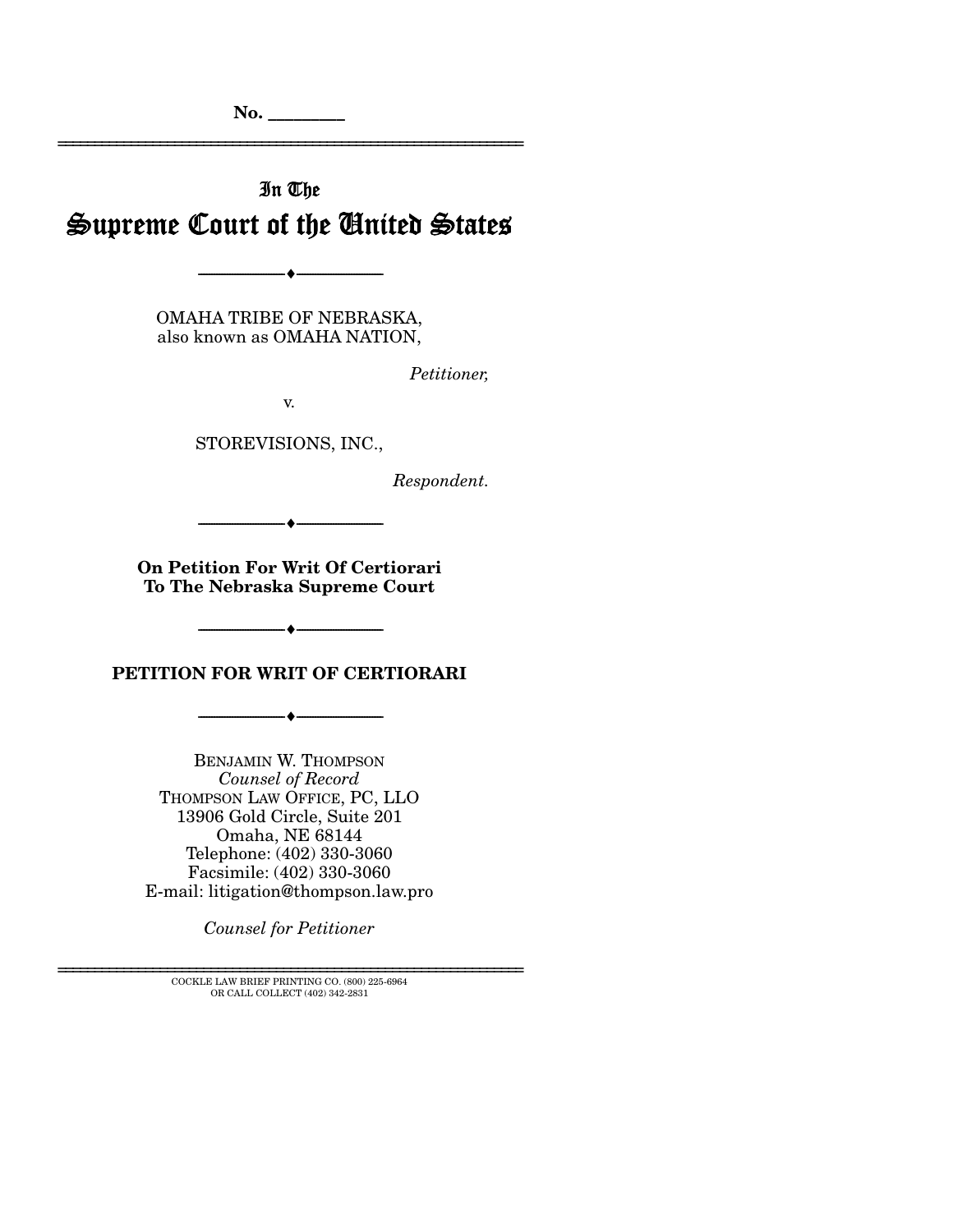## **QUESTION PRESENTED**

Is apparent authority sufficient to bind an Indian tribe to a waiver of the tribe's federally protected sovereign immunity, when the purported waiver is executed by a tribal official acting outside the scope of his actual authority?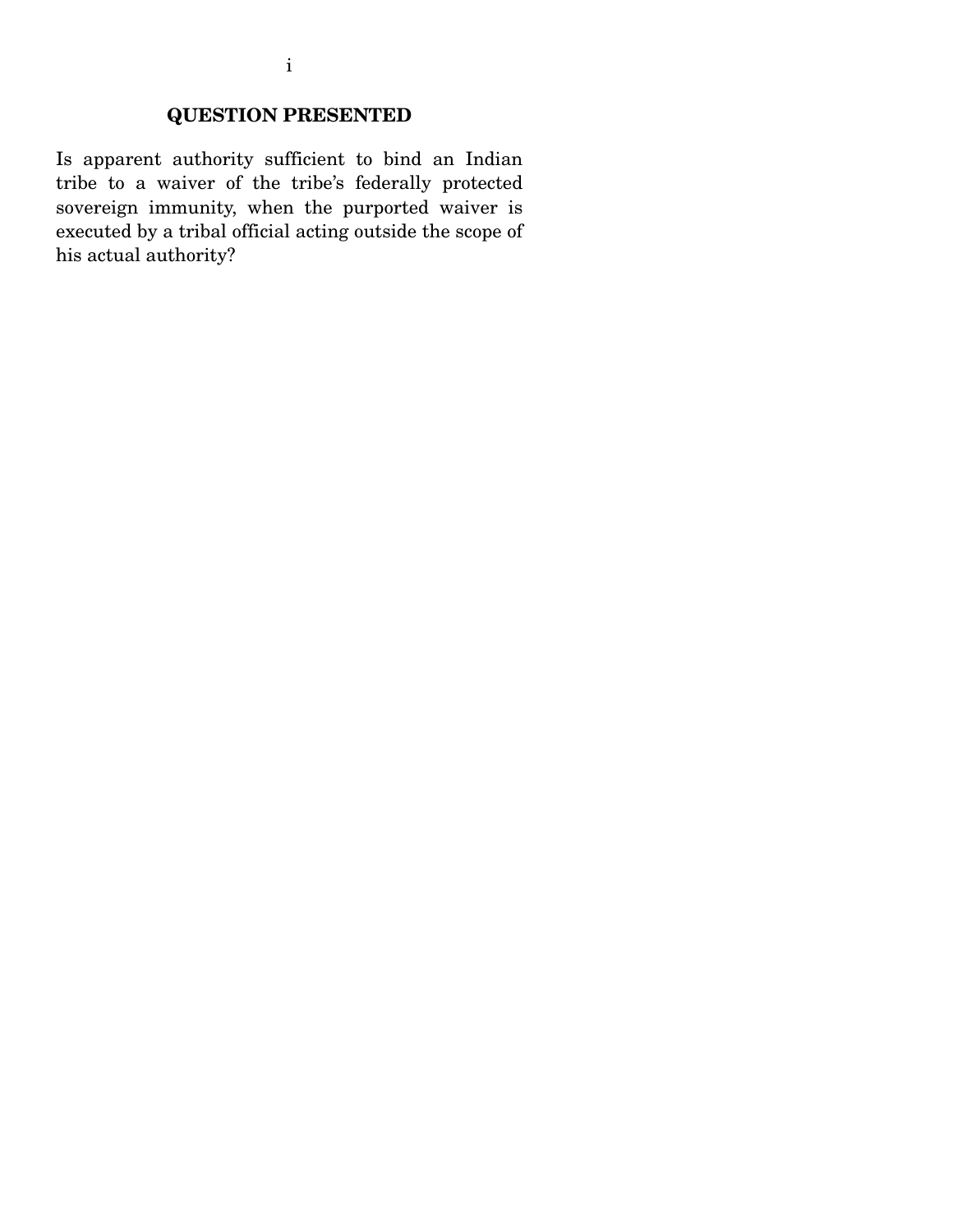## TABLE OF CONTENTS

| × |
|---|
|---|

|                                                                                                                                                                                                                                                                                                                                                                                                                               | $\mathbf{i}$   |
|-------------------------------------------------------------------------------------------------------------------------------------------------------------------------------------------------------------------------------------------------------------------------------------------------------------------------------------------------------------------------------------------------------------------------------|----------------|
|                                                                                                                                                                                                                                                                                                                                                                                                                               | ii             |
|                                                                                                                                                                                                                                                                                                                                                                                                                               | iv             |
| PETITION FOR WRIT OF CERTIORARI                                                                                                                                                                                                                                                                                                                                                                                               | 1              |
|                                                                                                                                                                                                                                                                                                                                                                                                                               | 1              |
|                                                                                                                                                                                                                                                                                                                                                                                                                               | $\overline{2}$ |
| STATUTORY AND COMMON LAW PROVISIONS                                                                                                                                                                                                                                                                                                                                                                                           |                |
|                                                                                                                                                                                                                                                                                                                                                                                                                               | $\overline{2}$ |
|                                                                                                                                                                                                                                                                                                                                                                                                                               | 3              |
| REASONS FOR GRANTING THE WRIT                                                                                                                                                                                                                                                                                                                                                                                                 | 8              |
| AN OPINION FROM THIS COURT IS<br>$\mathbf{L}$<br>NECESSARY TO ENSURE NATIONAL<br>UNIFORMITY AND PROTECT THE FED-<br>ERAL DOCTRINE OF TRIBAL SOVER-<br>EIGN IMMUNITY FROM DIMINUTION<br>BY STATES ON IRRELEVANT POLICY<br>THE NEBRASKA SUPREME COURT'S<br>II.<br>DECISION CONFLICTS WITH DECI-<br>SIONS OF THIS COURT AND FEDERAL<br>CIRCUIT COURTS BY APPLYING AP-<br>PARENT AUTHORITY PRINCIPLES TO<br>A GOVERNMENTAL ENTITY | 8<br>14        |
|                                                                                                                                                                                                                                                                                                                                                                                                                               | 17             |
|                                                                                                                                                                                                                                                                                                                                                                                                                               |                |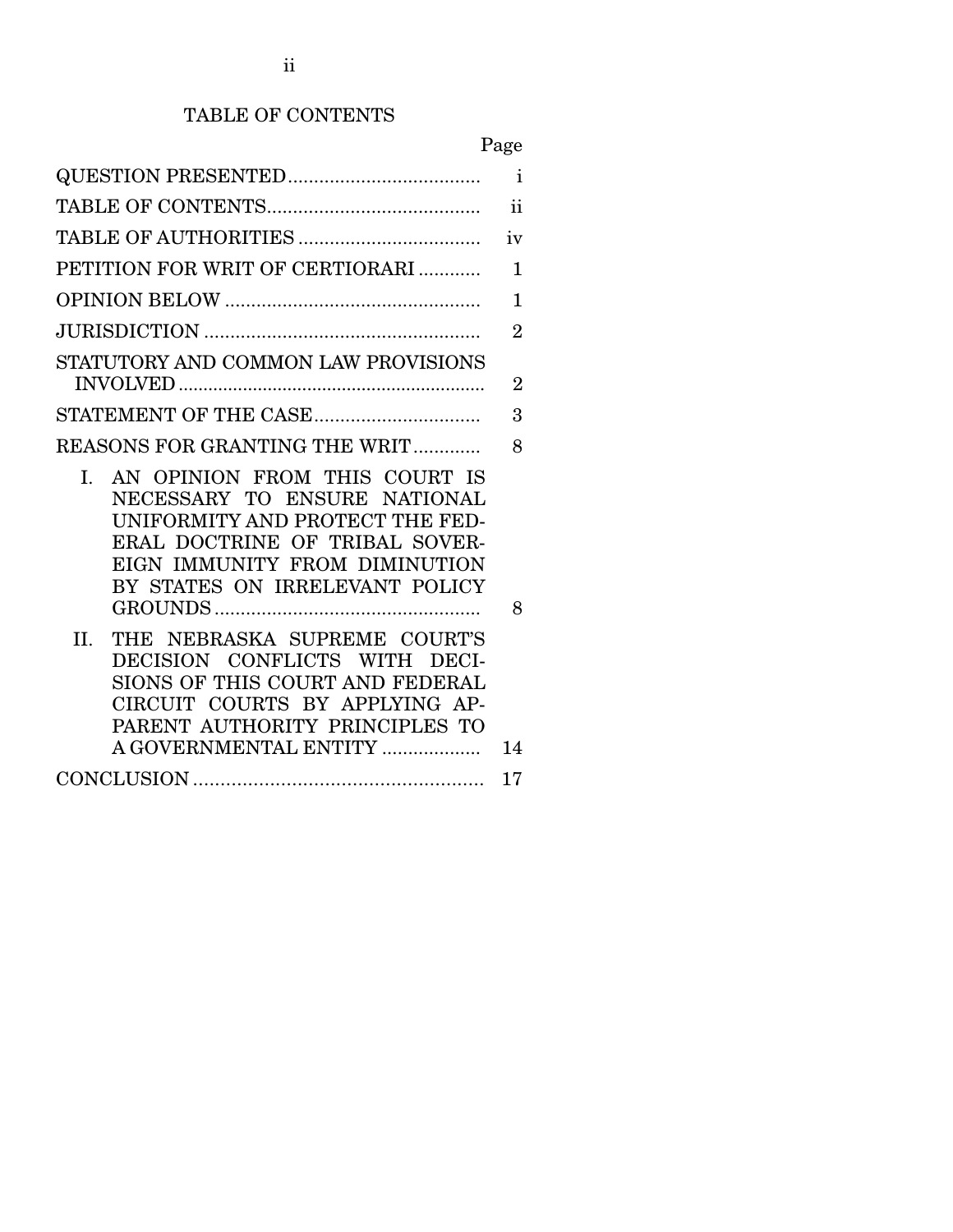TABLE OF CONTENTS – Continued

Page

## APPENDIX

| Supplemental Opinion, filed July 22, 2011  App. 1 |  |
|---------------------------------------------------|--|
|                                                   |  |
|                                                   |  |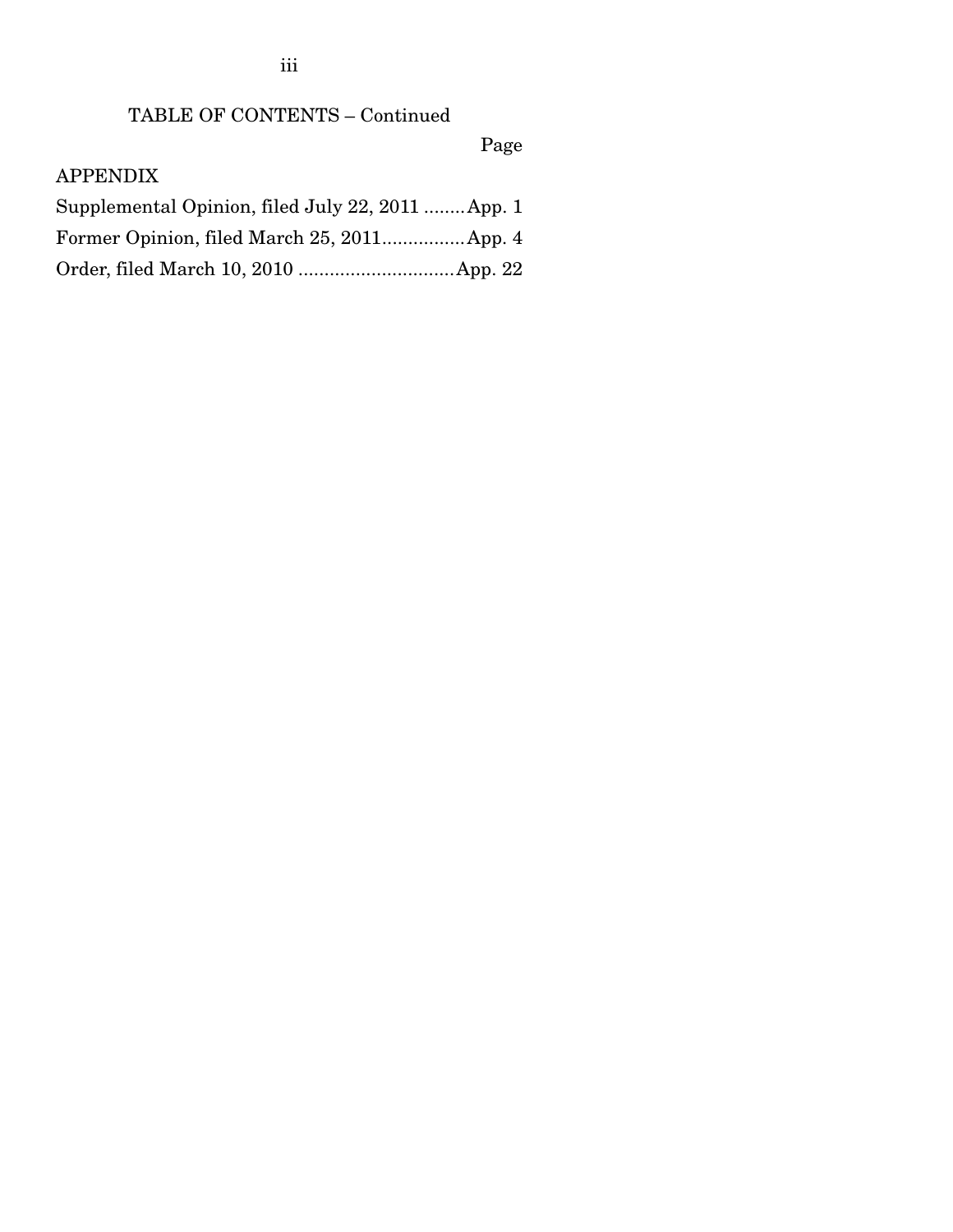## TABLE OF AUTHORITIES

Page

## CASES

| American Indian Agric. Credit Consortium v.<br>Standing Rock Sioux Tribe, 780 F.2d 1374                                                         |
|-------------------------------------------------------------------------------------------------------------------------------------------------|
| Doe v. United States, 100 F.3d 1576 (Fed. Cir.                                                                                                  |
| Federal Crop Insurance Corp. v. Merrill, 332<br>U.S. 380, 68 S. Ct. 1, 92 L. Ed. 10 (1947)15                                                    |
| Kiowa Tribe v. Mfg. Techs., 523 U.S. 751, 118<br>S. Ct. 1700, 140 L. Ed. 2d 981 (1998)3, 8, 9, 11                                               |
| Merrion v. Jicarilla Apache Tribe, 455 U.S.<br>130, 102 S. Ct. 894, 71 L. Ed. 2d 21 (1982)3, 9                                                  |
| National Audubon Soc. v. Watt, 678 F.2d 299                                                                                                     |
| Native Am. Distrib. v. Seneca-Cayuga Tobacco,<br>Co., 491 F. Supp. 2d 1056 (N.D. Okla.                                                          |
| Santa Clara Pueblo v. Martinez, 436 U.S. 49,<br>98 S. Ct. 1670, 56 L. Ed. 2d 106 (1978)2, 8, 9                                                  |
| StoreVisions v. Omaha Tribe of Neb., 281 Neb.                                                                                                   |
| StoreVisions v. Omaha Tribe of Neb., 281 Neb.                                                                                                   |
| Thomas v. INS, 35 F.3d 1332 (9th Cir. 1994) 15                                                                                                  |
| Three Affiliated Tribes of Fort Berthold Reser-<br>vation v. Wold Engineering, P.C., 476 U.S.<br>877, 106 S. Ct. 2305, 90 L. Ed. 2d 881 (1986)9 |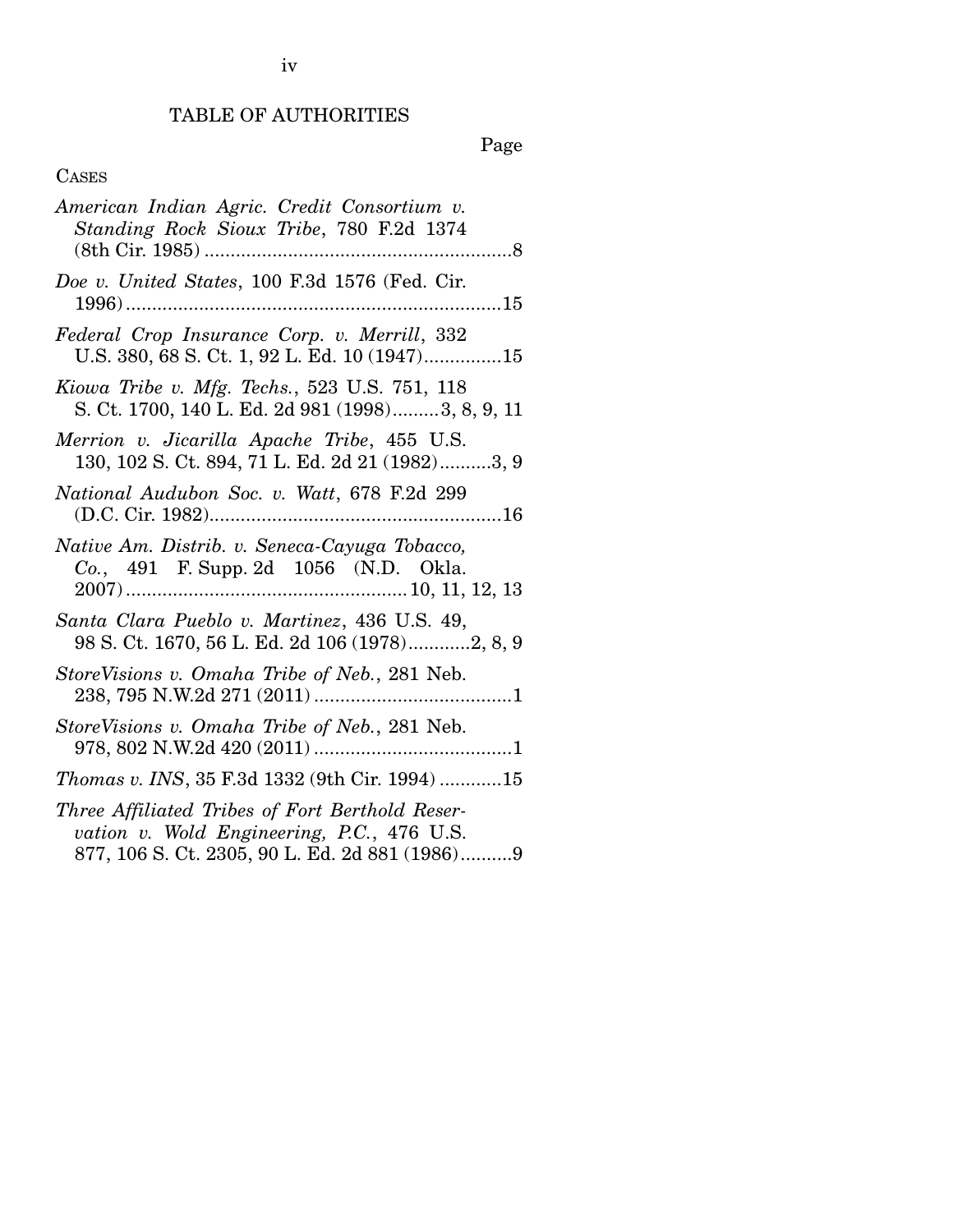v

|                                                                                                   | Page |
|---------------------------------------------------------------------------------------------------|------|
| U.S. v. Ellis, 527 F.3d 203 (1st Cir. 2008)15                                                     |      |
| United States v. Kagama, 118 U.S. 375, 6 S. Ct.                                                   |      |
| United States v. Stewart, 311 U.S. 60, 61 S. Ct.                                                  |      |
| United States v. Testan, 424 U.S. 392, 96 S.Ct.                                                   |      |
| United States v. United States Fidelity &<br><i>Guaranty Co., 309 U.S. 506, 60 S. Ct. 653, 84</i> |      |
| Utah Power & Light Co. v. United States, 243<br>U.S. 389, 37 S. Ct. 387, 61 L. Ed. 791 (1917)15   |      |
| Ute Distributing Corp. v. Ute Indian Tribe, 149                                                   |      |
| Washington v. Confederated Tribes of Colville<br>Reservation, 447 U.S. 134, 100 S.Ct. 2069,       |      |
| Whiteside v. U.S., 93 U.S. 247, 23 L. Ed. 882                                                     |      |
| Worcester v. Georgia, 31 U.S. (6 Pet.) 515, 8                                                     |      |

#### **STATUTES**

| Indian Reorganization Act of June 18, 1934, 25     |  |
|----------------------------------------------------|--|
|                                                    |  |
| Indian Reorganization Act, 25 U.S.C. § 476(e)2, 13 |  |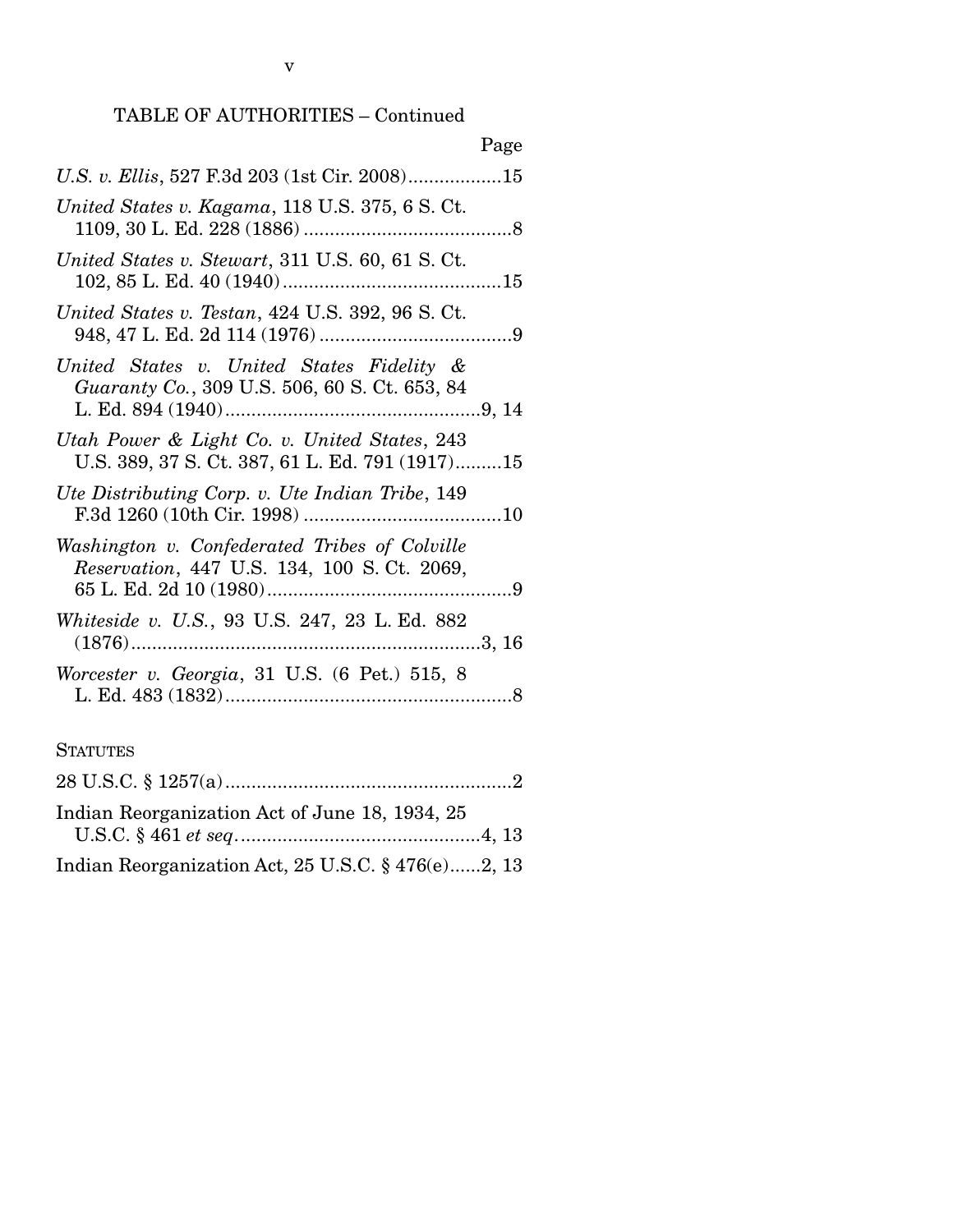## TABLE OF AUTHORITIES – Continued

Page

## OTHER AUTHORITIES

| Indian Entities Recognized and Eligible To Re-<br>ceive Services From the United States Bu-<br>reau of Indian Affairs, 75 Fed. Reg. 60810 |
|-------------------------------------------------------------------------------------------------------------------------------------------|
| Note, In Defense of Tribal Sovereign Immunity,                                                                                            |
| TREATISES                                                                                                                                 |
| F. Cohen, Handbook on Federal Indian Law                                                                                                  |

| Restatement (Third) of Agency $\S 2.03$ , comment |  |
|---------------------------------------------------|--|
|                                                   |  |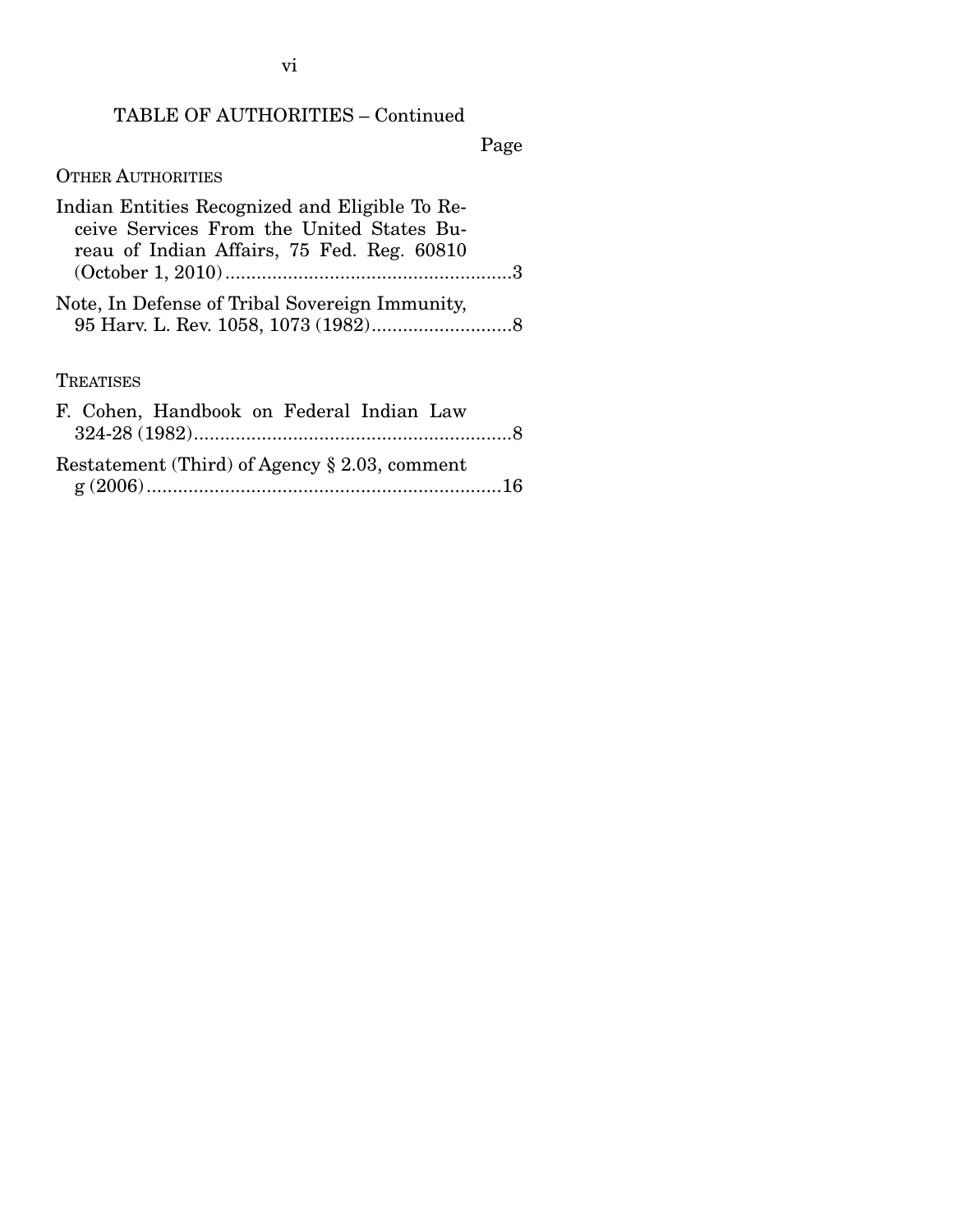The Omaha Tribe of Nebraska respectfully petitions for a writ of certiorari to review the judgment of the Nebraska Supreme Court holding that tribal officials had apparent authority sufficient to waive the Tribe's sovereign immunity from suit. The Nebraska decision applies general agency principles to a federally protected immunity waiver analysis and ignores contrary decisions of this Court, decisions of U.S. Courts of Appeals, and other state courts in finding that a governmental official's apparent authority, rather than actual authority, is sufficient to bind the sovereign and waive sovereign immunity.

#### **OPINION BELOW**

--------------------------------- ♦ ---------------------------------

 The Nebraska Supreme Court's supplemental opinion modifying the former opinion, after considering a motion for rehearing, is reported at *StoreVisions v. Omaha Tribe of Neb.*, 281 Neb. 978, 802 N.W.2d 420 (2011), and appears at App. 1.

 The former opinion of the Nebraska Supreme Court is reported as *StoreVisions v. Omaha Tribe of Neb.*, 281 Neb. 238, 795 N.W.2d 271 (2011), and appears at App. 4.

 $\overbrace{\hspace{2.5cm}}$   $\overbrace{\hspace{2.5cm}}$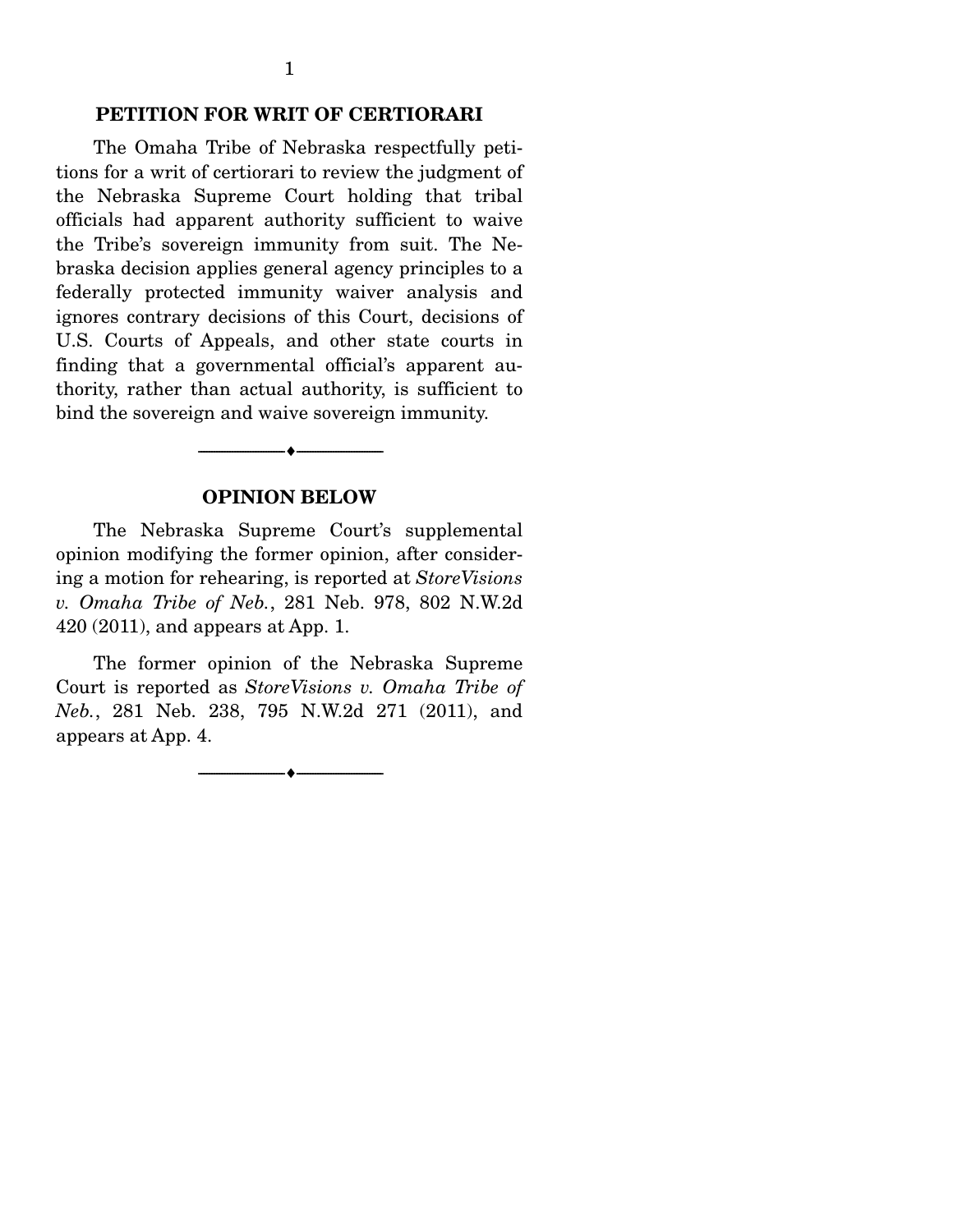#### **JURISDICTION**

 This Court's jurisdiction is invoked pursuant to 28 U.S.C. § 1257(a). A federally protected tribal sovereign immunity defense was raised in a motion to dismiss a claim filed against a federally recognized tribe in a state court, which immunity was found to have been waived by tribal officials in the March 25, 2011, opinion of the Nebraska Supreme Court. The opinion was modified by the Nebraska Supreme Court following a motion for rehearing and became final on release of a supplemental opinion on July 22, 2011.

## **STATUTORY AND COMMON LAW PROVISIONS INVOLVED**

 $\overbrace{\hspace{2.5cm}}$   $\overbrace{\hspace{2.5cm}}$ 

1. The Indian Reorganization Act, specifically section 476(e), Title 25 of the United States Code, provides in part:

In addition to all powers vested in any Indian tribe or tribal council by existing law, the constitution adopted by said tribe shall also vest in such tribe or its tribal council the following rights and powers: . . . to prevent the sale, disposition, lease, or encumbrance of . . . tribal assets without the consent of the tribe. . . .

2. Federal common law, as enunciated by this Court in *Santa Clara Pueblo v. Martinez*, 436 U.S. 49, 58 (1978), provides:

Indian tribes, as sovereign powers, possess federal common law immunity from suit.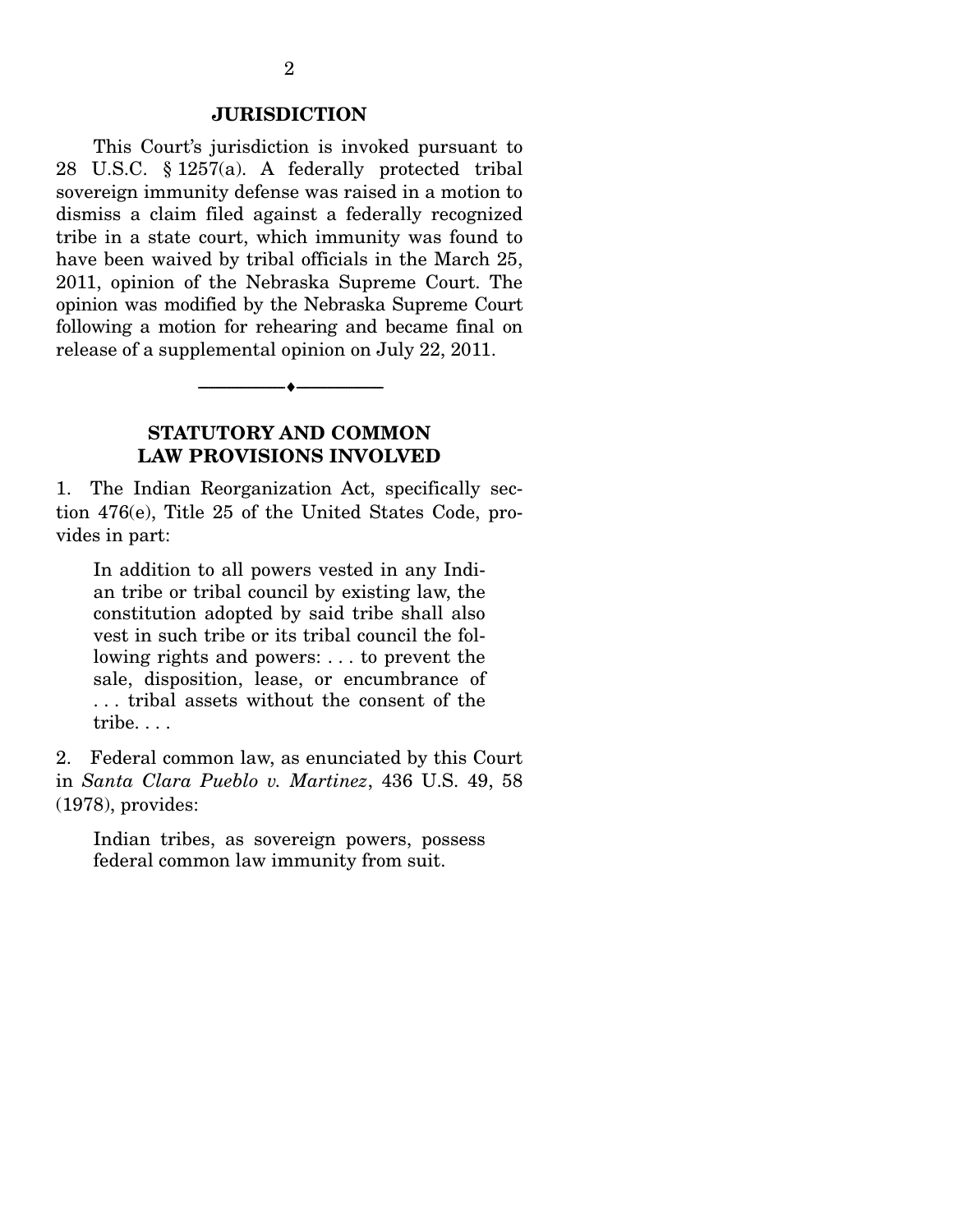3. Federal common law, as enunciated by this Court in *Kiowa Tribe v. Mfg. Techs.*, 523 U.S. 751, 756 (1998), provides:

Tribal immunity is a matter of federal law and is not subject to diminution by the States.

4. Federal common law, as enunciated by this Court in *Merrion v. Jicarilla Apache Tribe*, 455 U.S. 130 (1982), provides:

Only the Federal Government may limit a tribe's exercise of its sovereign authority.

5. Federal common law, as enunciated by this Court in *Whiteside v. United States,* 93 U.S. 247, 257 (1876), provides:

Although a private agent, acting in violation of specific instructions, yet within the scope of his general authority, may bind his principal, the rule as to the effect of the like act of a public agent is otherwise, for the reason that it is better that an individual should occasionally suffer from the mistakes of public officers or agents, than to adopt a rule which, through improper combinations or collusion, might be turned to the detriment and injury of the public.

 $\overbrace{\hspace{2.5cm}}$   $\overbrace{\hspace{2.5cm}}$ 

#### **STATEMENT OF THE CASE**

 The Petitioner Omaha Tribe of Nebraska is a federally recognized Indian tribe. See Indian Entities Recognized and Eligible To Receive Services From the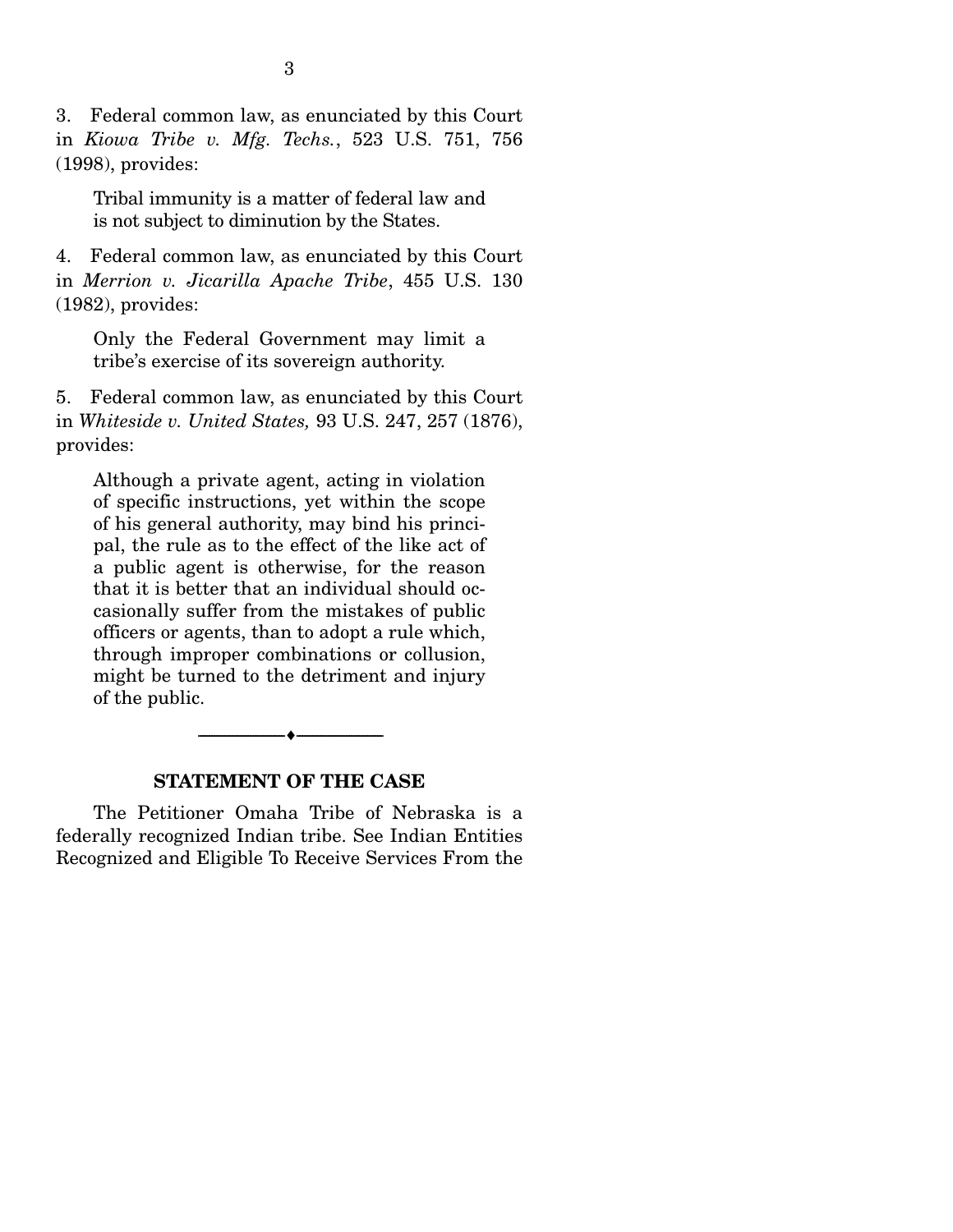United States Bureau of Indian Affairs, 75 Fed. Reg. 60810 (October 1, 2010). The Omaha Tribe is organized pursuant to a written constitution and bylaws adopted with the approval of the federal government under the Indian Reorganization Act of June 18, 1934, 25 U.S.C. § 461 *et seq*. The constitution of the Omaha Tribe of Nebraska provides the Omaha Tribal Council with various enumerated powers. The bylaws of the Omaha Tribe of Nebraska impose various duties on the officers of the Tribal Council. Neither the constitution nor the bylaws provide any officers of the Tribal Council with authority to exercise the Tribal Council's powers except as they may be delegated by the Tribal Council.

 The Respondent StoreVisions filed an action for damages against the Omaha Tribe in state court, alleging breaches of contract. The complaint describes a number of transactions between StoreVisions and the "Tribe" and suggests that the unauthorized actions of several individual council members represent the actions of the Omaha Tribe. Numerous documents are attached to the complaint purportedly bearing the signature of the chairman or vice-chairman of the Omaha Tribal Council. StoreVisions did not reference or include any motions, resolutions or ordinances showing where the Omaha Tribal Council authorized either the chairman or vice-chairman to enter into any contracts, let alone waive the Omaha Tribe's sovereign immunity from suit. Indeed, such authorizations do not exist because the documents were never approved by the full Tribal Council by resolution or motion supported by any official meeting minutes.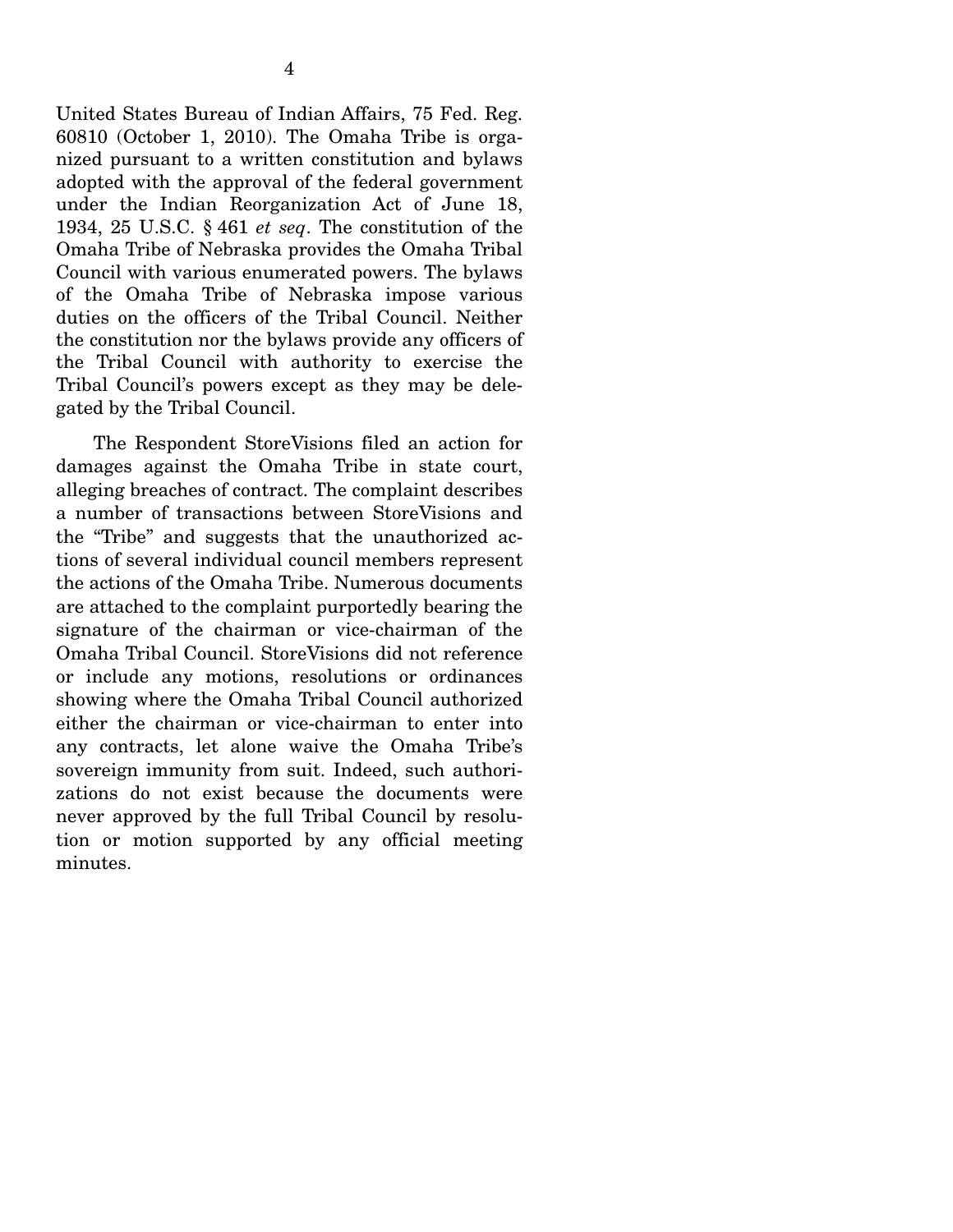According to the principals of StoreVisions, in January 2008, the chairman and vice chairman of the Omaha Tribe signed a one-page document on StoreVisions letterhead that StoreVisions intended to represent a waiver of the Omaha Tribe's sovereign immunity with respect to any contracts with Store-Visions. The authenticity of this document or these signatures has not been confirmed by the Omaha Tribe. Both now and at the time these signatures were allegedly obtained, the Omaha Tribe's constitution and bylaws did not provide any tribal officers with actual authority to waive the Omaha Tribe's sovereign immunity. Neither the constitution nor the bylaws provide any officers of the Tribal Council with authority to exercise the Tribal Council's powers except as they may be delegated by the Tribal Council.

 The Omaha Tribe's constitution gives enumerated powers to a seven-member Tribal Council. These powers include negotiating with federal, state, and local governments; approving the disposition of tribal assets; managing the Omaha Tribe's economic affairs; and regulating trade and commerce. The Tribal Council also has the power "[t]o adopt resolutions regulating the procedure of the Tribal Council itself . . . and tribal officials [and] . . . [t]o delegate to subordinate boards, or tribal officials ... any of the foregoing powers, reserving the right to review any actions taken by virtue of such delegated powers." While the constitution does not list the specific protocol for waiving the Tribe's sovereign immunity, it does give the Tribal Council the power to approve, manage, and regulate the disposition of tribal assets and economic affairs. *Id.*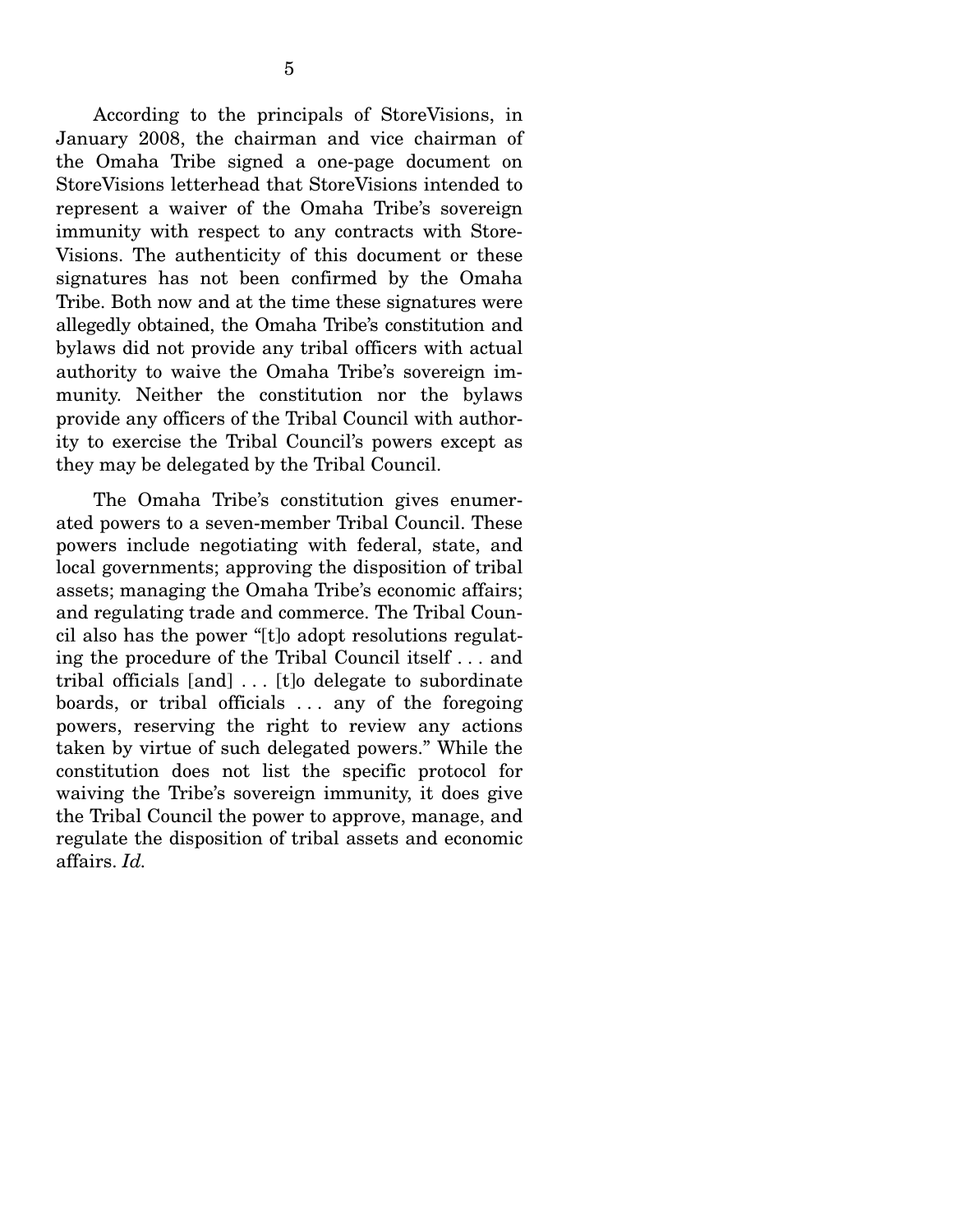The Omaha Tribe's constitution also indicates that resolutions adopted by the Tribal Council regulate procedures that the Tribal Council and tribal officers must adhere to. *Id.* The Tribal Council did not adopt any resolutions delegating the authority to waive the Tribe's sovereign immunity to tribal officers. Nor did the Tribal Council adopt any resolutions allowing tribal officers to waive the Omaha Tribe's sovereign immunity via contract with StoreVisions. The Tribal Council body was neither aware of the terms of purported contracts with StoreVisions, nor did the Tribal Council itself approve contracts with StoreVisions by resolution or motion. Indeed, no formal action was taken by the Tribal Council to waive the Tribe's sovereign immunity with respect to StoreVisions.

 In 2009, StoreVisions filed suit in state court against the Omaha Tribe for breaches of contract. The Omaha Tribe filed a motion to dismiss for lack of jurisdiction on the basis of its tribal sovereign immunity. A hearing was held and the trial court received evidence and heard oral arguments on the motion to dismiss. At the hearing, StoreVisions claimed, based on the contents of its affidavits, that tribal officers misrepresented their authority to waive the Tribe's immunity or that it would be unjust not to subject the Tribe to suit. The issue actually tried in the court below was whether the Tribe was immune from suit or whether that sovereign immunity had been waived. The trial court entered an order denying the Tribe's motion to dismiss, finding that the tribal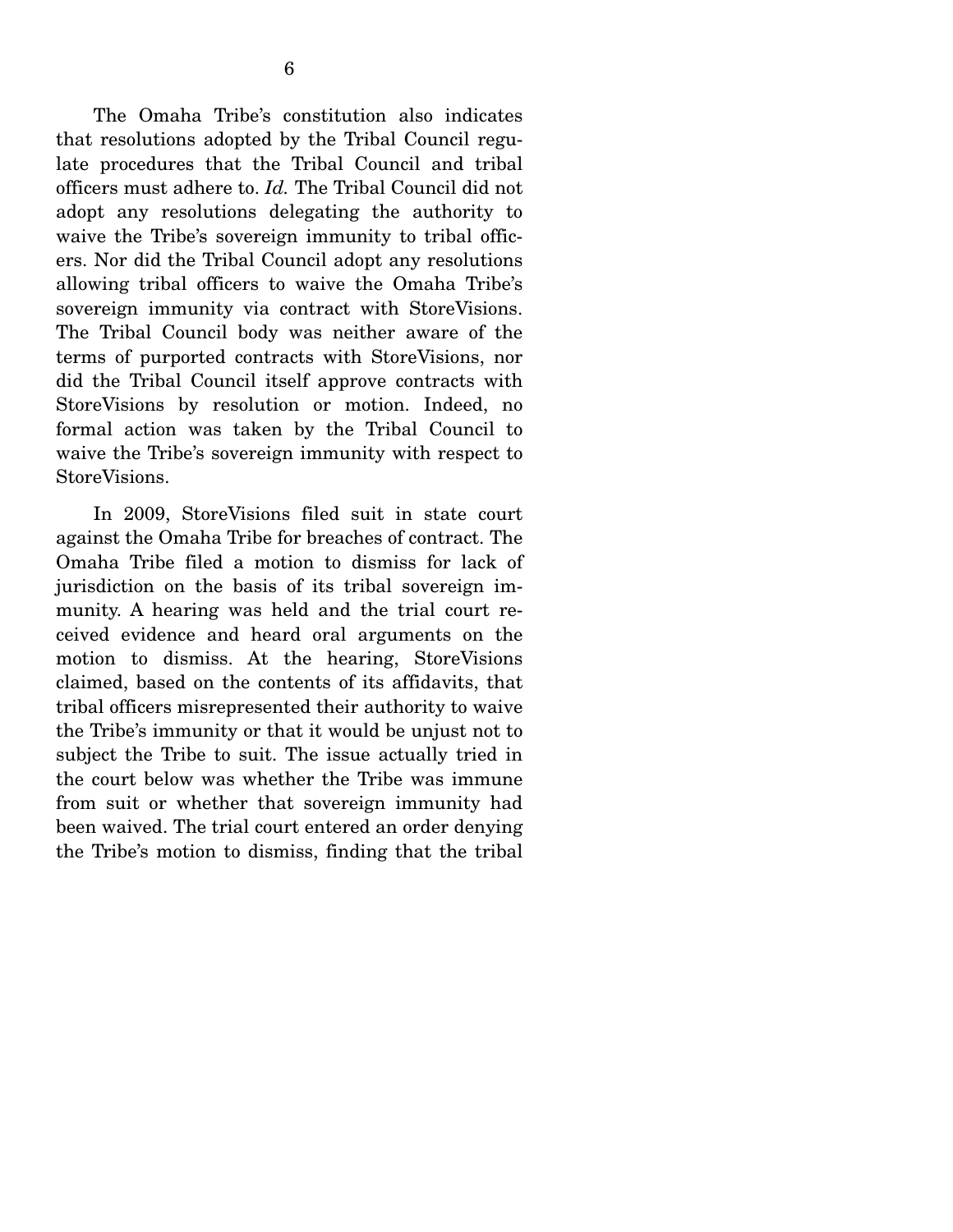officers that purportedly signed a written waiver of sovereign immunity had "apparent authority" to do so. App. 26.

 The Nebraska Supreme Court affirmed the trial court's ruling, choosing to "apply agency principles, specifically the principles of apparent authority, to the waiver in this case." App. 17. It was undisputed that no actual authority existed for the tribal officials to bind the Tribe through contract or waive the Tribe's sovereign immunity – the purported meeting was unofficial, no motion was ever made or resolutions passed that would delegate authority to the officials. In its supplemental opinion, the Nebraska Supreme Court stated that the record suggests that "the action of the chairman and vice chairman, both members of the tribal council, were, on these facts *essentially* the action of the tribal council itself." (emphasis supplied) App. 2. The court further stated, "because the tribe's constitution and bylaws were silent as to the method of waiving sovereign immunity, it was reasonable for appellee to rely upon the words and actions of *the tribe* with respect to the waiver of immunity." App. 19. The Nebraska Supreme Court affirmed the trial court's ruling. App. 4.

--------------------------------- ♦ ---------------------------------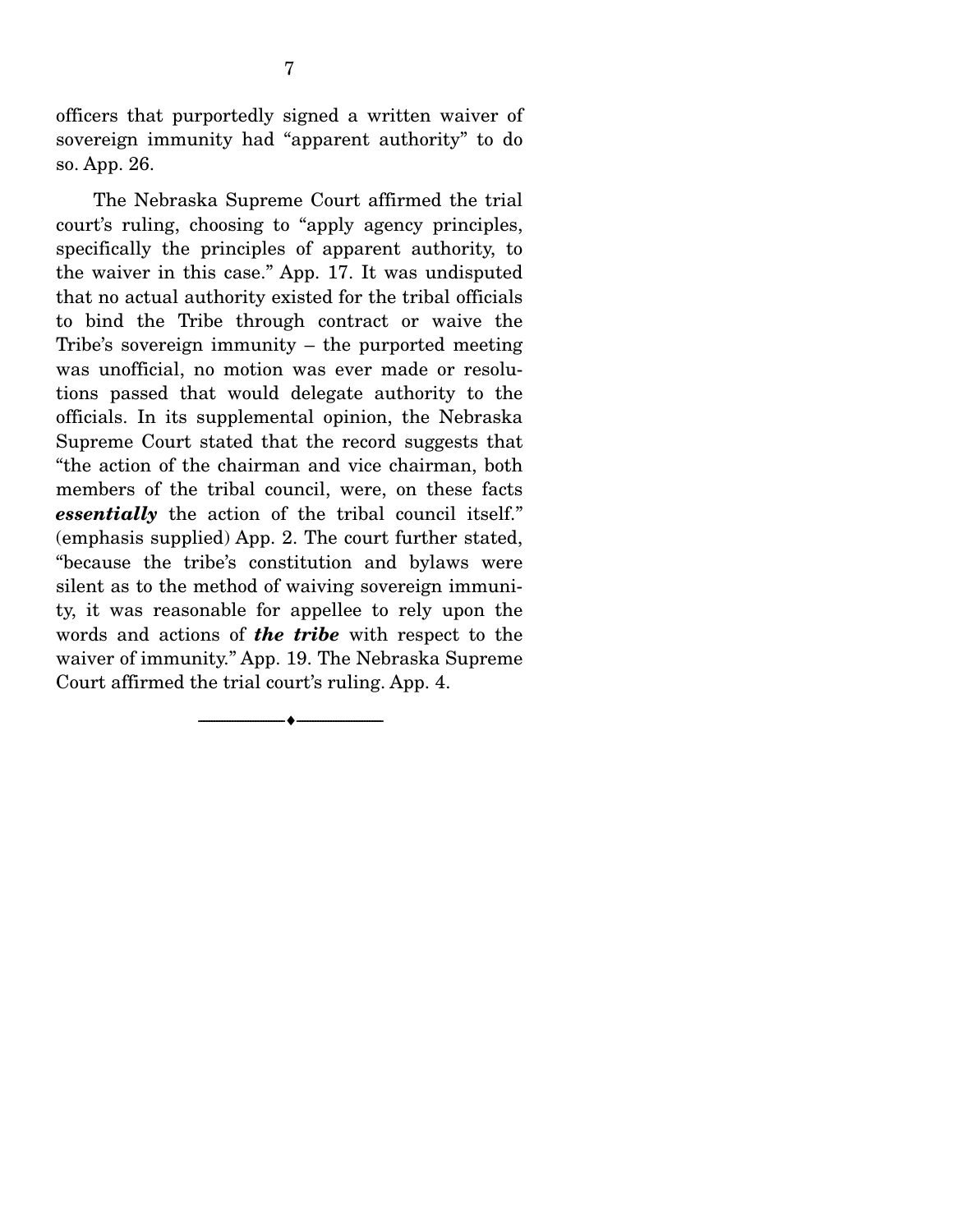#### **REASONS FOR GRANTING THE WRIT**

## **I. AN OPINION FROM THIS COURT IS NEC-ESSARY TO ENSURE NATIONAL UNI-FORMITY AND PROTECT THE FEDERAL DOCTRINE OF TRIBAL SOVEREIGN IM-MUNITY FROM DIMINUTION BY STATES ON IRRELEVANT POLICY GROUNDS**

 Indian tribes, as sovereign powers, possess federal common law immunity from suit. *Santa Clara Pueblo v. Martinez*, 436 U.S. 49, 58, 115, 98 S. Ct. 1670, 1677, 56 L. Ed. 2d 106, 115 (1978). This principle "has long been part of our jurisprudence." *American Indian Agric. Credit Consortium v. Standing Rock Sioux Tribe*, 780 F.2d 1374, 1377-78 (8th Cir. 1985), citing *United States v. Kagama*, 118 U.S. 375, 382, 6 S. Ct. 1109, 30 L. Ed. 228 (1886); *Worcester v. Georgia*, 31 U.S. (6 Pet.) 515, 519, 8 L. Ed. 483 (1832). "[I]mmunity is thought necessary to promote the federal policies of tribal self-determination, economic development, and cultural autonomy." *Id.,* citing F. Cohen, Handbook on Federal Indian Law 324-28 (1982); Note, In Defense of Tribal Sovereign Immunity, 95 Harv. L. Rev. 1058, 1073 (1982).

 This Court has taken the firm position that "**tribal immunity is a matter of federal law and is not subject to diminution by the States**." *Kiowa Tribe v. Mfg. Techs.*, 523 U.S. 751, 756, 118 S. Ct. 1700, 1703, 140 L. Ed. 2d 981, 986 (1998) (emphasis supplied) (rejecting Oklahoma Supreme Court's holding that tribal immunity for off-reservation commercial activity is solely a matter of comity); citing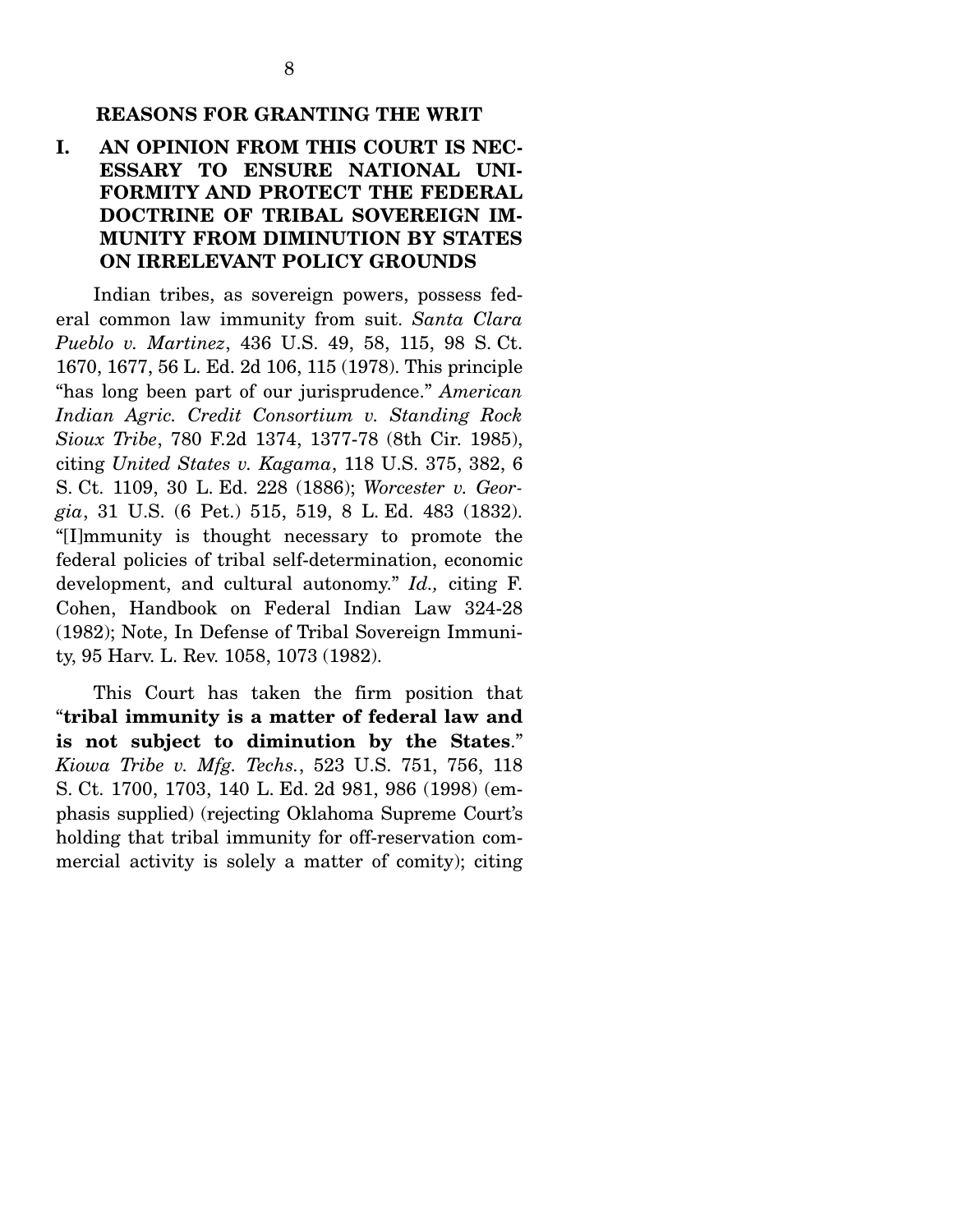*Three Affiliated Tribes of Fort Berthold Reservation v. Wold Engineering, P.C.*, 476 U.S. 877, 890, 106 S. Ct. 2305, 90 L. Ed. 2d 881, 891 (1986); *Washington v. Confederated Tribes of Colville Reservation*, 447 U.S. 134, 154, 100 S. Ct. 2069, 65 L. Ed. 2d 10 (1980). Only the Federal Government may limit a tribe's exercise of its sovereign authority. *Merrion v. Jicarilla Apache Tribe*, 455 U.S. 130, 147, 102 S. Ct. 894, 907, 71 L. Ed. 2d 21, 36 (1982).

 "As a matter of federal law, an Indian tribe is subject to suit only where Congress has authorized the suit or the tribe has waived its immunity." *Kiowa Tribe*, 523 U.S. at 754, 118 S. Ct. at 1702, 140 L. Ed. 2d at 985; see *Three Affiliated Tribes*, 476 U.S. at 890, 106 S. Ct. at 2313, 90 L. Ed. 2d at 891; *Santa Clara Pueblo*, 436 U.S. at 58, 98 S. Ct. at 1677, 56 L. Ed. 2d at 115; *United States v. United States Fidelity & Guaranty Co.*, 309 U.S. 506, 512, 60 S. Ct. 653, 656, 84 L. Ed. 894, 899 (1940). Congress has not acted to abrogate tribal sovereign immunity where a tribe or tribal entity enters into a commercial contract with a non-tribal entity. *Kiowa Tribe*, 523 U.S. at 758-60, 118 S. Ct. at 1704-05, 140 L. Ed. 2d at 985-88.

 A waiver of sovereign immunity "cannot be implied but must be unequivocally expressed." *Santa Clara Pueblo v. Martinez*, 436 U.S. 49, 58, 98 S. Ct. 1670, 56 L. Ed. 2d 106 (1978), quoting *United States v. Testan*, 424 U.S. 392, 399, 96 S. Ct. 948, 953-54, 47 L. Ed. 2d 114, 121 (1976). If Congress has not abrogated a tribe's immunity in a particular circumstance, "the requirement that a waiver of tribal immunity be 'clear' and 'unequivocally expressed' is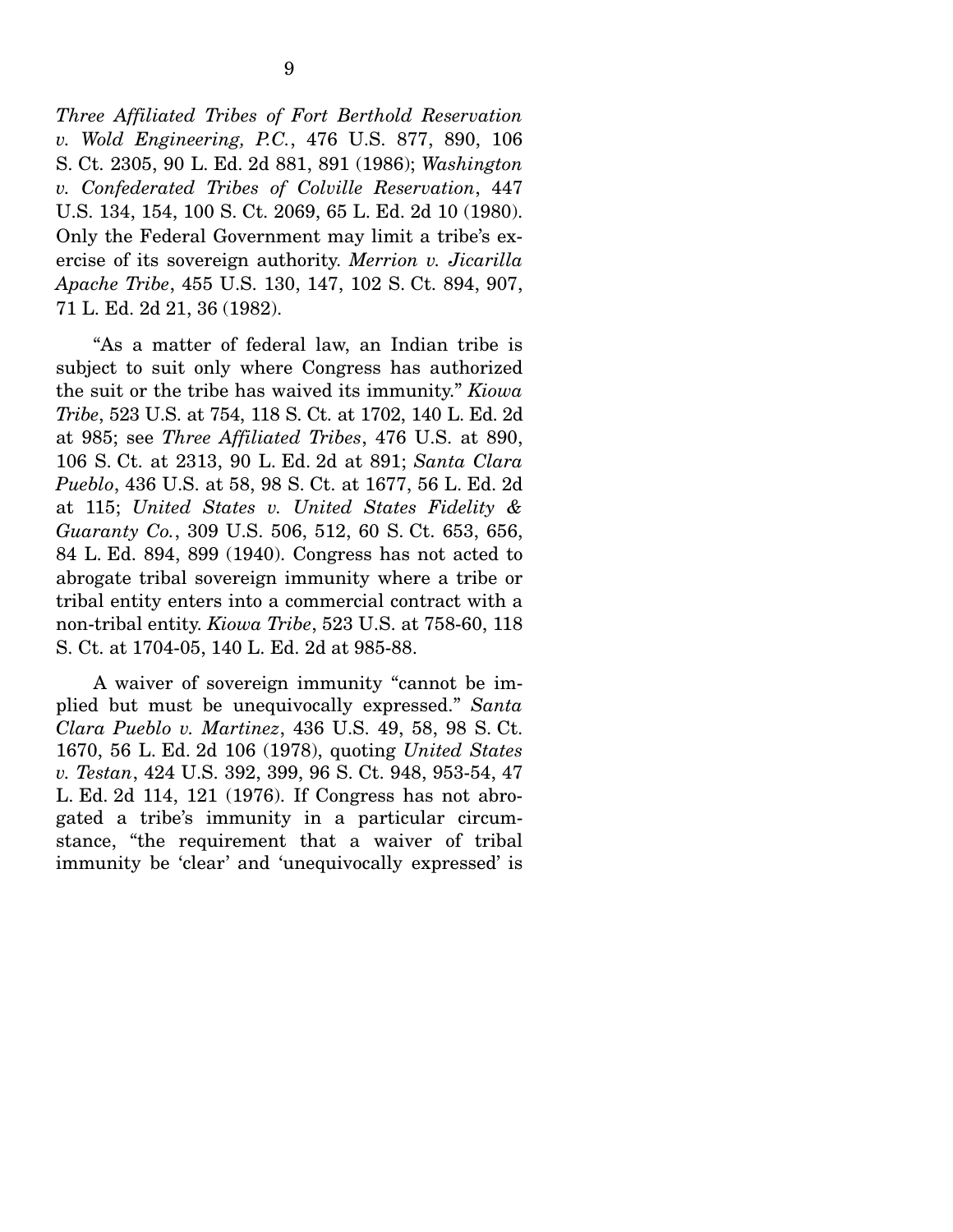not a requirement that may be flexibly applied or even disregarded based on the parties or the specific facts involved." *Ute Distributing Corp. v. Ute Indian Tribe*, 149 F.3d 1260, 1267 (10th Cir. 1998); see *Native Am. Distrib. v. Seneca-Cayuga Tobacco, Co.*, 491 F. Supp. 2d 1056, 1069 (N.D. Okla. 2007) ("[T]he 'unequivocally expressed' standard for waiver of immunity is not to be flexibly applied.  $\dots$ ").

 The inflexible requirement that a tribe's waiver of immunity must be clear and unequivocally expressed in order to be effective cuts against allowing apparent authority alone to waive a tribe's immunity. Indeed, the clear and unequivocal expression standard is so ingrained in our common law tradition that "[it] is true even if application of sovereign immunity leaves a party without any judicial remedy." *Native Am. Distrib.*, 491 F. Supp. 2d at 1069. For this reason, the *Native American Distributing* court rejected the notion that a tribe could waive its immunity based on a reasonable belief or inequity of misrepresentation standard. *Id.* 

The Nebraska Supreme Court's opinion states: "Moreover, because the Tribe's constitution and bylaws are silent as to the method of waiving sovereign immunity, it was reasonable for StoreVisions to rely upon the words and actions of the Tribe with respect to the waiver of sovereign immunity." App. 19. This conclusion, however, is a flexible application of sovereign immunity that has been repudiated by the common law. *Native Am. Distrib*., 491 F. Supp. 2d at 1069 (N.D. Okla. 2007). The courts cannot rely on equitable, discretionary, or policy rationales to allow the apparent authority of two tribal officials to waive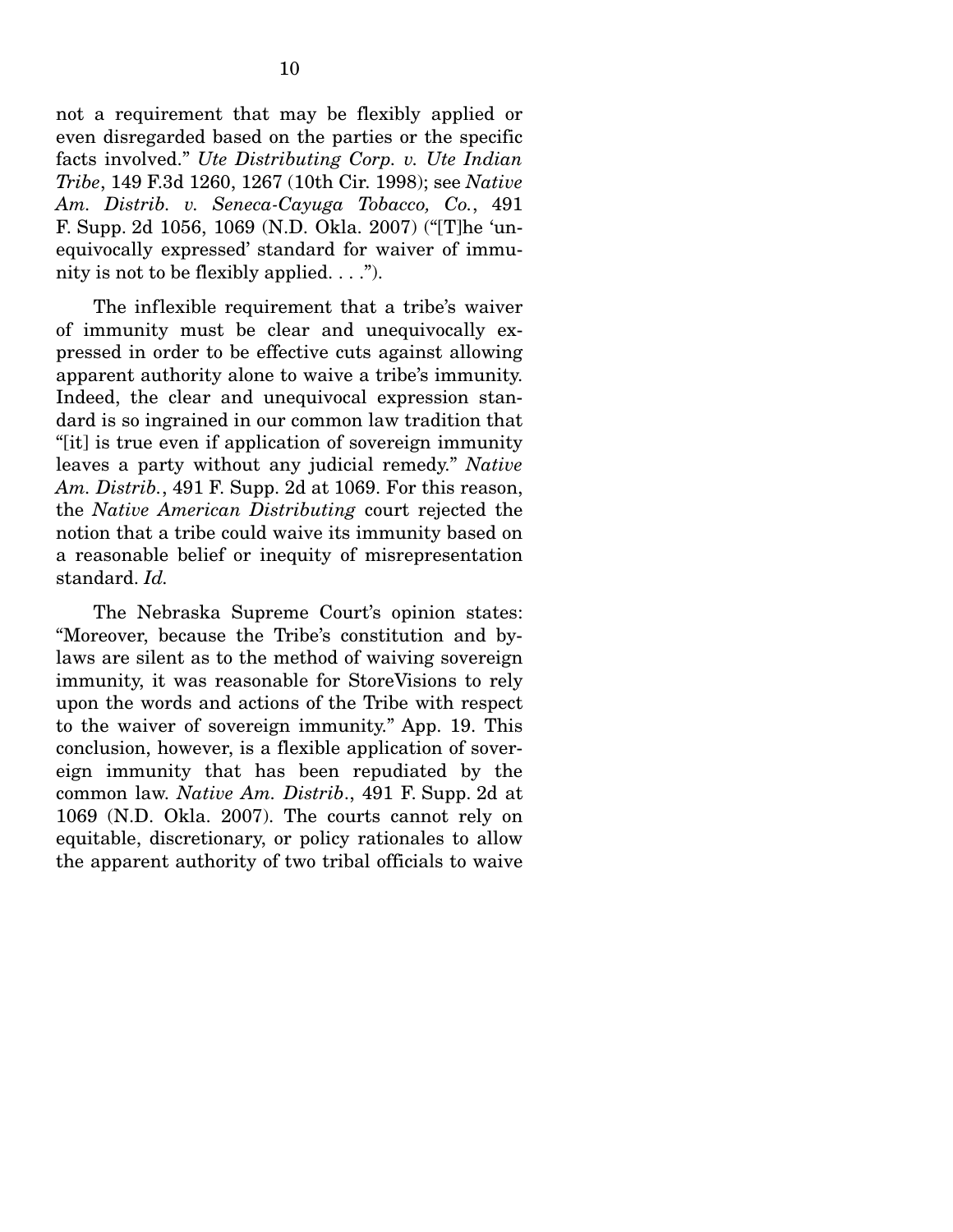a tribe's sovereign immunity. See *id.* ("[C]ourts may not find a waiver of immunity based on 'perceived inequities arising from the assertion of immunity, or the unique context of a case.'".

 In *Native American Distributing*, the court refused to recognize a tribal waiver of immunity based on the "reasonable belief" of a contracting party and alleged misrepresentations by a manager at a tribal enterprise. 491 F. Supp. 2d at 1068-69. The court upheld the tribe's sovereign immunity where the party contracting with the tribal enterprise "was highly aware of the possible application of tribal immunity, inquired about it, and was told by [a tribal enterprise manager] that [the opposing contracting party] did not need additional waivers of sovereign immunity beyond those in the Corporate Charter." *Id.*

 In doing so, the *Native American Distributing* court aligned itself with precedent set forth by this Court, which commands tribal sovereign immunity to be upheld, even in the face of equitable or policy rationales that might counsel otherwise. *Id.* at 1068; see *Kiowa Tribe of Oklahoma v. Mfg. Techs., Inc.*, 523 U.S. at 758 ("In [an] economic context, immunity can harm those who are unaware that they are dealing with a tribe, who do not know of tribal immunity, or who have no choice in the matter.  $\dots$ ").

 Finally, in light of the cumulative evidence ... Plaintiffs make several policy arguments against a finding of waiver of immunity in this case. (See, e.g., Plfs.' Resp. to SCTC's Mot. to Dismiss ("Th[e] purpose [of tribal immunity] is not served, however,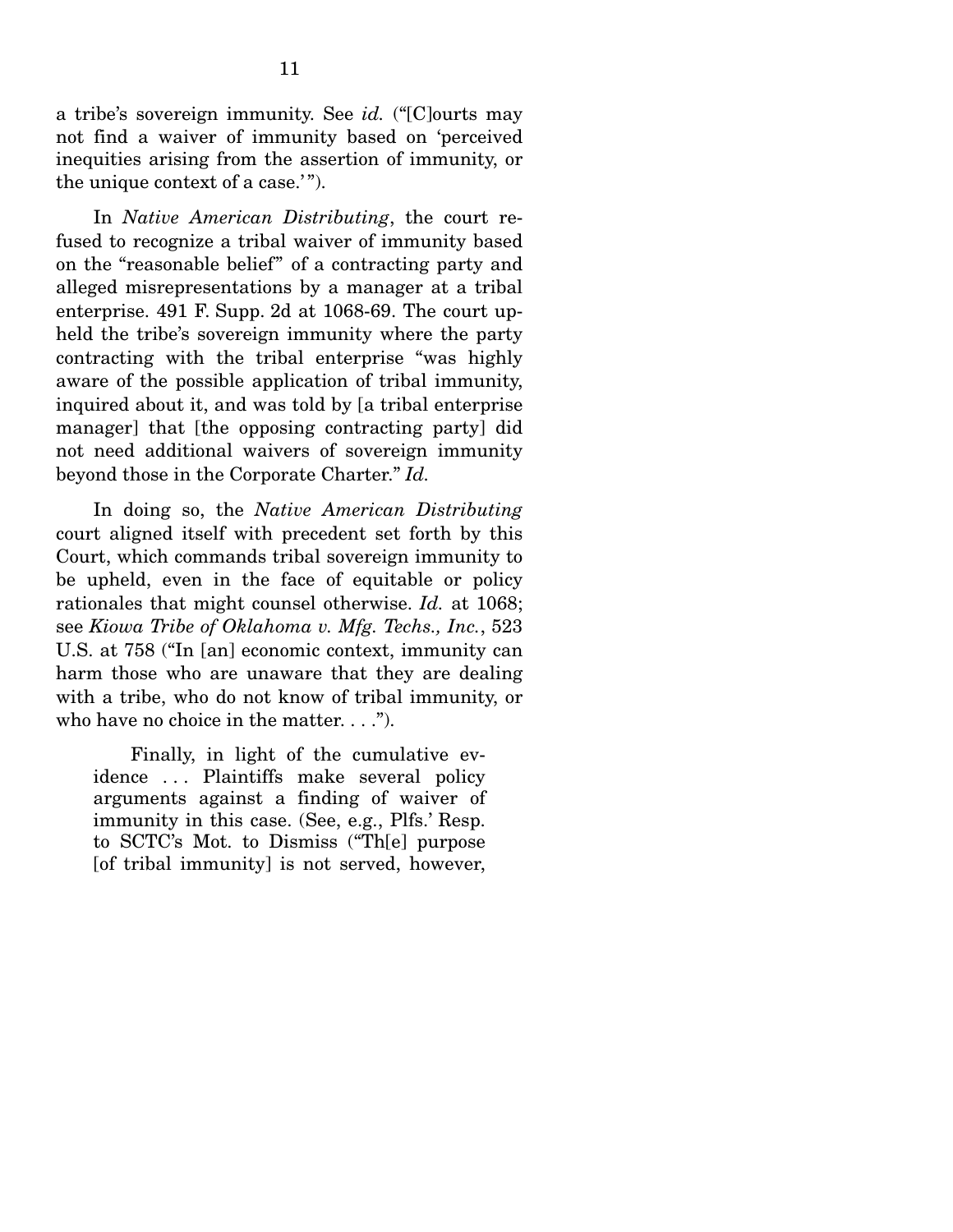when a sophisticated, multi-million dollar tobacco company cynically uses tribal sovereign immunity as a shield to protect itself from prosecution for illegal business conduct, rather than a shield to protect limited ... tribal resources."). While Plaintiffs make some compelling arguments that tribal immunity is not, in this case, furthering the policy goals. . . . The Court has no authority to find a waiver of immunity based on policy concerns regarding whether Congress' intent is being furthered in a given case.

*Native Am. Distrib*., 491 F. Supp. 2d at 1070 (emphasis added). Therefore, the equities of a particular situation – in which a party purporting to contract with a tribe believed or was misled to believe that the tribe had waived its immunity – are immaterial in determining whether the tribe's immunity has actually been waived.

 The Court may not rely on StoreVisions' claims that tribal officers misrepresented their authority to waive the Tribe's immunity or that it would be unjust not to subject the Tribe to suit. See *Native Am. Distrib*., 491 F. Supp. 2d at 1068-70 (finding reasonable belief of contracting party and misrepresentation of tribal enterprise irrelevant to the question of whether tribal immunity had been waived). To the extent that the Nebraska Supreme Court relied on such conduct by tribal officers, its decision was in error. See *Native Am. Distrib*., 491 F. Supp. 2d at 1070 ("The Court has no authority to find a waiver of immunity based on policy concerns.").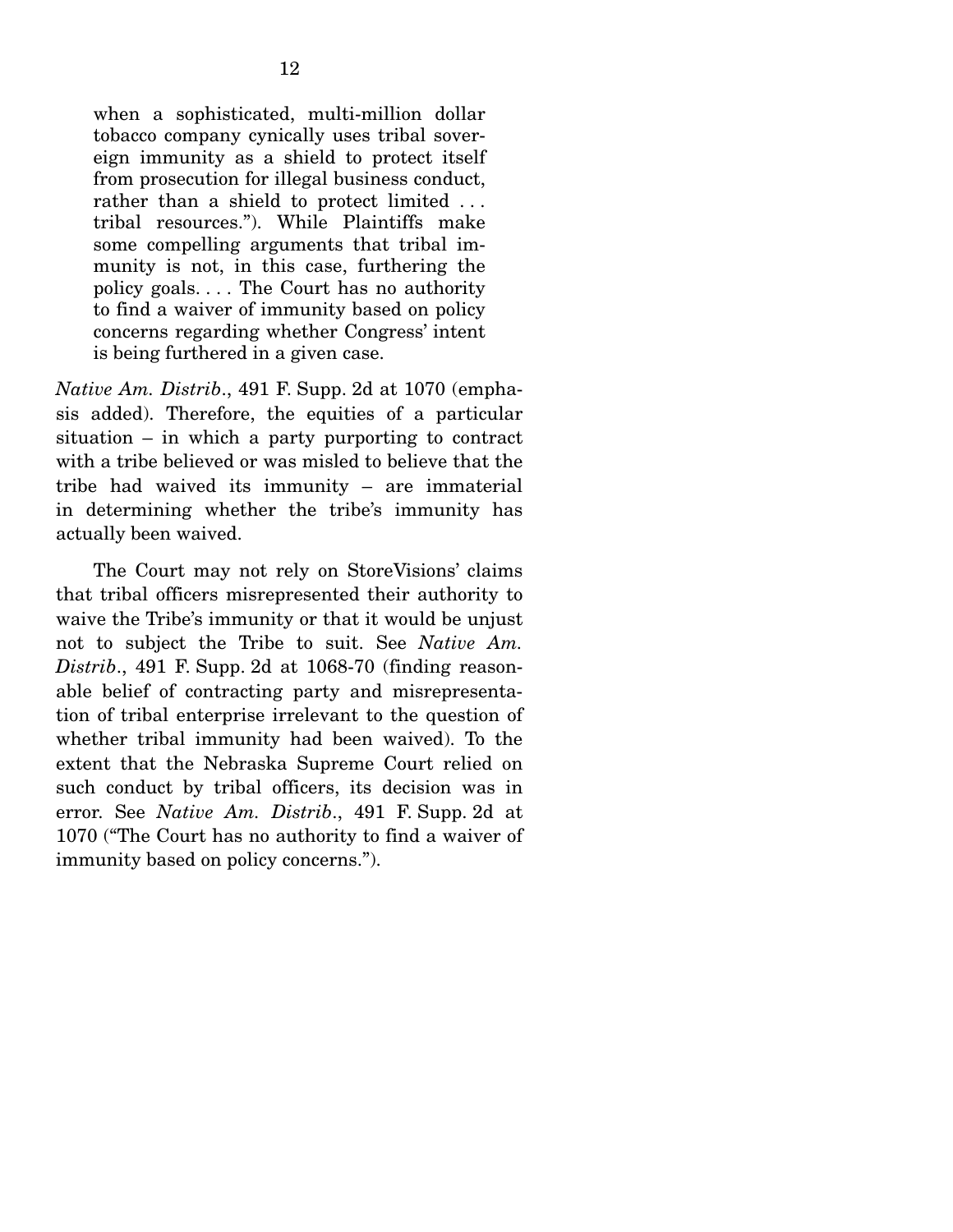Significantly, as an Indian tribe operating under a constitution adopted pursuant to the Indian Reorganization Act, 25 U.S.C. § 461 *et seq.*, *the Omaha Tribe itself*, not individual council members, must consent to the disposition of any assets. See 25 U.S.C. § 476(e) ("In addition to all powers vested in any Indian tribe or tribal council by existing law, the constitution adopted by said tribe shall also vest in such tribe or its tribal council the following rights and powers: . . . to prevent the sale, disposition, lease, or encumbrance of . . . tribal assets *without the con***sent of the tribe....**") (emphasis added). The purported waiver of sovereign immunity and contracts unquestionably involve the disposition of tribal assets, and tribal officials operating without the Omaha Tribe's actual consent run afoul of this important qualification of tribal powers governed by the federal Indian Reorganization Act. Federal law requires the Omaha Tribe's consent, and it is improper to read anything less from the "silence" in the Omaha Tribe's constititution and bylaws as to the procedure for waiving the *Tribe's* sovereign immunity.

 There was no waiver of the Omaha Tribe's sovereign immunity by the Tribe itself in this case. The Nebraska Supreme Court erred in allowing Store-Visions to rely on the representations of two tribal council members, attribute those actions as being those of the Tribe, and conclude the Tribe had waived sovereign immunity. See *Native Am. Distrib*., 491 F. Supp. 2d at 1068-69. "It is a corollary to immunity from suit on the part of the United States and the Indian Nations in tutelage that this immunity cannot be waived by officials. If the contrary were true, it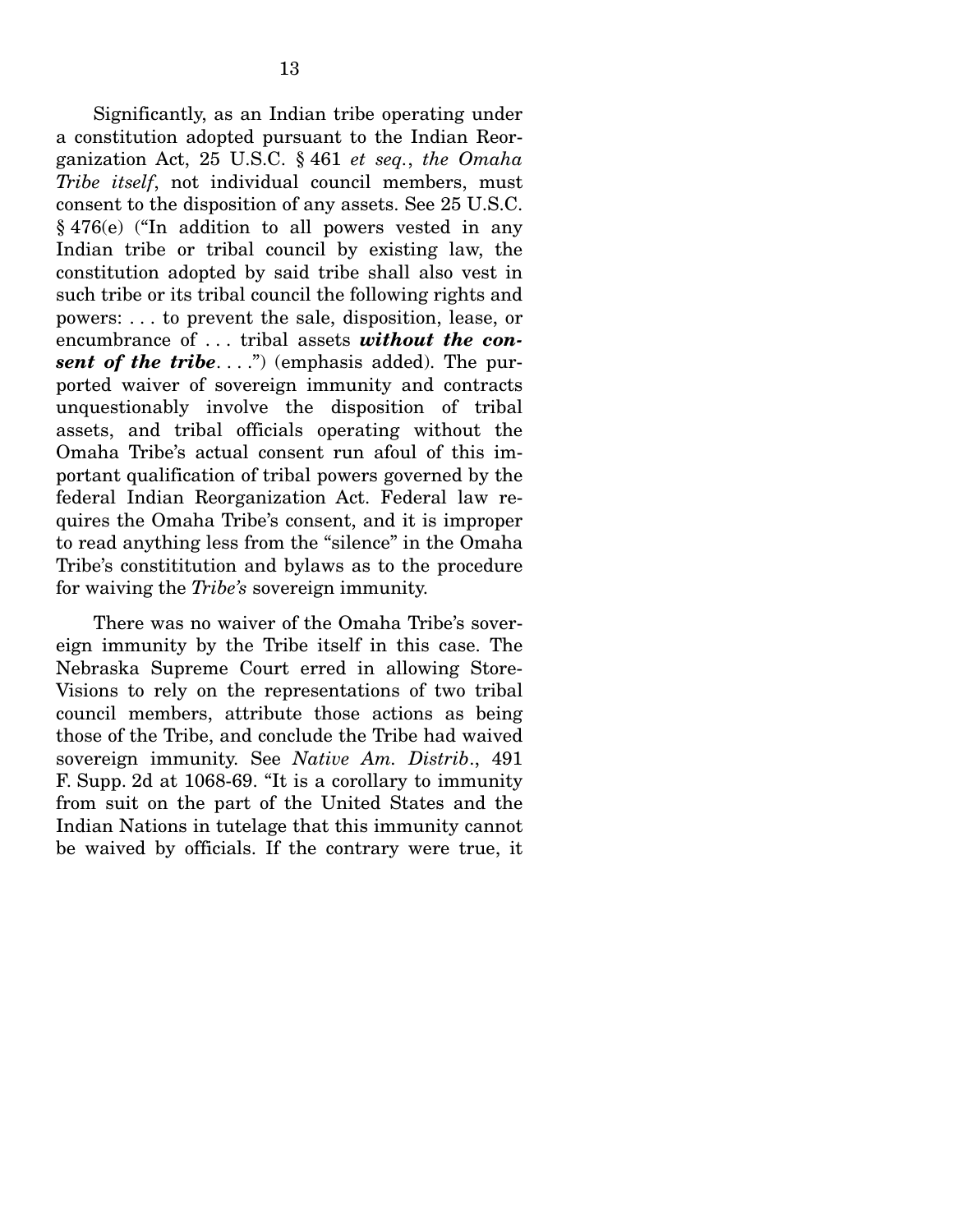would subject the Government to suit in any court in the discretion of its responsible officers. This is not permissible." *United States v. United States Fidelity & Guaranty Co.*, 309 U.S. 506, 60 S. Ct. 653, 657, 84 L. Ed. 894, 899 (1940).

The Court should hear this case on the merits and reverse and vacate the Nebraska Supreme Court's holding that a tribal official may waive a tribe's sovereign immunity based on apparent authority alone. Letting the decision stand invites all manners of novel arguments in state court lawsuits against Indian tribes, with the ultimate consequence that the federal tribal immunity doctrine will be diminished in unpredictable and irreversible ways.

## **II. THE NEBRASKA SUPREME COURT'S DE-CISION CONFLICTS WITH DECISIONS OF THIS COURT AND FEDERAL CIR-CUIT COURTS BY APPLYING APPARENT AUTHORITY PRINCIPLES TO A GOV-ERNMENTAL ENTITY**

 The decision of the Nebraska Supreme Court applied the principles of apparent authority to the purported waiver of tribal sovereign immunity by the tribal officials. By loosening the requirement of actual authority to bind a sovereign entity, the Nebraska Supreme Court has set off upstream against a current of federal jurisprudence to the contrary.

 This Court and federal circuit courts have long held that a party contracting with a government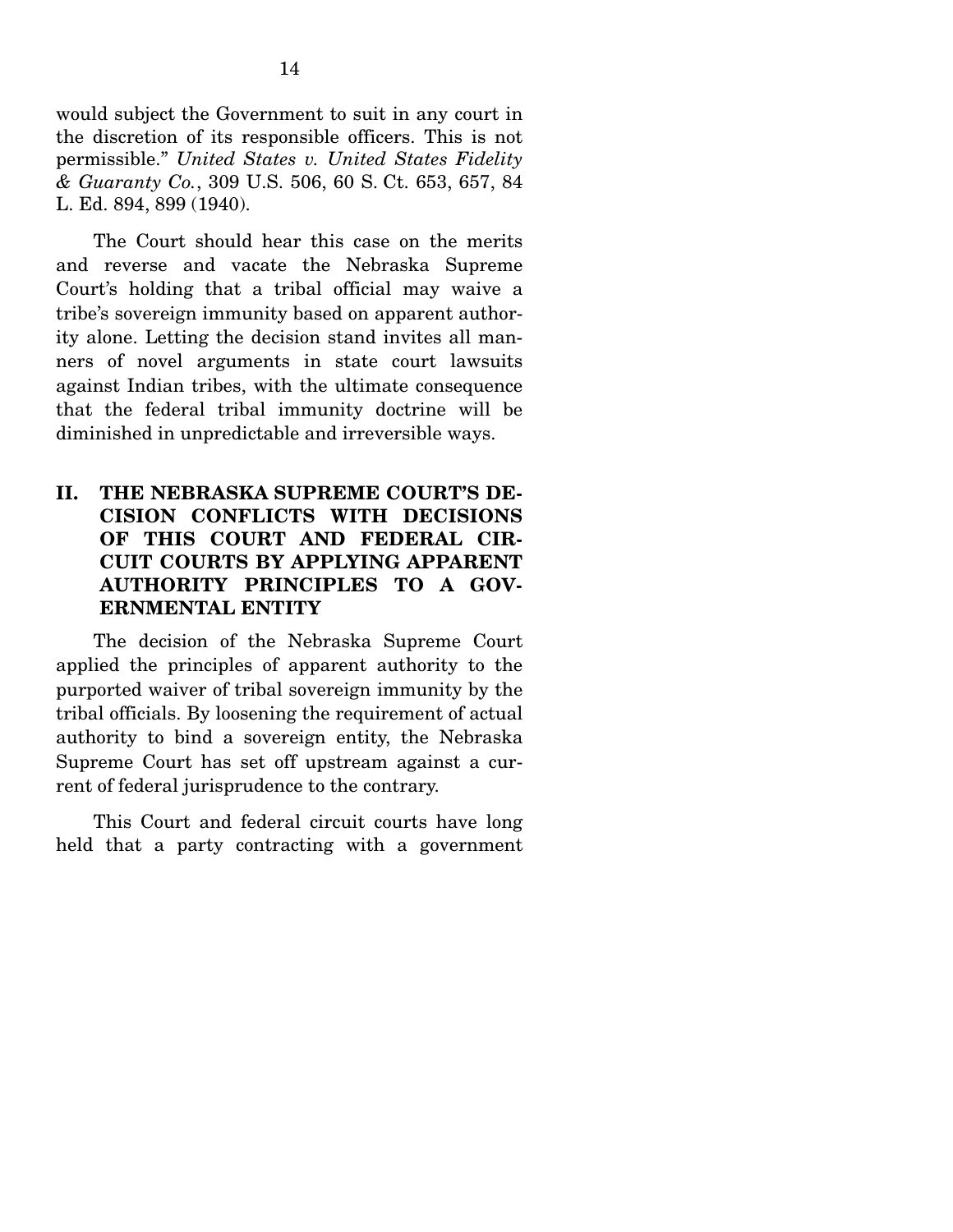agency may not rely on the agent's assertion of authority if such authority does not exist. See, e.g., *Federal Crop Insurance Corp. v. Merrill*, 332 U.S. 380, 384, 68 S. Ct. 1, 3, 92 L. Ed. 10 (1947) ("Whatever the form in which the Government functions, anyone entering into an arrangement with the Government takes the risk of having accurately ascertained that he who purports to act for the Government stays within the bounds of his authority."); *Utah Power & Light Co. v. United States*, 243 U.S. 389, 409, 37 S. Ct. 387, 391, 61 L. Ed. 791 (1917) ("[T]he United States is neither bound nor estopped by acts of its officers or agents in entering into an arrangement or agreement to do or cause to be done what the law does not sanction or permit."); *United States v. Stewart*, 311 U.S. 60, 70, 61 S. Ct. 102, 108, 85 L. Ed. 40, 48 (1940) ("An officer or agency of the United States to whom no administrative authority has been delegated cannot estop the United States even by an affirmative undertaking to waive or surrender a public right."); *U.S. v. Ellis*, 527 F.3d 203, 207 (1st Cir. 2008) ("When a private

party seeks performance of a promise allegedly made by the government, it must show that the government representative alleged to have entered into the agreement had actual authority to bind the United States."); *Doe v. United States*, 100 F.3d 1576, 1584 (Fed. Cir. 1996) ("Absent actual authority on the part of the Government's agent to bind the Government in contract, no binding contract can exist, regardless of the agent's representations."); *Thomas v. INS*, 35 F.3d 1332, 1339-40 (9th Cir. 1994) ("Apparent authority . . . generally will not suffice to bind the government.");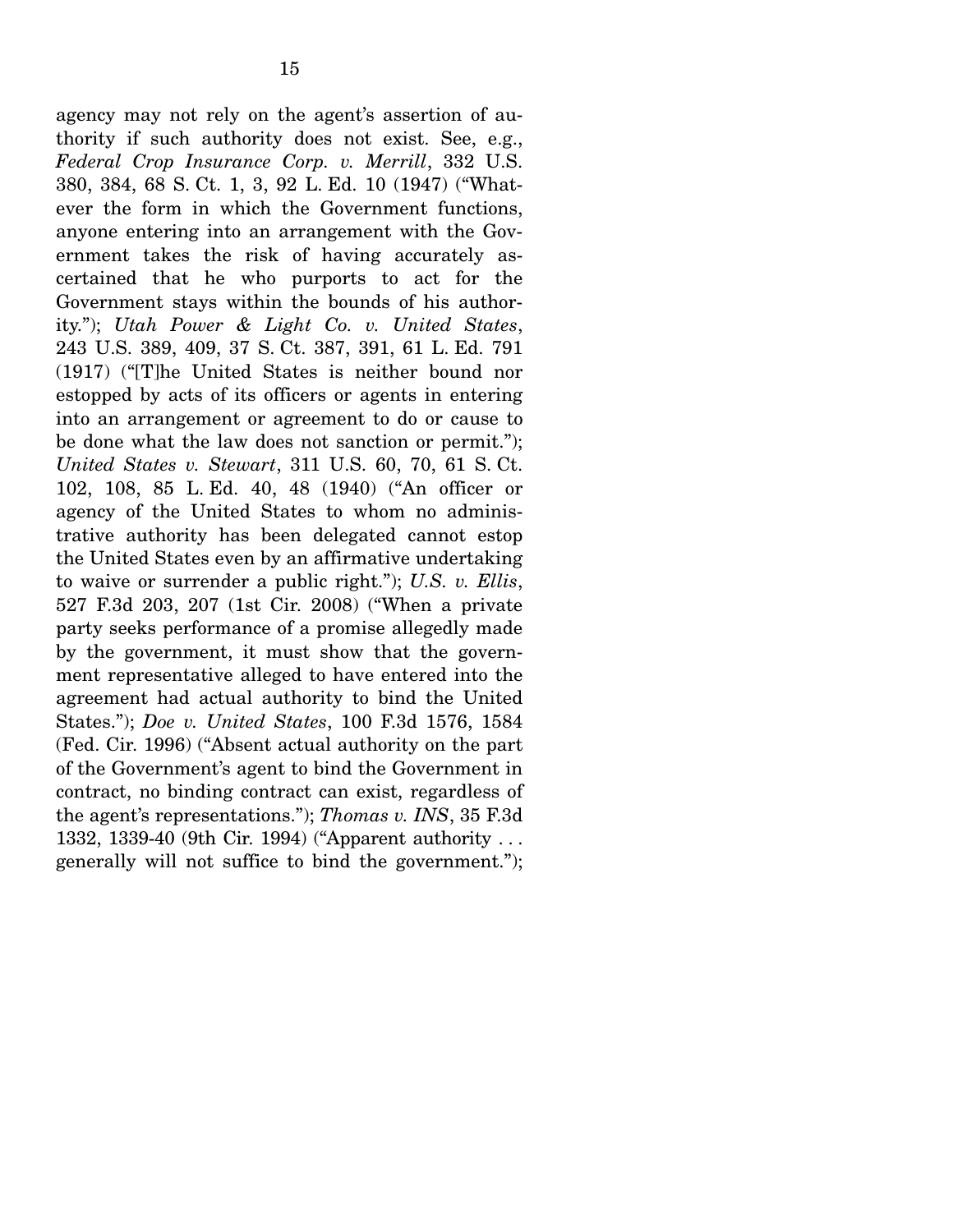*National Audubon Soc. v. Watt*, 678 F.2d 299, 307-08 (D.C. Cir. 1982) ("[A] government official may not bind the United States by entering into a contract to perform unauthorized acts.").

 The rationale for this refusal to apply apparent authority to a sovereign was succinctly stated by the Court in *Whiteside v. United States*:

Although a private agent, acting in violation of specific instructions, yet within the scope of his general authority, may bind his principal, *the rule as to the effect of the like act of a public agent is otherwise*, for the reason that it is better that an individual should occasionally suffer from the mistakes of public officers or agents, than to adopt a rule which, through improper combinations or collusion, might be turned to the *detriment and injury of the public*.

*Whiteside v. U.S.*, 93 U.S. 247, 257, 23 L. Ed. 882 (1876) (affirming a dismissal of complaint against U.S. where official did not have authority to enter into contract) (emphasis added). See also Restatement (Third) of Agency § 2.03, comment g (2006) ("[T]hird parties who deal with national governments, quasi-governmental entities, states, counties, and municipalities take the risk of error regarding the agent's authority to a greater degree than do third parties dealing through agents with nongovernmental principals.").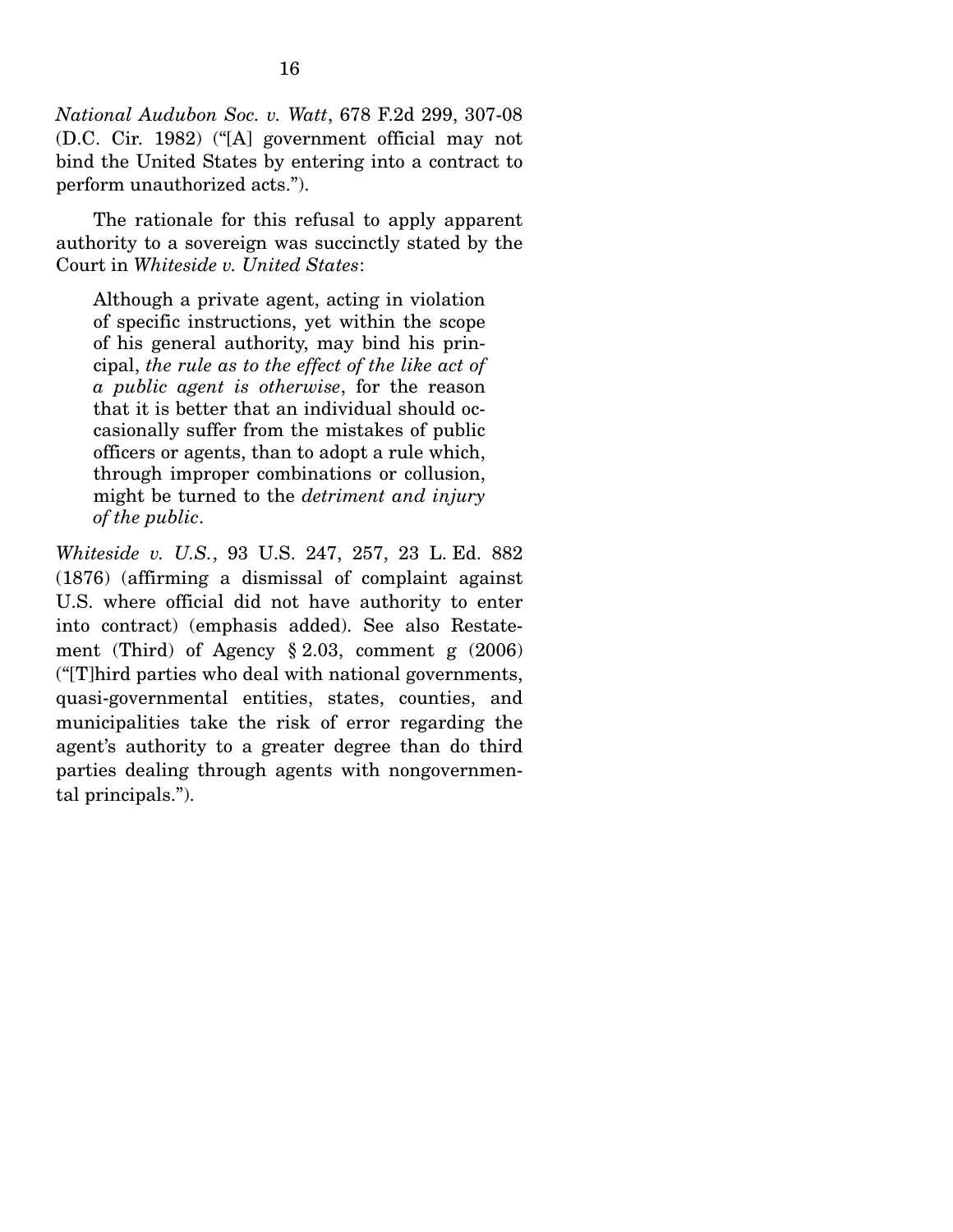The Omaha Tribe of Nebraska, as a sovereign entity organized pursuant to the Indian Reorganization Act, deserves the benefit of this exception to the rule of apparent authority like any other sovereign. By subjecting the Omaha Tribe as a government to suit in state court, based on the unauthorized actions of individuals, the entire tribal membership suffers by putting the tribal treasury at risk. The Nebraska Supreme Court's failure to consider this very important exception to the doctrine of apparent authority in determining whether the Omaha Tribe's federal right to sovereign immunity had been effectively waived conflicts with decisions of this Court and should be reversed after consideration on the merits.

#### **CONCLUSION**

 $\overbrace{\hspace{2.5cm}}$   $\overbrace{\hspace{2.5cm}}$ 

 The U.S. Supreme Court has long recognized and respected the federal common law doctrine of tribal sovereign immunity. This doctrine is well-defined and insists that before a tribal government can be forced to defend itself in any court, there must be either a congressional abrogation or a clear, express, and unequivocal waiver of immunity by the tribal government itself. Federal law requires actual authority to bind the government. The decision below uniquely deprives tribal governments of this important sovereign right and relegates tribes to a status on par with private organizations. For the foregoing reasons, the Court should grant the Petition for Writ of Certiorari,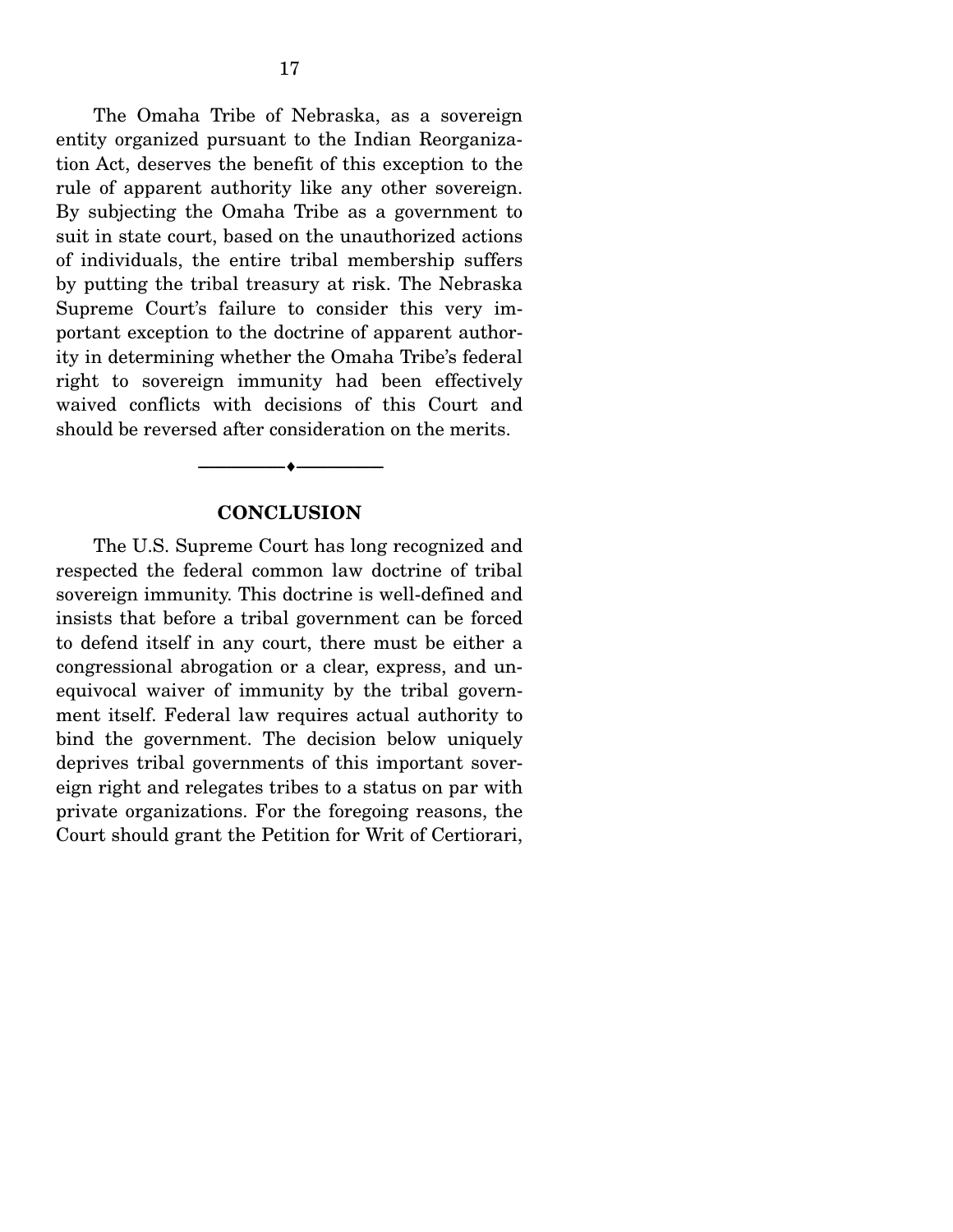hear the merits, and reverse the decision of the Nebraska Supreme Court.

Respectfully submitted,

BENJAMIN W. THOMPSON THOMPSON LAW OFFICE, PC, LLO 13906 Gold Circle, Suite 201 Omaha, NE 68144 Telephone: (402) 330-3060 Facsimile: (402) 330-3060 E-mail: litigation@thompson.law.pro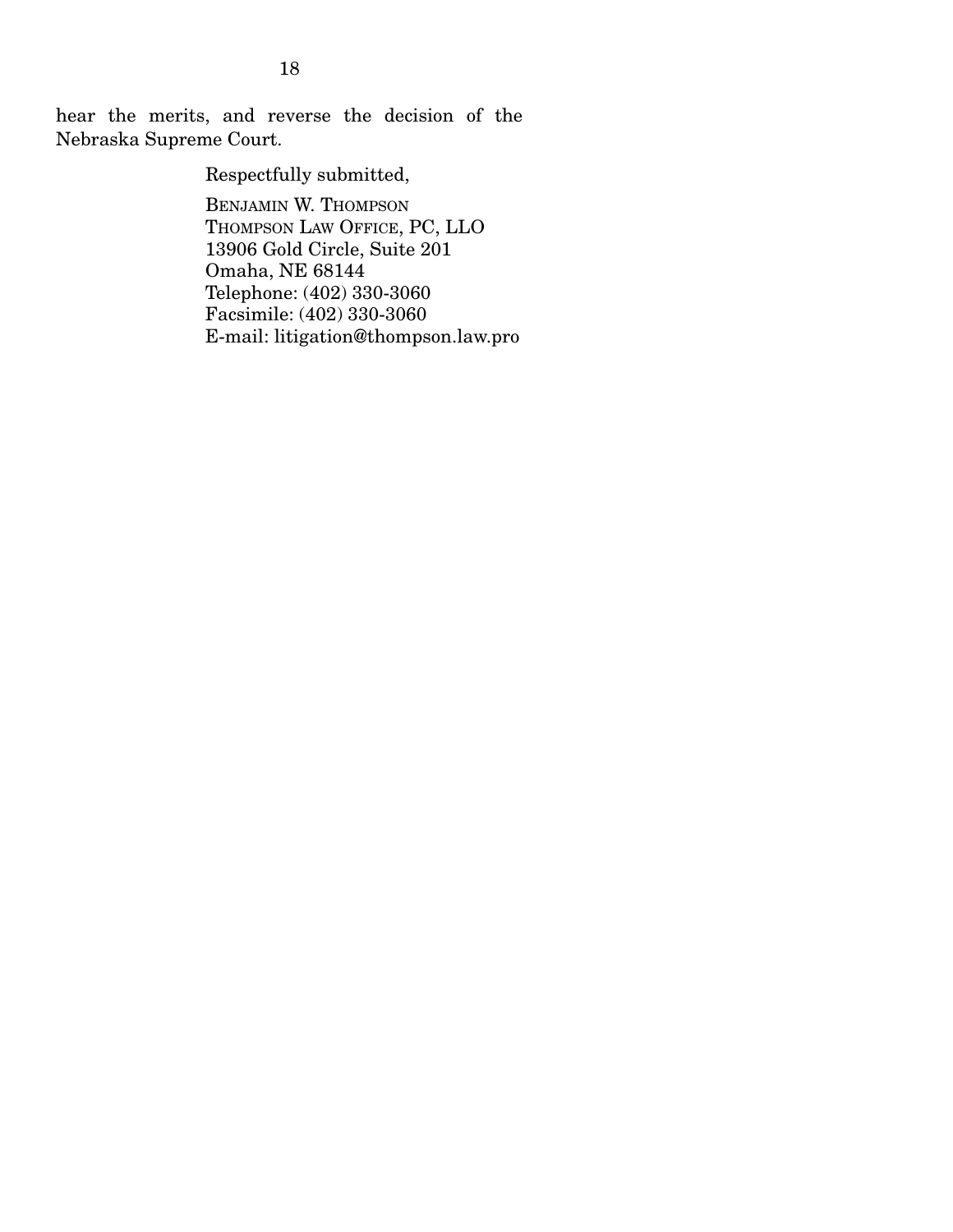## OPINION OF THE SUPREME COURT OF NEBRASKA

#### Case Title

#### STOREVISIONS, INC., APPELLEE,

V.

OMAHA TRIBE OF NEBRASKA, ALSO KNOWN AS OMAHA NATION, APPELLANT.

#### Case Caption

STOREVISIONS V. OMAHA TRIBE OF NEB.

#### Filed July 22, 2011. No. S-10-280.

#### SUPPLEMENTAL OPINION

 Appeal from the District Court for Thurston County: DARVID D. QUIST, Judge. Supplemental opinion: Former opinion modified. Motion for rehearing overruled.

 Ben Thompson and Amanda J. Karr, of Thompson Law Office, P.C., L.L.O., for appellant.

 Michael J. Whaley and Elizabeth M. Skinner, of Gross & Welch, P.C., L.L.O., for appellee.

#### STOREVISIONS v. OMAHA TRIBE OF NEB.

Filed July 22, 2011. No. S-10-280.

 HEAVICAN, C.J., CONNOLLY, GERRARD, STEPHAN, MCCORMACK, and MILLER-LERMAN, JJ.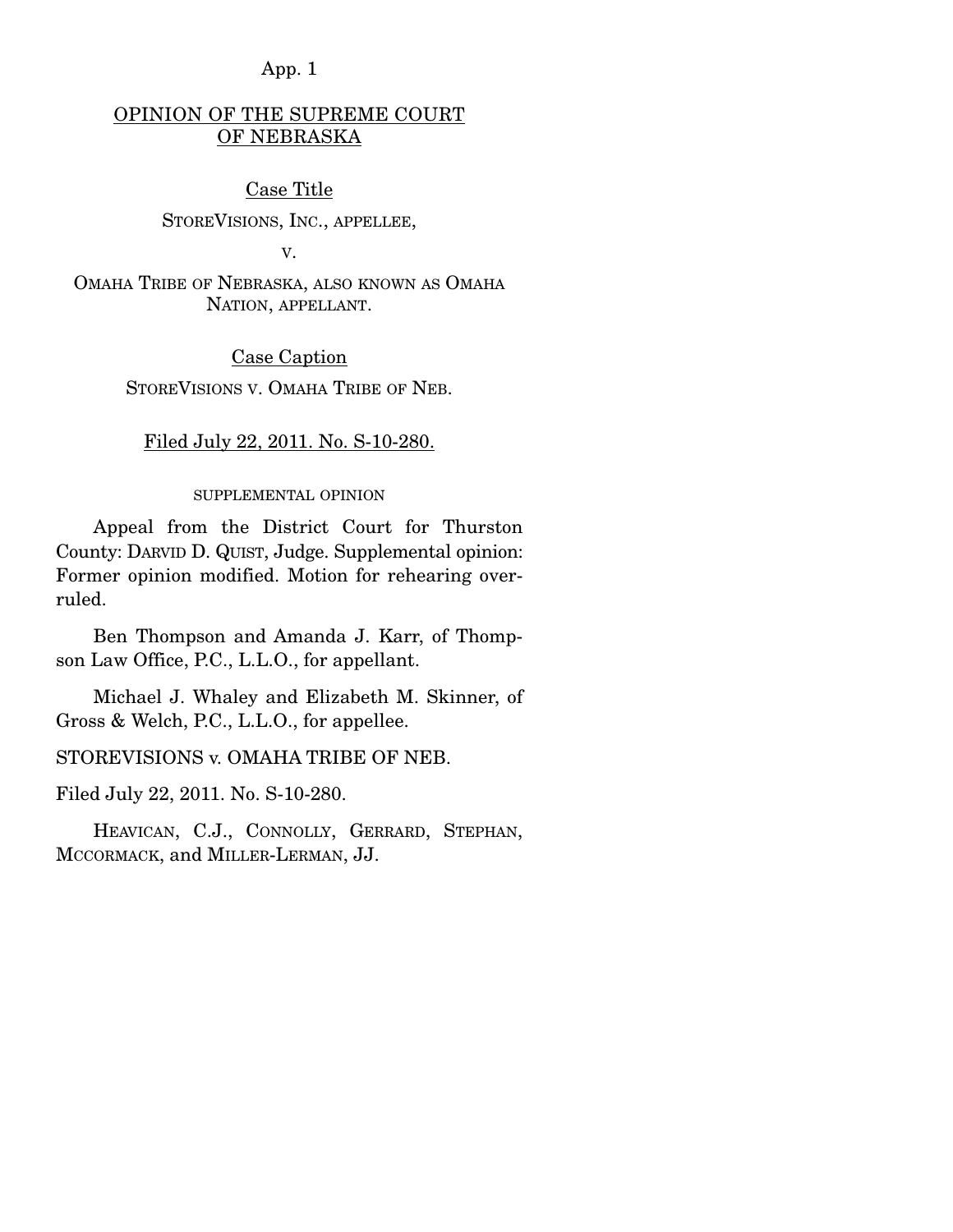PER CURIAM.

 Case No. S-10-280 is before this court on the motion for rehearing filed by the appellant regarding our opinion reported at *StoreVisions v. Omaha Tribe of Neb.*, *ante* p. 238, 795 N.W.2d 271 (2011). We overrule the motion, but modify the opinion as follows:

 In the section of the opinion designated "*Waiver of Sovereign Immunity*," we withdraw the 12th and 13th paragraphs, *id.* at 248, 796 N.W.2d at 280, and substitute the following:

 The situation presented by this appeal is virtually identical to the one presented in *Rush Creek Solutions.* One difference is that, in this appeal, the Tribe and StoreVisions entered into a separate waiver prior to entering into the underlying contracts. As noted, this separate waiver was signed in the presence of five of the seven members of the tribal council and lends even more weight to an appearance that the signatories to the document – the chairman and vice chairman – were vested with the authority to waive the Tribe's sovereign immunity. Indeed, the presence of five of the seven members of the tribal council in the tribal meeting room at the Tribe's headquarters, along with the tribal council's vote on resolution No. 08-74, strongly suggest that the action of the chairman and the vice chairman, both members of the tribal council, were, on these facts, essentially the action of the tribal council itself. Unlike those cases wherein the agent was a party removed from the principal by time, place, and/or organizational structure,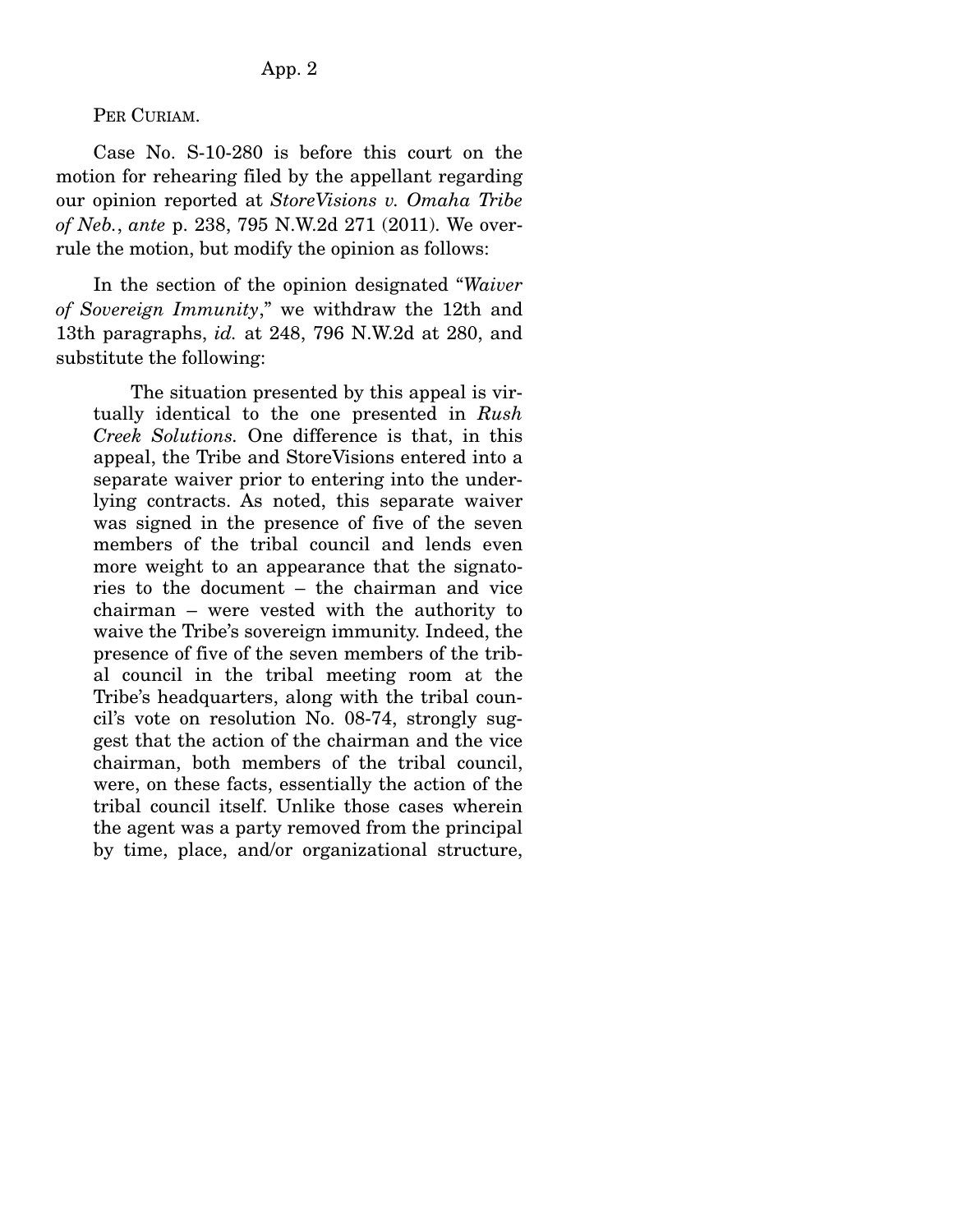the agent and the principal in this case, if not actually one and the same, are very nearly one and the same.

 We conclude that based upon these undisputed facts, the chairman and vice chairman had the requisite authority to waive the Tribe's sovereign immunity. The Tribe's first assignment of error is without merit.

The remainder of the opinion shall remain unmodified.

> FORMER OPINION MODIFIED. MOTION FOR REHEARING oVERRULED.

WRIGHT, J., not participating.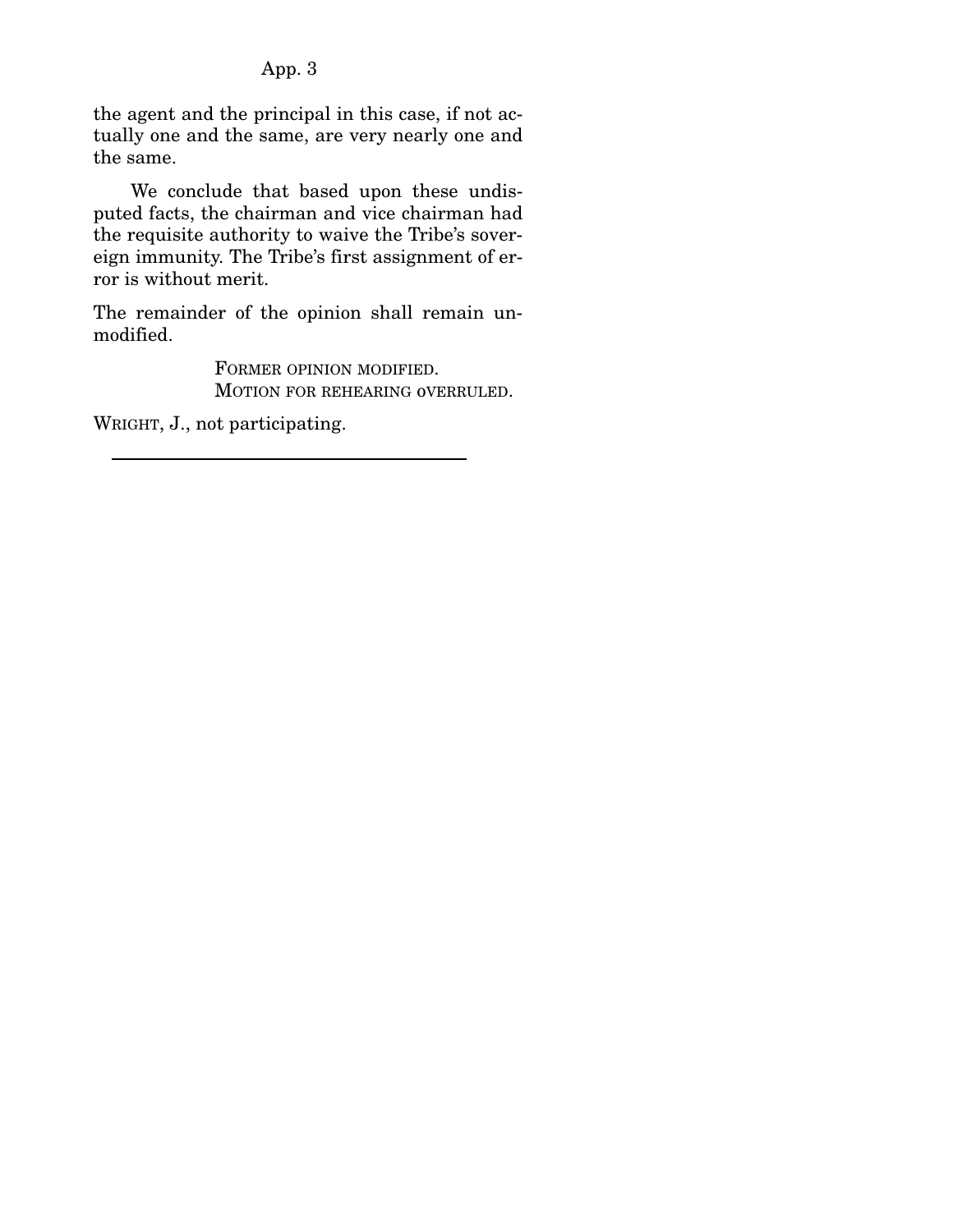## OPINION OF THE SUPREME COURT OF NEBRASKA

#### Case Title

#### STOREVISIONS, INC., APPELLEE,

V.

OMAHA TRIBE OF NEBRASKA, ALSO KNOWN AS OMAHA NATION, APPELLANT.

#### Case Caption

STOREVISIONS V. OMAHA TRIBE OF NEB.

#### Filed March 25, 2011. No. S-10-280.

 Appeal from the District Court for Thurston County: DARVID D. QUIST, Judge. Affirmed.

 Ben Thompson and Amanda J. Karr, of Thompson Law Office, P.C., L.L.O., for appellant.

 Michael J. Whaley and Elizabeth M. Skinner, of Gross & Welch, P.C., L.L.O., for appellee.

1. **Jurisdiction: Appeal and Error.** A jurisdictional question which does not involve a factual dispute is determined by an appellate court as a matter of law.

2. **Motions to Dismiss: Jurisdiction: Appeal and Error.** Aside from factual findings, the granting of a motion to dismiss for a lack of subject matter jurisdiction is subject to a de novo review.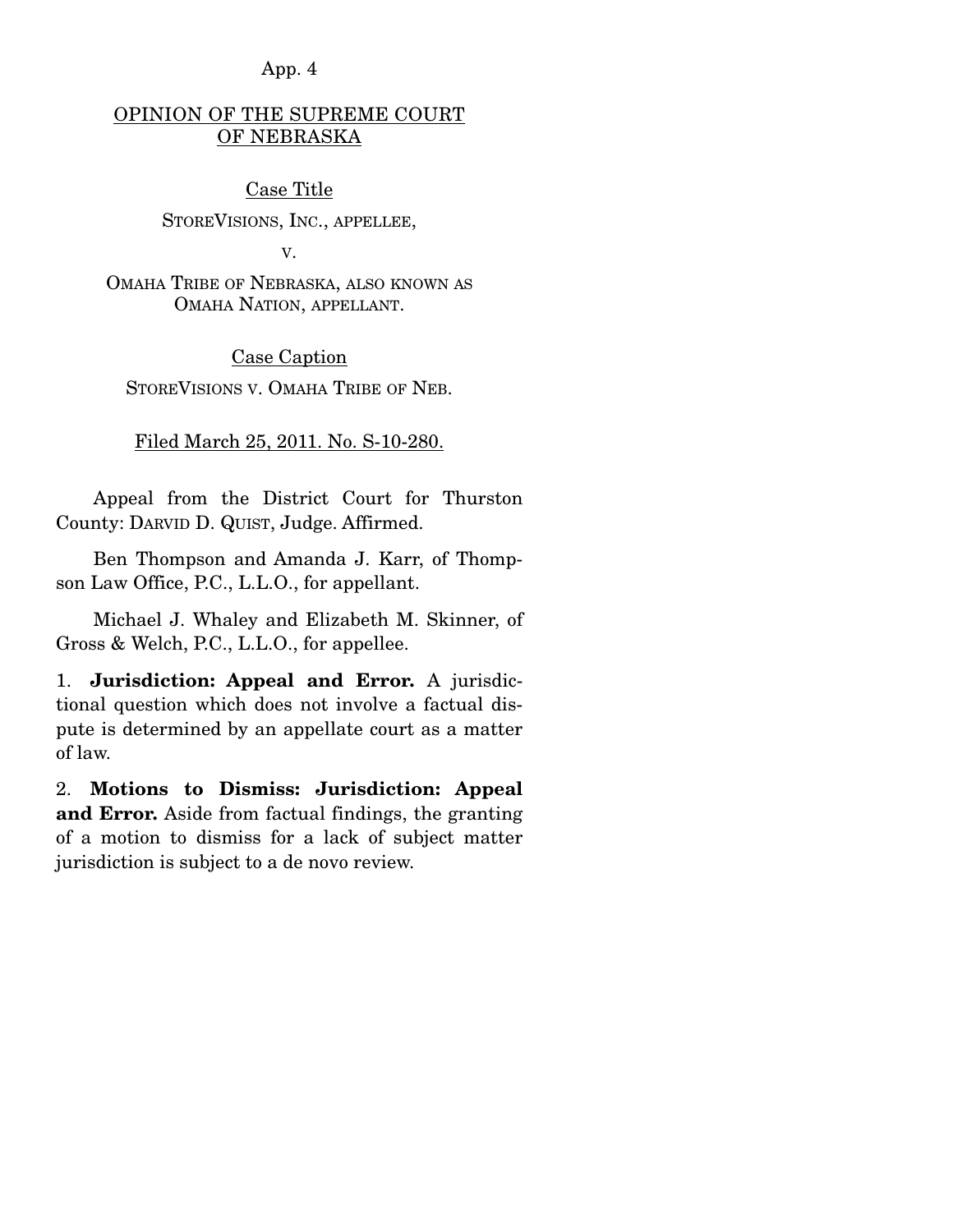3. **Jurisdiction: Final Orders: Appeal and Error.** For an appellate court to acquire jurisdiction of an appeal, there must be a final order entered by the court from which the appeal is taken; conversely, an appellate court is without jurisdiction to entertain appeals from nonfinal orders.

4. **Final Orders: Appeal and Error.** An order is final for purposes of appeal if it affects a substantial right and (1) determines the action and prevents a judgment, (2) is made during a special proceeding, or (3) is made on summary application in an action after judgment is rendered.

5. **Actions: Statutes.** A special proceeding includes every special statutory remedy which is not in itself an action.

6. **Actions: Judgments.** A judgment rendered by the district court that is merely a step or proceeding within the overall action is not a special proceeding.

7. **Actions: Statutes.** A special proceeding entails civil statutory remedies not encompassed in chapter 25 of the Nebraska Revised Statutes.

8. **Actions.** Examples of special proceedings include juvenile court proceedings, probate actions, and workers' compensation cases.

9. **Motions to Dismiss: Actions.** A motion to dismiss is merely a step or proceeding within the overall action, and is not a civil statutory remedy, such as a juvenile court proceeding, a probate action, or a workers' compensation case.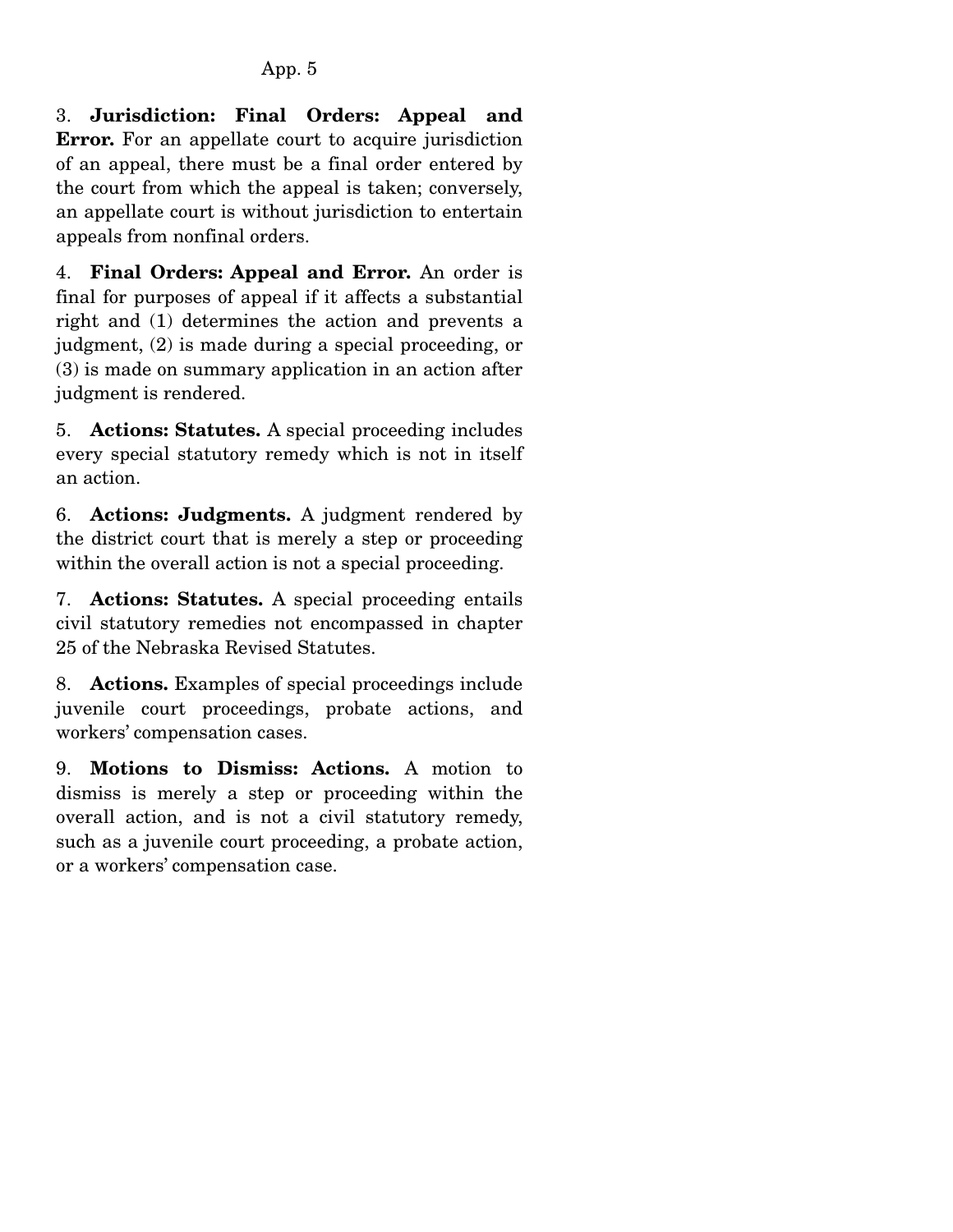$10. \quad \underline{\hspace{1cm}}$ :  $\Box$ . The denial of a motion to dismiss does not occur within a special proceeding.

11. **Final Orders: Appeal and Error.** To fall within the collateral order doctrine, an exception to the final order rule, an order must (1) conclusively determine the disputed question, (2) resolve an important issue completely separate from the merits of the action, and (3) be effectively unreviewable on appeal from a final judgment.

12. **Principal and Agent.** Apparent authority is authority that is conferred when the principal affirmatively, intentionally, or by lack of ordinary care causes third persons to act upon an agent's apparent authority.

13. . Apparent authority gives an agent the power to affect the principal's legal relationships with third parties. The power arises from and is limited to the principal's manifestations to those third parties about the relationships.

14. **Principal and Agent: Proof.** Apparent authority for which a principal may be liable exists only when the third party's belief is traceable to the principal's manifestation and cannot be established by the agent's acts, declarations, or conduct. Manifestations include explicit statements the principal makes to a third party or statements made by others concerning an actor's authority that reach the third party and the third party can trace to the principal.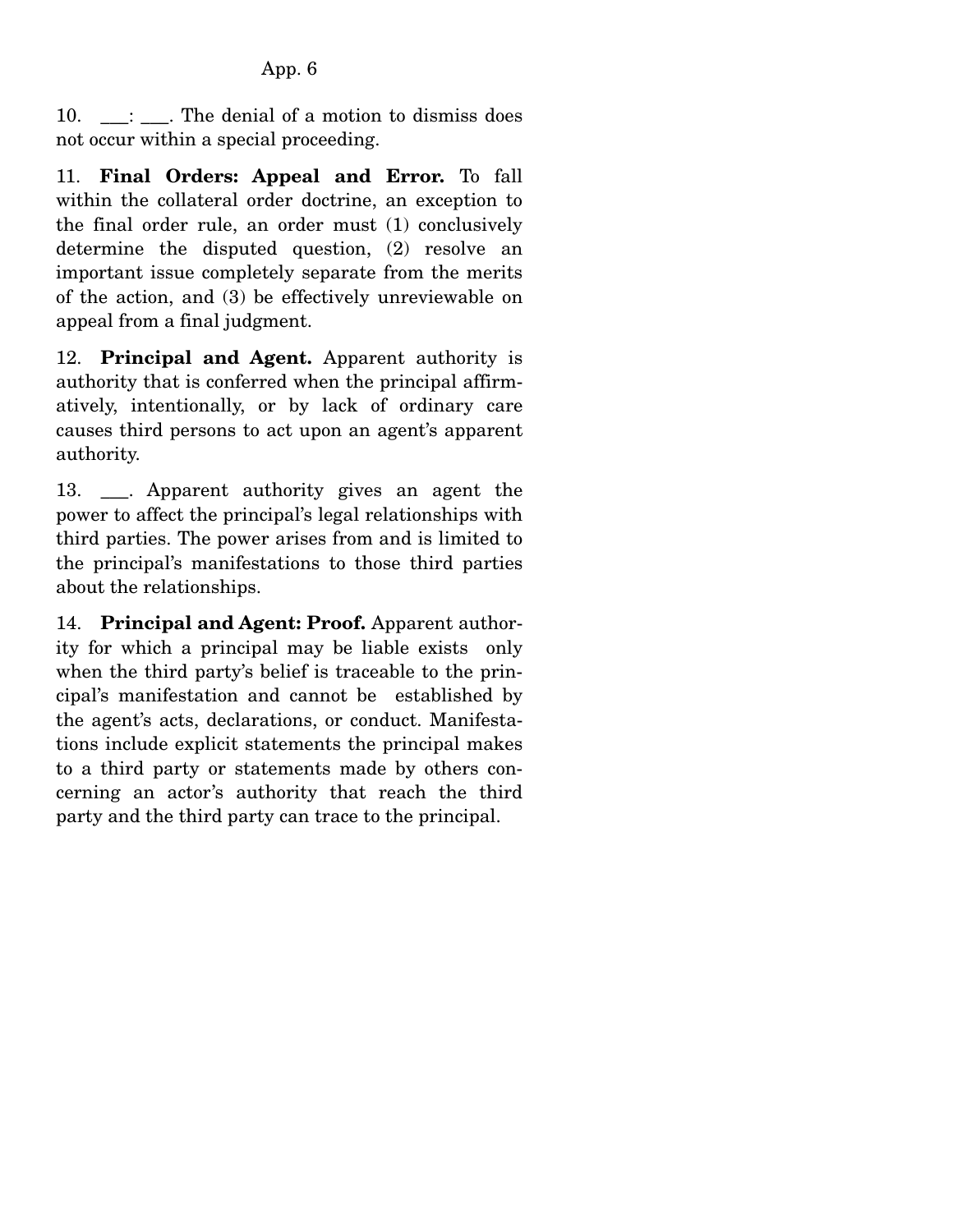15. **Principal and Agent.** For apparent authority to exist, the principal must act in a way that induces a reasonable third person to believe that another person has authority to act for him or her.

16. Whether an agent has apparent authority to bind the principal is a factual question determined from all the circumstances of the transaction.

 HEAVICAN, C.J., CONNOLLY, GERRARD, STEPHAN, MCCORMACK, and MILLER-LERMAN, JJ.

HEAVICAN, C.J.

#### INTRODUCTION

 StoreVisions, Inc., brought an action alleging that the Omaha Tribe of Nebraska (the Tribe) breached several contracts entered into between the parties. The Tribe filed a motion to dismiss, arguing that it had not waived its sovereign immunity. The district court denied the motion to dismiss, and the Tribe appealed.

 We conclude that we have jurisdiction over this appeal under the collateral order doctrine. We further conclude that the Tribe waived its sovereign immunity, and therefore we affirm the district court's denial of the Tribe's motion to dismiss.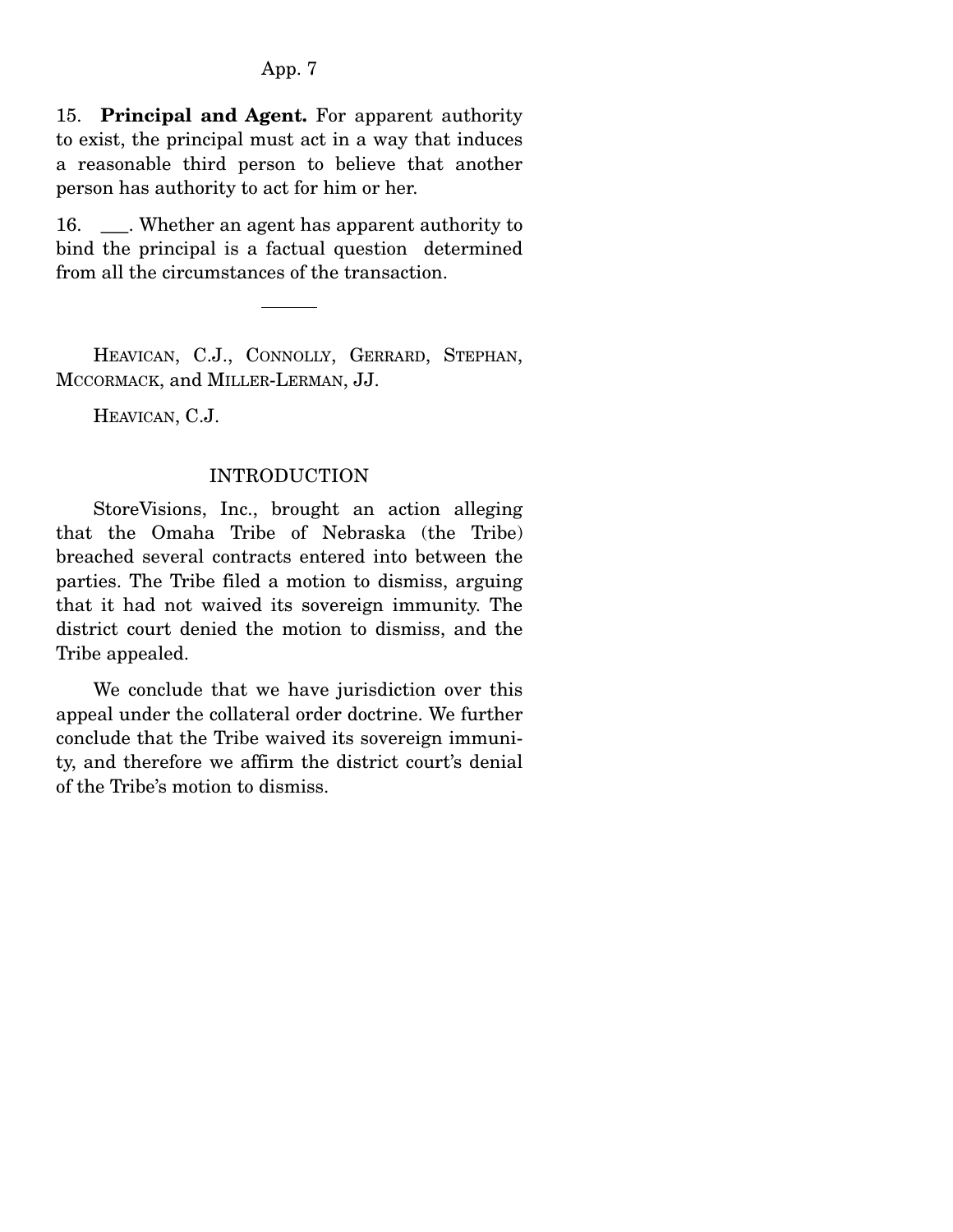#### FACTUAL BACKGROUND

 Between April 4 and July 21, 2008, StoreVisions, a general contractor, and the Tribe entered into 11 different agreements related to plans the Tribe had to expand its casino operations. Per those agreements, StoreVisions agreed to provide certain material and labor to the Tribe in return for payment. Prior to the execution of the contracts, StoreVisions requested that the Tribe execute a document waiving its sovereign immunity. That document was signed by the Tribe's council chairman and vice chairman at a meeting held on January 7, 2008. The meeting included representatives of StoreVisions and five of the seven members of the Tribe's tribal council.

 On October 9, 2009, StoreVisions sued the Tribe in Thurston County District Court, alleging 11 causes of action related to the breach of 11 different agreements. On November 19, the Tribe filed a motion to dismiss, which indicated that the Tribe was appearing "for the limited purpose of this motion," and further alleged that "[t]he Court does not have jurisdiction of the subject matter of the action because the action is against a sovereign tribal government that has not waived its immunity from suit in this action. . . ."

 Following a hearing at which the district court permitted both parties to admit affidavits into evidence, the district court denied the Tribe's motion to dismiss, concluding that the chairman and vice chairman had apparent authority to act on behalf of the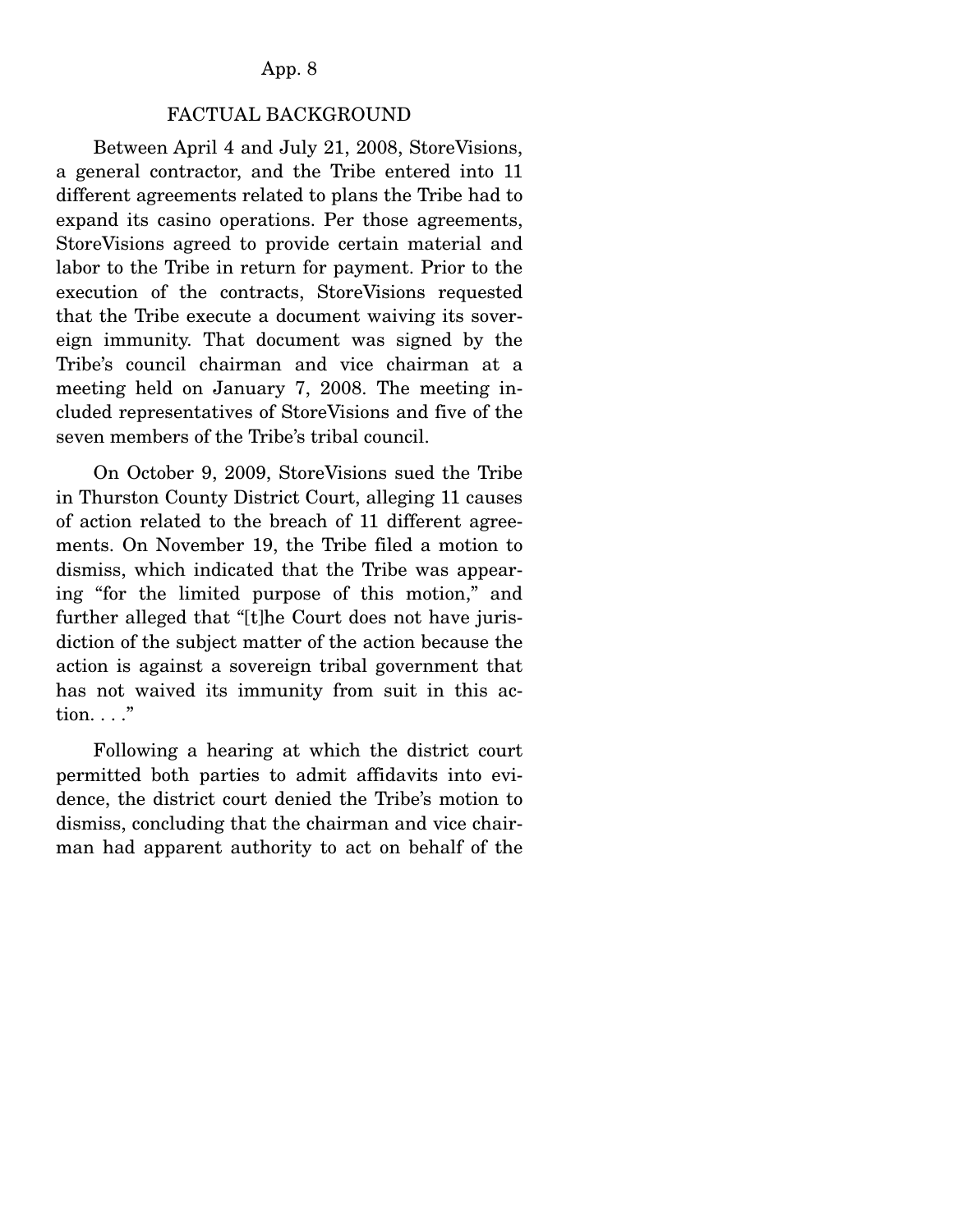Tribe and that therefore the Tribe had waived its sovereign immunity. The Tribe appealed.

 Initially, the Nebraska Court of Appeals dismissed without opinion the Tribe's appeal, concluding that the denial of a motion to dismiss was not a final order. The Tribe filed a motion for rehearing, contending that the district court's order was reviewable because it raised the issue of the Tribe's sovereign immunity. The Court of Appeals reinstated the Tribe's appeal, reserving the jurisdictional issue. We then moved this case to our docket pursuant to our authority to regulate the dockets of this court and the Court of  $Appeals.<sup>1</sup>$ 

#### ASSIGNMENTS OF ERROR

 The Tribe assigns, restated and consolidated, that the district court erred in (1) concluding that the Tribe was not entitled to sovereign immunity and (2) converting the Tribe's motion to dismiss into a motion for summary judgment without proper notice to the Tribe.

<sup>&</sup>lt;sup>1</sup> See Neb. Rev. Stat. § 24-1106(3) (Reissue 2008).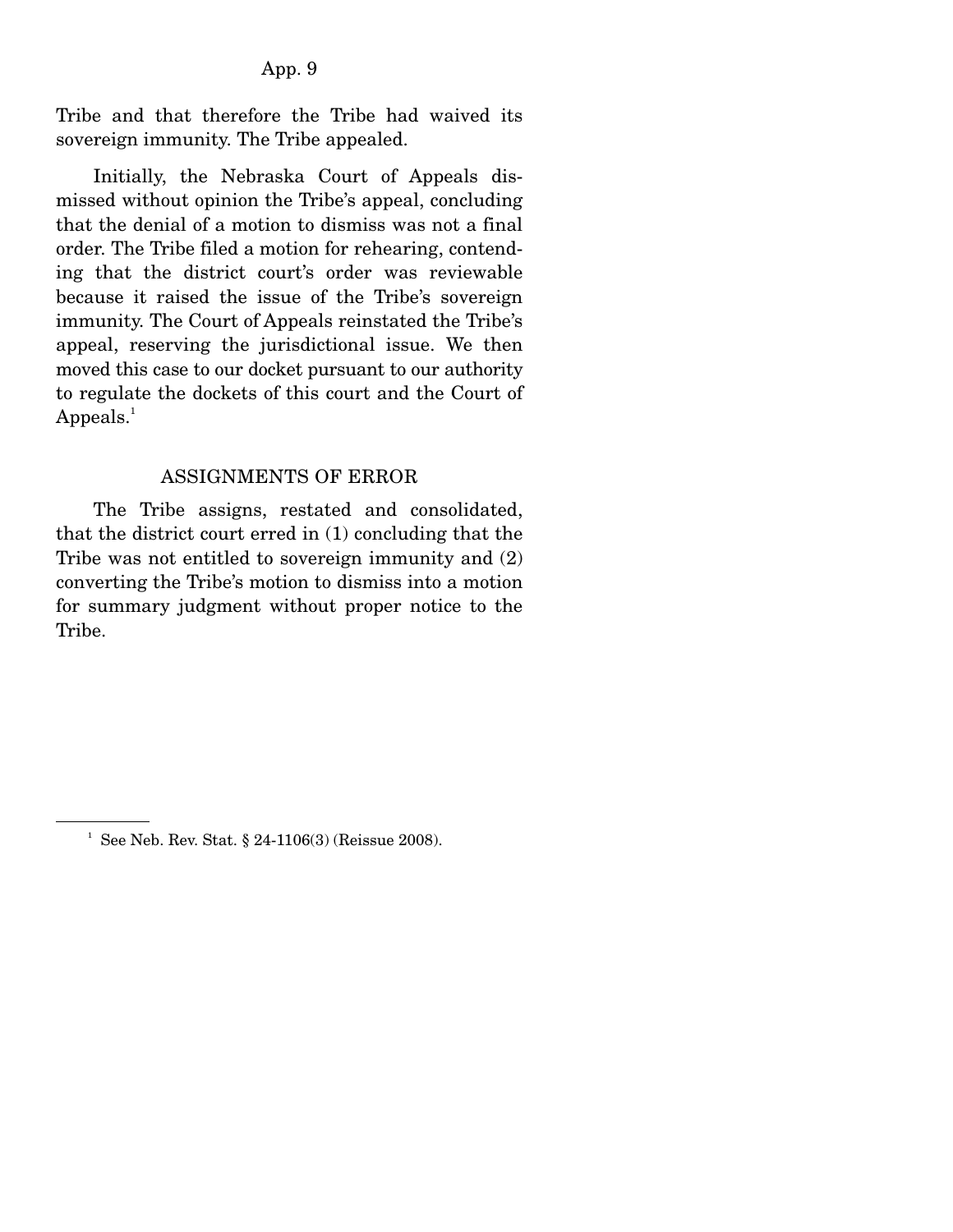#### STANDARD OF REVIEW

 [1] A jurisdictional question which does not involve a factual dispute is determined by an appellate court as a matter of law.<sup>2</sup>

 [2] Aside from factual findings, the granting of a motion to dismiss for a lack of subject matter jurisdiction is subject to a de novo review.<sup>3</sup>

#### ANALYSIS

#### *Jurisdiction: Final Order.*

We are first presented with a jurisdictional question. On appeal, StoreVisions contends that the Tribe's appeal is not from a final order, and further argues that contrary to the Tribe's assertions, the collateral order doctrine is inapplicable. We consider each in turn.

 [3] For an appellate court to acquire jurisdiction of an appeal, there must be a final order entered by the court from which the appeal is taken; conversely, an appellate court is without jurisdiction to entertain appeals from nonfinal orders.4

 [4] An order is final for purposes of appeal if it affects a substantial right and (1) determines the

<sup>2</sup> *Williams v. Baird*, 273 Neb. 977, 735 N.W.2d 383 (2007).

<sup>3</sup> See *City of Fremont v. Kolas*, 279 Neb. 720, 781 N.W.2d 456 (2010).

<sup>4</sup> *Williams v. Baird*, *supra* note 2.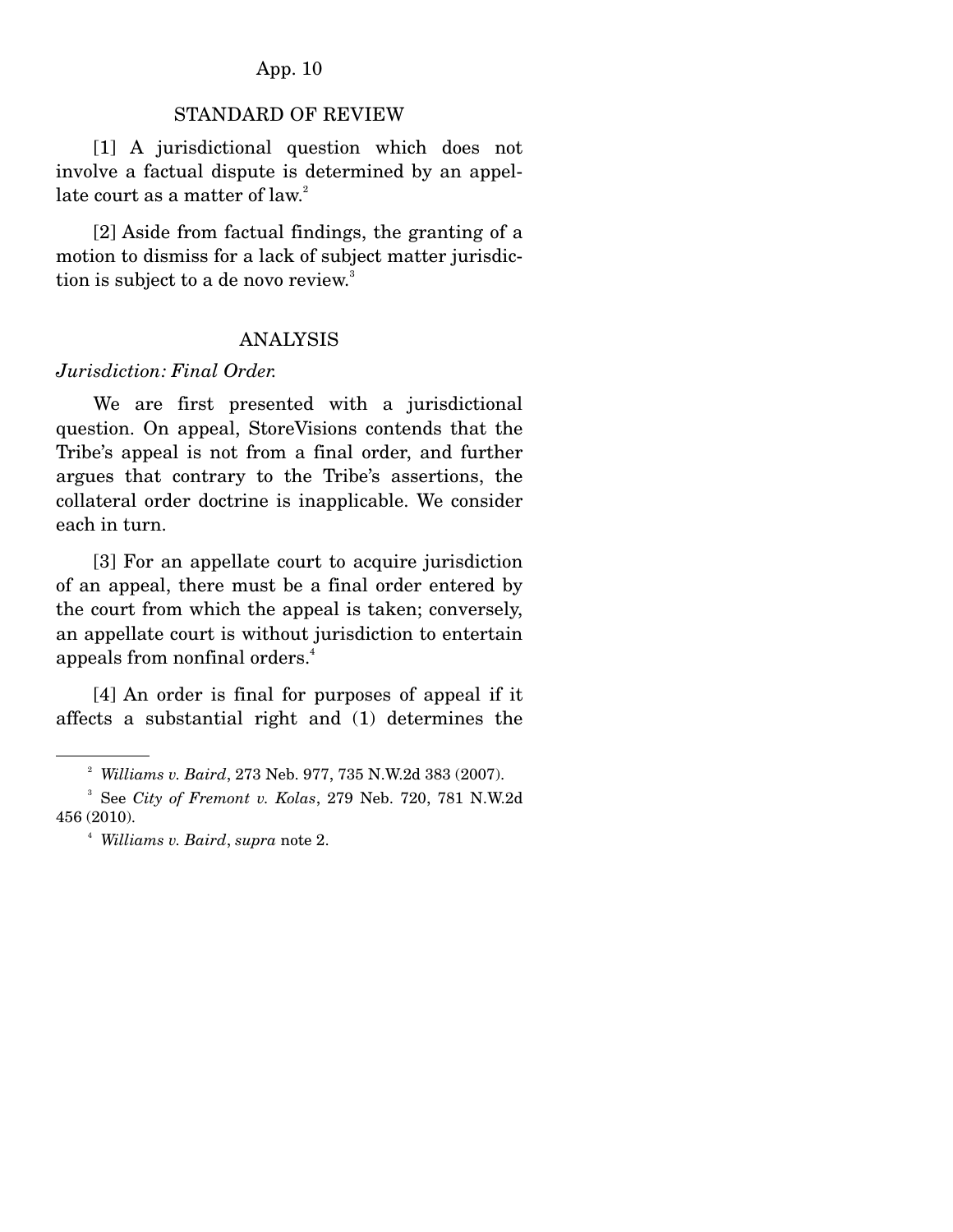action and prevents a judgment, (2) is made during a special proceeding, or (3) is made on summary application in an action after judgment is rendered.<sup>5</sup>

 We note that the order denying the Tribe's motion to dismiss did not determine the action or prevent a judgment, because the denial allowed StoreVisions' action to proceed. In addition, the order was not made on summary application in an action after judgment was rendered. Thus, the initial question presented in this case is whether the district court's order was made during a special proceeding.

 [5-8] A special proceeding includes every special statutory remedy which is not in itself an action.<sup>6</sup> A judgment rendered by the district court that is merely a step or proceeding within the overall action is not a special proceeding.<sup>7</sup> Generally, a "special proceeding" entails civil statutory remedies not encompassed in chapter 25 of the Nebraska Revised Statutes.<sup>8</sup> Examples of special proceedings include juvenile court proceedings, probate actions, and workers' compensation cases.<sup>9</sup>

 [9,10] A motion to dismiss is merely a step or proceeding within the overall action, and is not a civil

 $\degree$  *Id*.

 $\int_{6}^{5}$  *Id*.

 $^7$  *Id.* 

 $\delta$  *Id.*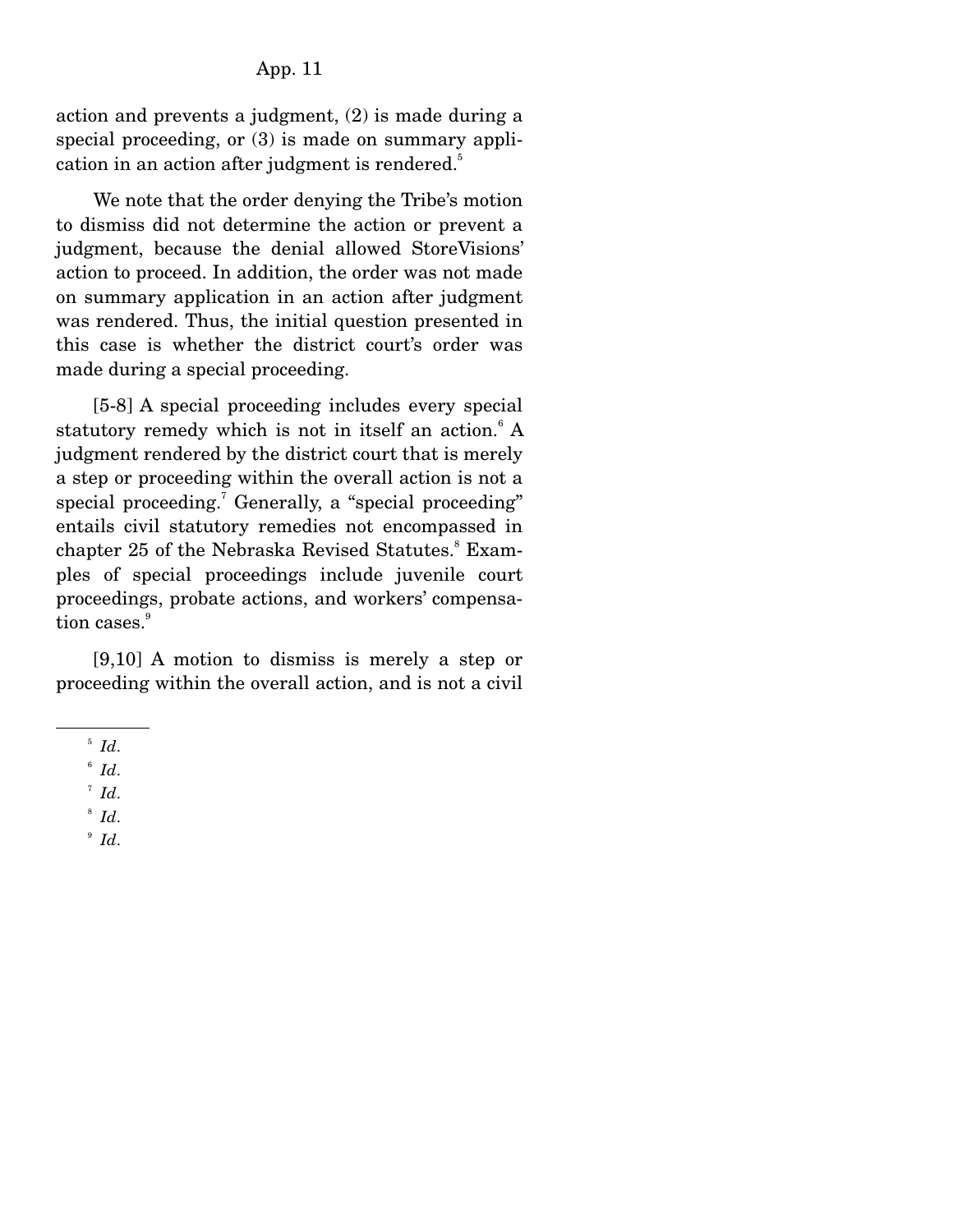statutory remedy, such as a juvenile court proceeding, a probate action, or a workers' compensation case.<sup>10</sup> The Court of Appeals has specifically concluded that the denial of a motion to dismiss does not occur within a special proceeding).<sup>11</sup> We agree and conclude that this appeal does not present us with a final order for the purposes of § 25-1902.

#### *Jurisdiction: Collateral Order.*

[11] Indeed, the Tribe appears to be in agreement that the district court's order is not final. Instead, the Tribe asks this court to address its appeal under the collateral order doctrine, an exception to the final order rule.<sup>12</sup> To fall within the doctrine, an order must (1) conclusively determine the disputed question, (2) resolve an important issue completely separate from the merits of the action, and (3) be effectively unreviewable on appeal from a final judgment.<sup>13</sup> We set forth these elements in *Hallie Mgmt. Co. v. Perry*. 14

 Applying the above factors to the order denying the Tribe's claim of sovereign immunity, we initially

<sup>10</sup> See, *Qwest Bus. Resources v. Headliners-1299 Farnam,* 15 Neb. App. 405, 727 N.W.2d 724 (2007); Neb. Rev. Stat. § 25-1902 (Reissue 2008).

<sup>&</sup>lt;sup>11</sup> See *id*.<br><sup>12</sup> See *Williams v. Baird*, *supra* note 2.

<sup>13</sup> *Id*.

<sup>14</sup> *Hallie Mgmt. Co. v. Perry*, 272 Neb. 81, 718 N.W.2d 531 (2006).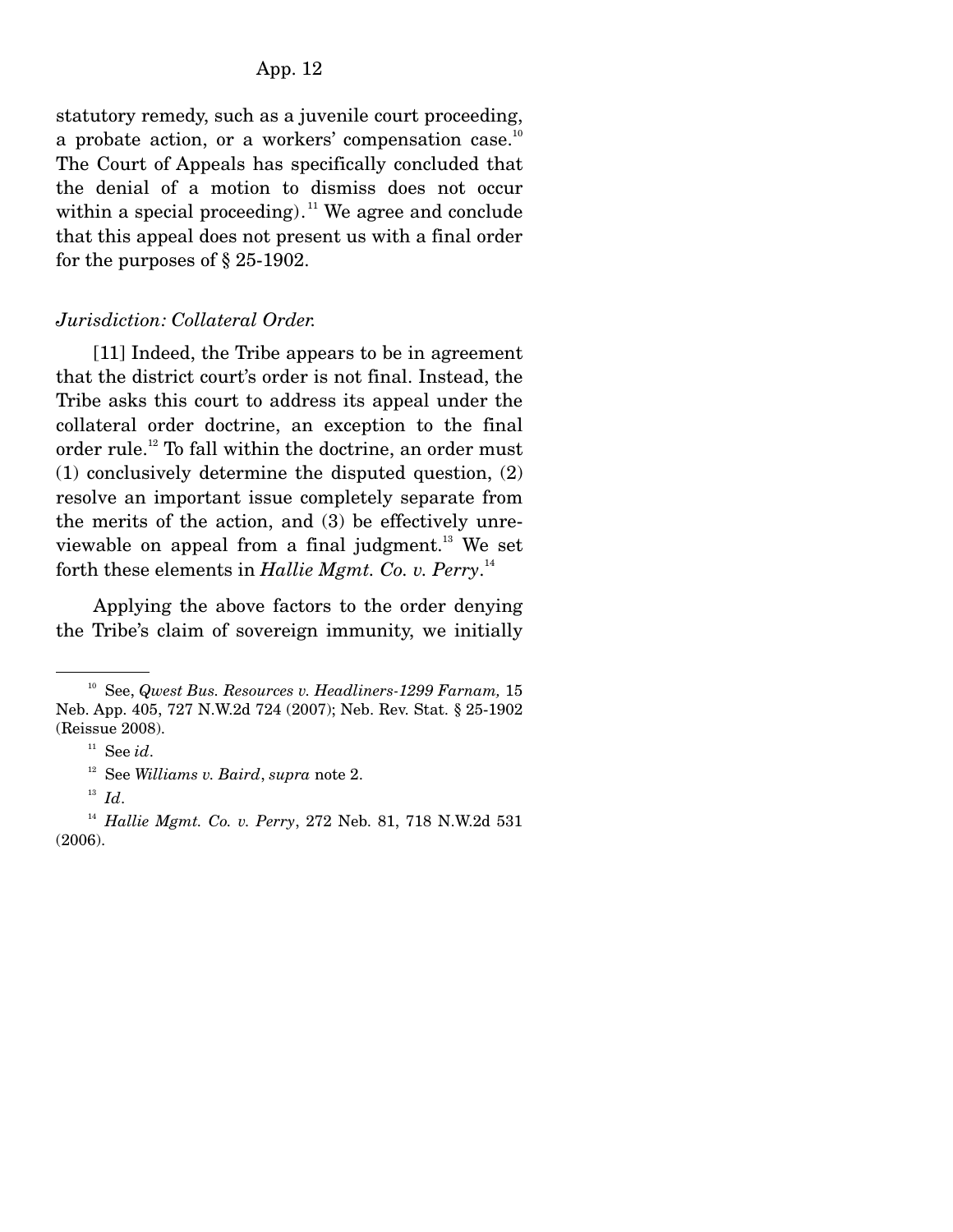note that the first two factors are met in this case. The order in question was an order denying the Tribe's motion to dismiss on the ground that the Tribe was entitled to sovereign immunity. In denying the Tribe's order, the district court explicitly concluded that the Tribe had waived its immunity in this case. In addition, the district court's order is separate from the merits of the case, which deals with whether the Tribe breached a series of contracts entered into between the Tribe and StoreVisions.

 We also conclude the third factor – that the order be effectively unreviewable on appeal from a final judgment – is met in this case. Federal courts, including the U.S. Supreme Court, which have addressed this issue have concluded that like claims of qualified or absolute immunity, a claim of sovereign immunity is based in immunity from suit and is not simply a defense against liability.<sup>15</sup> As such, those courts have concluded that such orders are immediately reviewa $ble.$ <sup>16</sup>

<sup>15</sup> *Puerto Rico Aqueduct and Sewer Authority v. Metcalf & Eddy, Inc.*, 506 U.S. 139, 113 S. Ct. 684, 121 L. Ed. 2d 605 (1993); *Burlington Northern & Santa Fe Ry. Co. v. Vaughn*, 509 F.3d 1085 (9th Cir. 2007); *Osage Tribal Council v. U.S. Dept. of Labor*, 187 F.3d 1174 (10th Cir. 1999); *Tamiami Partners v. Miccosukee Tribe of Indians*, 63 F.3d 1030 (11th Cir. 1995). Cf., *Prescott v. Little Six, Inc.*, 387 F.3d 753 (8th Cir. 2004); *Sault Ste. Marie Tribe v. State of Mich.*, 5 F.3d 147 (6th Cir. 1993).

<sup>16</sup> *Id*.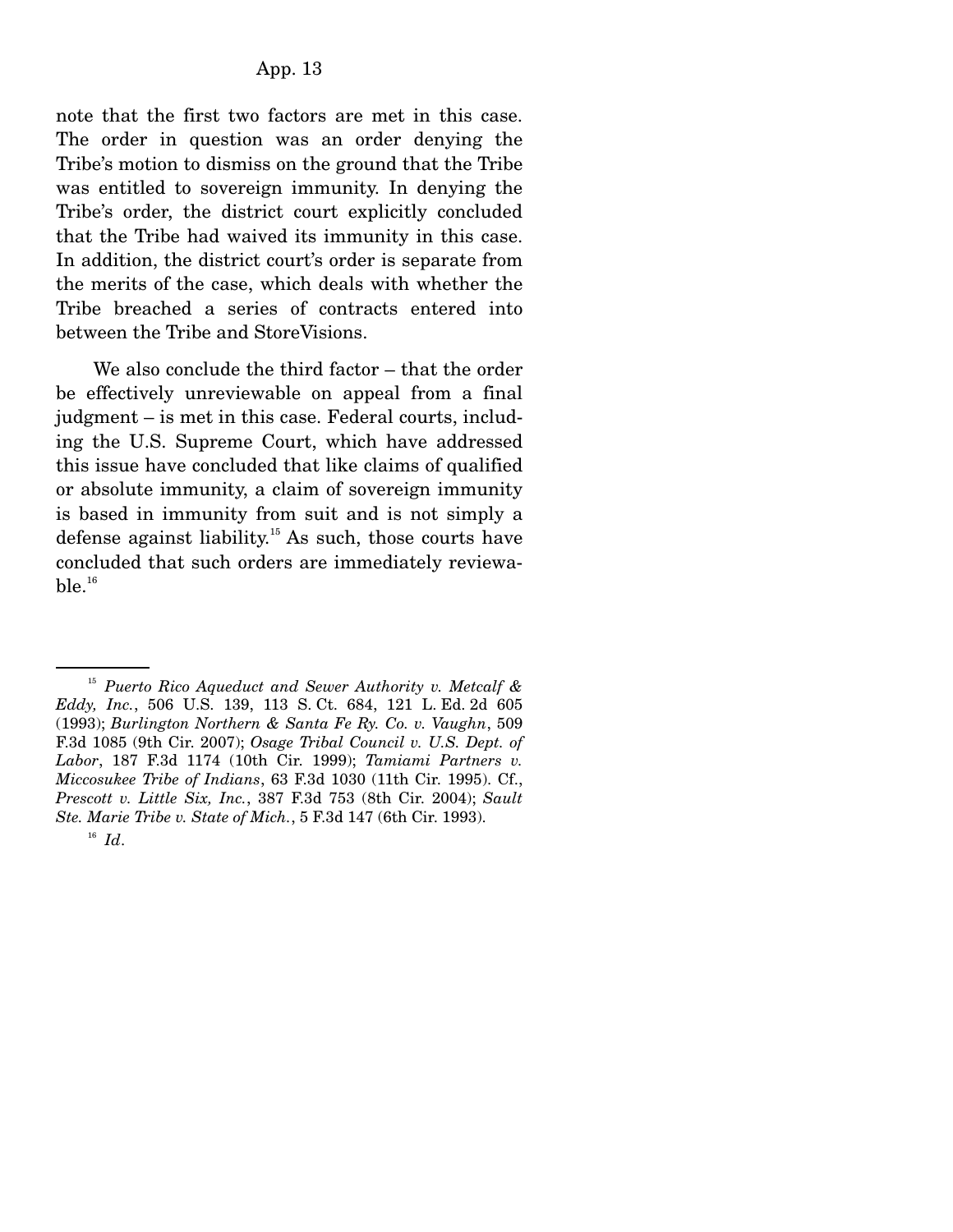StoreVisions relies on our decision in *Williams v. Baird*<sup>17</sup> to argue that this court should not review a nonfinal order under the collateral order doctrine if questions of fact must be decided and that this case presents such issues. The basis for this portion of our holding in *Williams* was the Supreme Court's conclusion in *Mitchell v. Forsyth*<sup>18</sup> and *Johnson v. Jones*<sup>19</sup> that immunity appeals interfere less with the final judgment rule when limited to issues of law.

 While the propositions StoreVisions cites are properly stated, this case does not present any disputed questions of fact. The parties are in general agreement about *what* happened; the issue is whether that set of facts gave rise to a waiver of immunity. Thus, this court is presented with a question of law and not a question of fact. As such, this court has jurisdiction under the collateral order doctrine to consider the Tribe's appeal.

#### *Waiver of Sovereign Immunity.*

Having concluded that the district court's order overruling the Tribe's motion to dismiss is reviewable under the collateral order doctrine, we turn next to the question of whether the Tribe waived its sovereign

<sup>&</sup>lt;sup>17</sup> *Williams v. Baird, supra note 2.* 18 *Mitchell v. Forsyth, 472 U.S. 511, 105 S. Ct. 2806, 86* L. Ed. 2d 411 (1985).

<sup>19</sup> *Johnson v. Jones*, 515 U.S 304, 115 S. Ct. 2151, 132 L. Ed. 2d 238 (1995).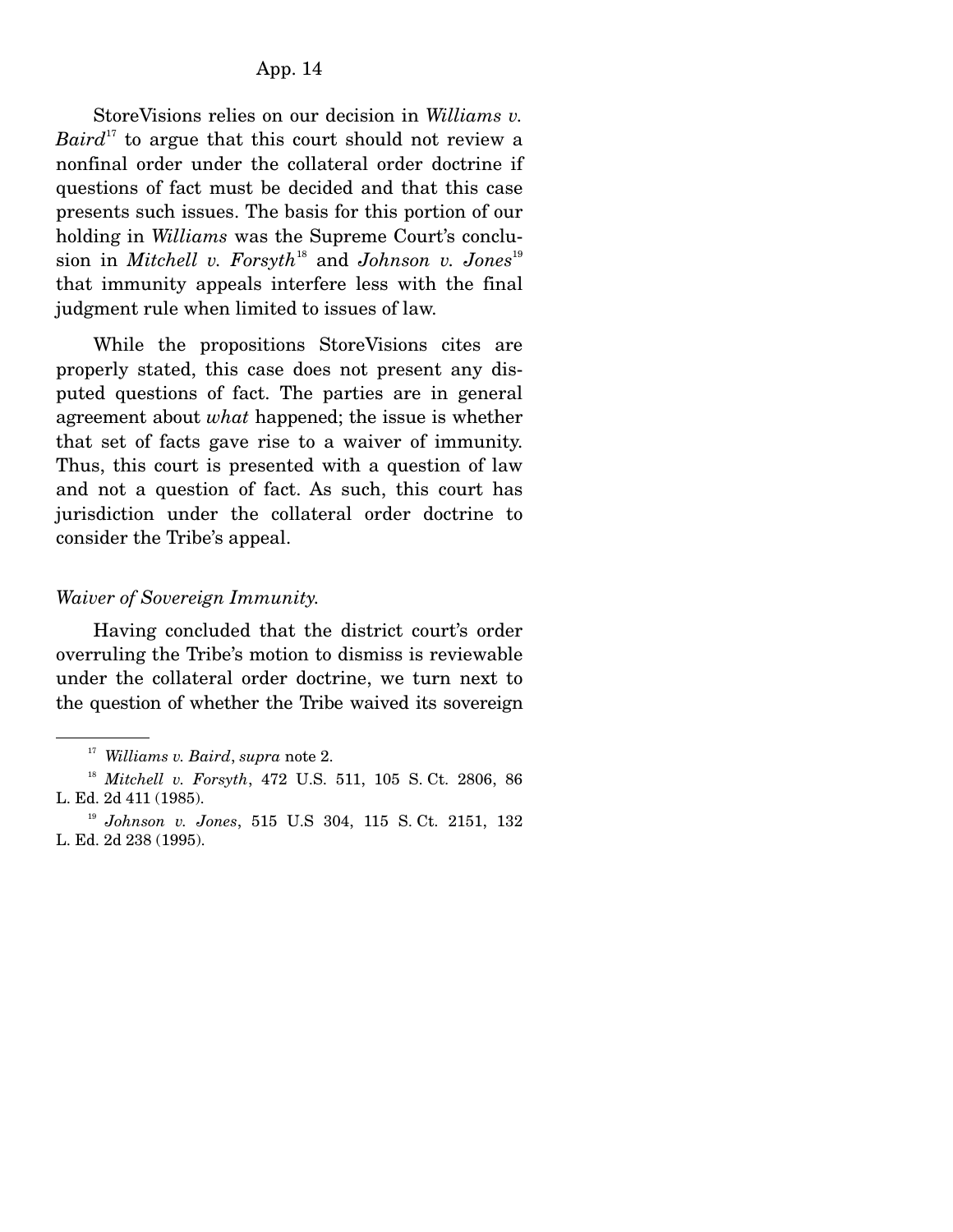immunity so as to make it amenable to suit by StoreVisions.

 In its brief, the Tribe focuses on the fact that it is a separate sovereign with immunity from suit. But contrary to the Tribe's discourse in its brief, there is no dispute that the Tribe is a separate sovereign and generally entitled to immunity from  $suit<sup>20</sup>$  Nor is there any dispute that this immunity exists unless limited by  $Congress<sup>21</sup>$  or waived by the Tribe.<sup>22</sup> And no one disputes that any waiver of that immunity must be expressly made.<sup>23</sup> The only question in this case is whether such waiver was made.

 The Tribe's primary contention is that its sovereign immunity can be waived only by a resolution of the tribal council and not by the independent acts of the chairman and vice chairman of the council. The Tribe contends that its bylaws provide no authority to the officers of the Tribe, save those delegated by the tribal council. As a result, according to the Tribe, the document signed in January 2008 purporting to act as a waiver was ineffective since the chairman and vice chairman cannot waive the Tribe's immunity.

<sup>20</sup> See, e.g., *Santa Clara Pueblo v. Martinez*, 436 U.S. 49, 98 S. Ct. 1670, 56 L. Ed. 2d 106 (1978). 21 *Id.*

<sup>22</sup> *Native American Distrib. v. Seneca-Cayuga Tobacco*, 546 F.3d 1288 (10th Cir. 2008).

<sup>23</sup> *Santa Clara Pueblo v. Martinez*, *supra* note 20.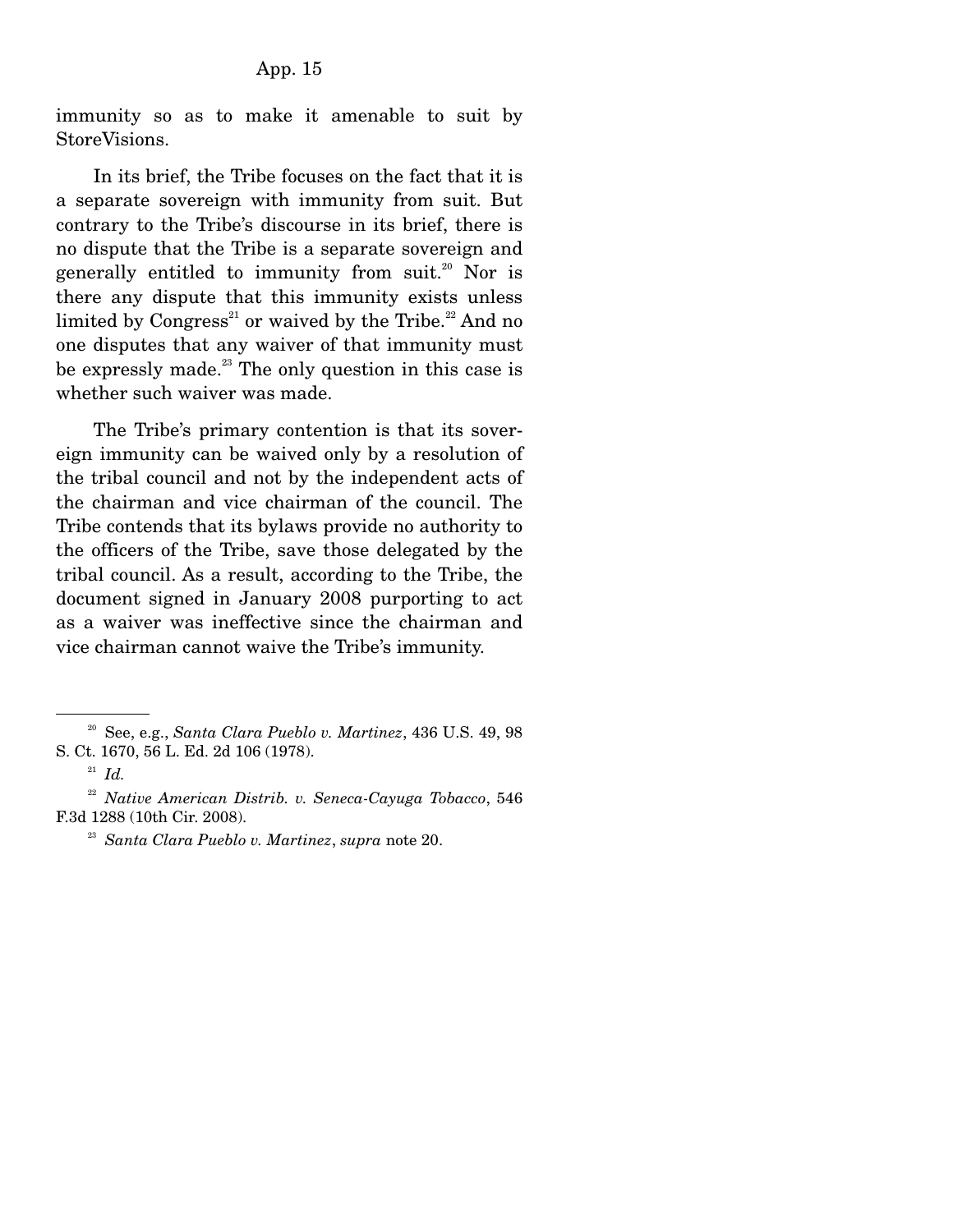*Rush Creek Solutions v. Ute Mountain Tribe*, 24 a case cited by the district court in its order, is instructive. In that case, Rush Creek Solutions, Inc., and the Ute Mountain Ute Tribe (Ute Tribe) entered into a contract wherein Rush Creek Solutions would provide the Ute Tribe with computer software and support. The Ute Tribe's chief financial officer (CFO) signed the contract on behalf of the Ute Tribe. The contract included a provision in which the Ute Tribe waived its immunity from suit.

 The Ute Tribe later allegedly breached the contract, and Rush Creek Solutions brought suit. The Ute Tribe filed a motion to dismiss, alleging that although the CFO had the authority to enter into the contract, he lacked authority to waive the Ute Tribe's immunity. The Ute Tribe's constitution and bylaws were similar to those in this case; namely, the Ute Tribe's council had the authority to prescribe the duties of the Ute Tribe's officers, but was silent concerning the authority regarding the waiver of sovereign immunity.

 The trial court did not reach the issue of whether the CFO actually had the authority to exercise a waiver of the Ute Tribe's immunity, instead concluding that at the very least, the CFO had the apparent authority to do so. The court noted that

<sup>24</sup> *Rush Creek Solutions v. Ute Mountain Tribe*, 107 P.3d 402 (Colo. App. 2004).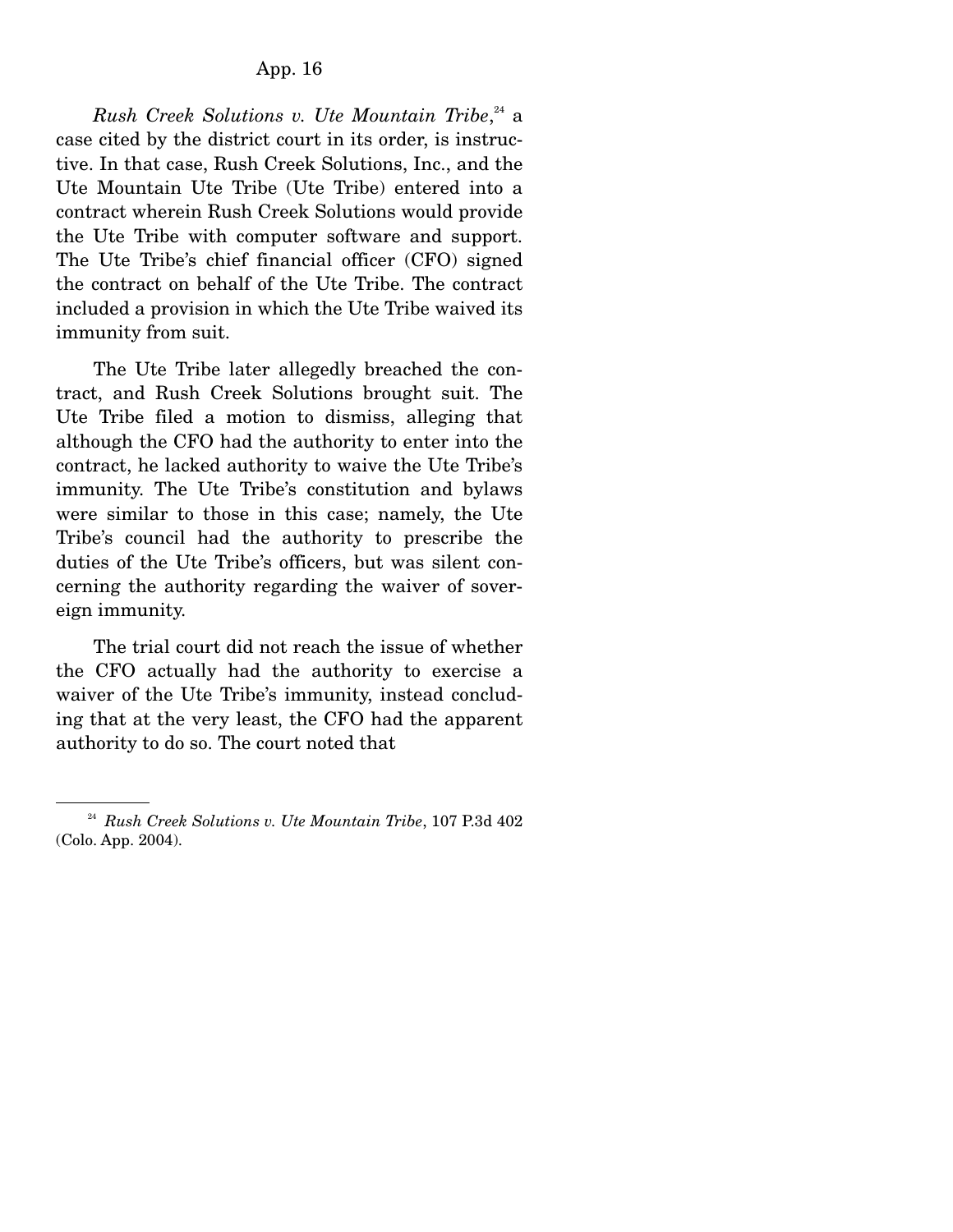[a]t all relevant times, the CFO was authorized to enter into contracts on behalf of the [Ute] Tribe. The contract at issue here designates the [Ute] Tribe as the customer. The CFO signed the contract on behalf of the customer on a line above the statement, "authorized signature." The [Ute] Tribe's Constitution and personnel policy are silent concerning procedures for signing contracts, waiving sovereign immunity, or authorizing persons to sign waivers. $25$ 

On this basis, the district court concluded that the Ute Tribe's motion to dismiss should be denied.

 In arguing that *Rush Creek Solutions* is inapplicable, the Tribe contends that it is not appropriate to apply agency principles in a sovereign immunity analysis. While the Tribe cites to cases purporting to support that proposition, we have reviewed those cases and find them inapplicable. We adopt the reasoning of *Rush Creek Solutions* and apply agency principles, specifically the principles of apparent authority, to the purported waiver in this case.

 [12-14] Apparent authority is authority that is conferred when the principal affirmatively, intentionally, or by lack of ordinary care causes third persons to act upon an agent's apparent authority.<sup>26</sup> Apparent authority gives an agent the power to affect the

<sup>25</sup> *Id*. at 407.

<sup>26</sup> *Koricic v. Beverly Enters. – Neb*., 278 Neb, 713, 773 N.W.2d 145 (2009).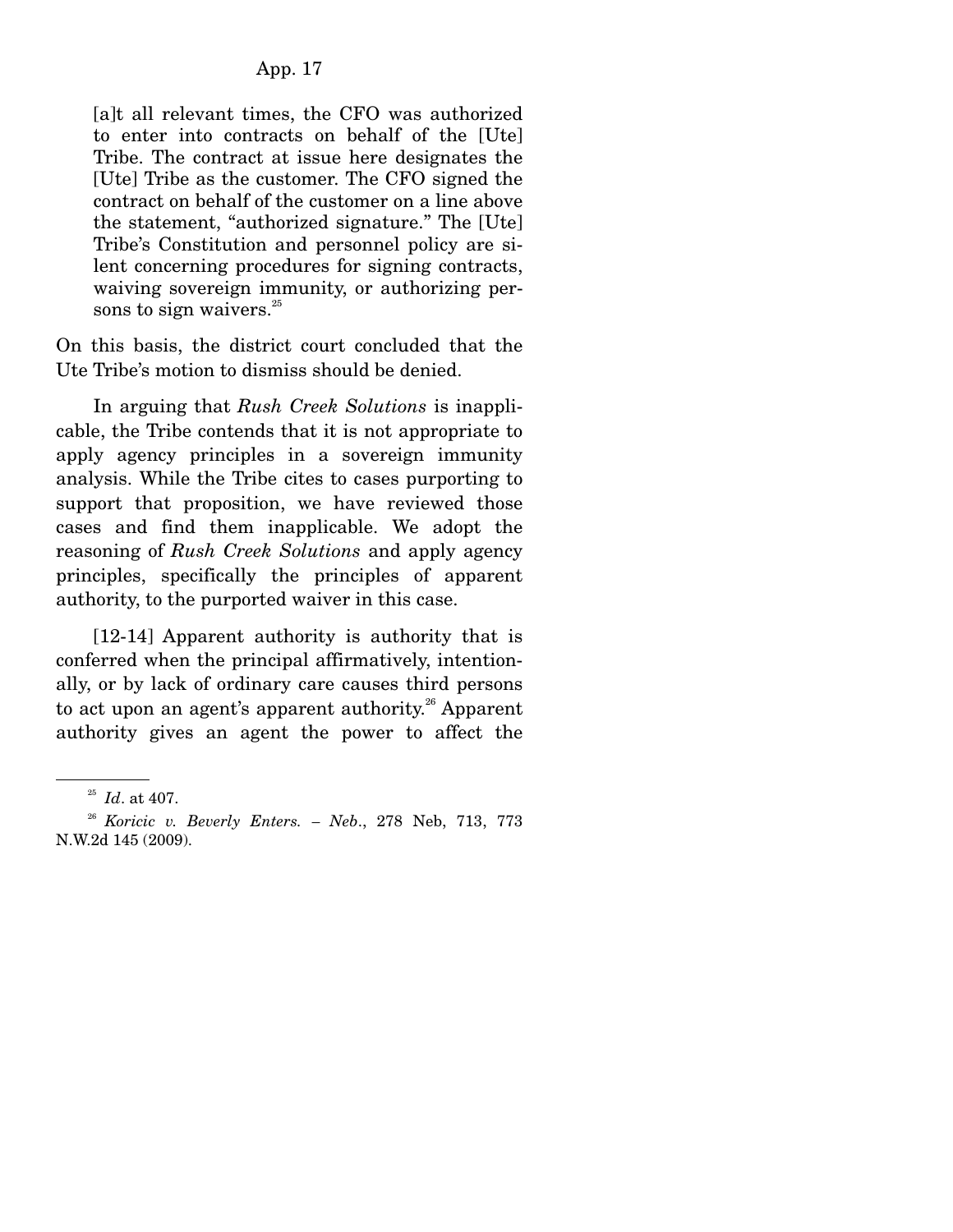principal's legal relationships with third parties. The power arises from and is limited to the principal's manifestations to those third parties about the relationships. $27$  Stated another way, apparent authority for which a principal may be liable exists only when the third party's belief is traceable to the principal's manifestation and cannot be established by the agent's acts, declarations, or conduct.<sup>28</sup> Manifestations include explicit statements the principal makes to a third party or statements made by others concerning an actor's authority that reach the third party and the third party can trace to the principal. $^{29}$ 

 [15,16] For apparent authority to exist, the principal must act in a way that induces a reasonable third person to believe that another person has authority to act for him or her.<sup>30</sup> Whether an agent has apparent authority to bind the principal is a factual question determined from all the circumstances of the transaction.<sup>31</sup>

 The record in this case shows that the separate waiver signed by the chairman and vice chairman was entered into in the presence of five of the seven members of the tribal council at the Tribe's headquarters. In addition to the waiver, the Tribe's chairman,

<sup>31</sup> *Id*.

<sup>27</sup> *Id.*

<sup>28</sup> *Id.*

<sup>29</sup> *Id.*

<sup>30</sup> *Id.*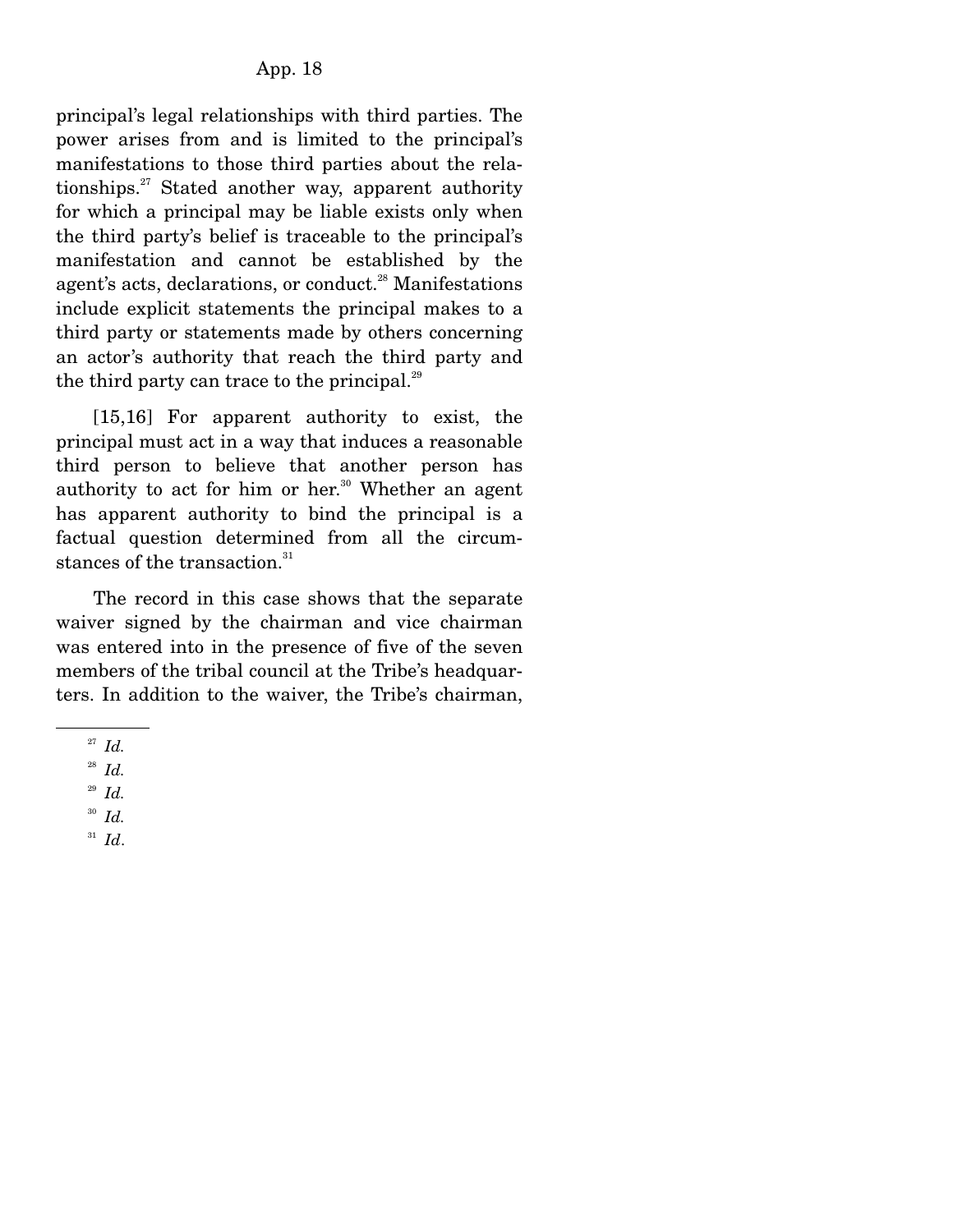vice chairman, or both, executed all other contracts between the Tribe and StoreVisions. And a review of the record shows that in resolution No. 08-74, the tribal council acknowledged that it had entered into these previous contracts with StoreVisions. Moreover, because the Tribe's constitution and bylaws are silent as to the method of waiving sovereign immunity, it was reasonable for StoreVisions to rely upon the words and actions of the Tribe with respect to the waiver of immunity.

 We note that no source of tribal law beyond the constitution and bylaws was presented to the district court, nor was the district court asked to take judicial notice of any sources. As such, this court will not judicially notice, or otherwise seek out, any authority that might support either position in this litigation.

 The situation presented by this appeal is virtually identical to the one presented in *Rush Creek Solutions.* One difference is that, in this appeal, the Tribe and StoreVisions entered into a separate waiver prior to entering into the underlying contracts. As noted, this separate waiver was signed in the presence of five of the seven members of the tribal council and lends even more weight to an appearance that the signatories to the document – the chairman and vice chairman – were vested with the authority to waive the Tribe's sovereign immunity.

 Like the *Rush Creek Solutions* court, we decline to address the question of whether the chairman and vice chairman had actual authority to waive the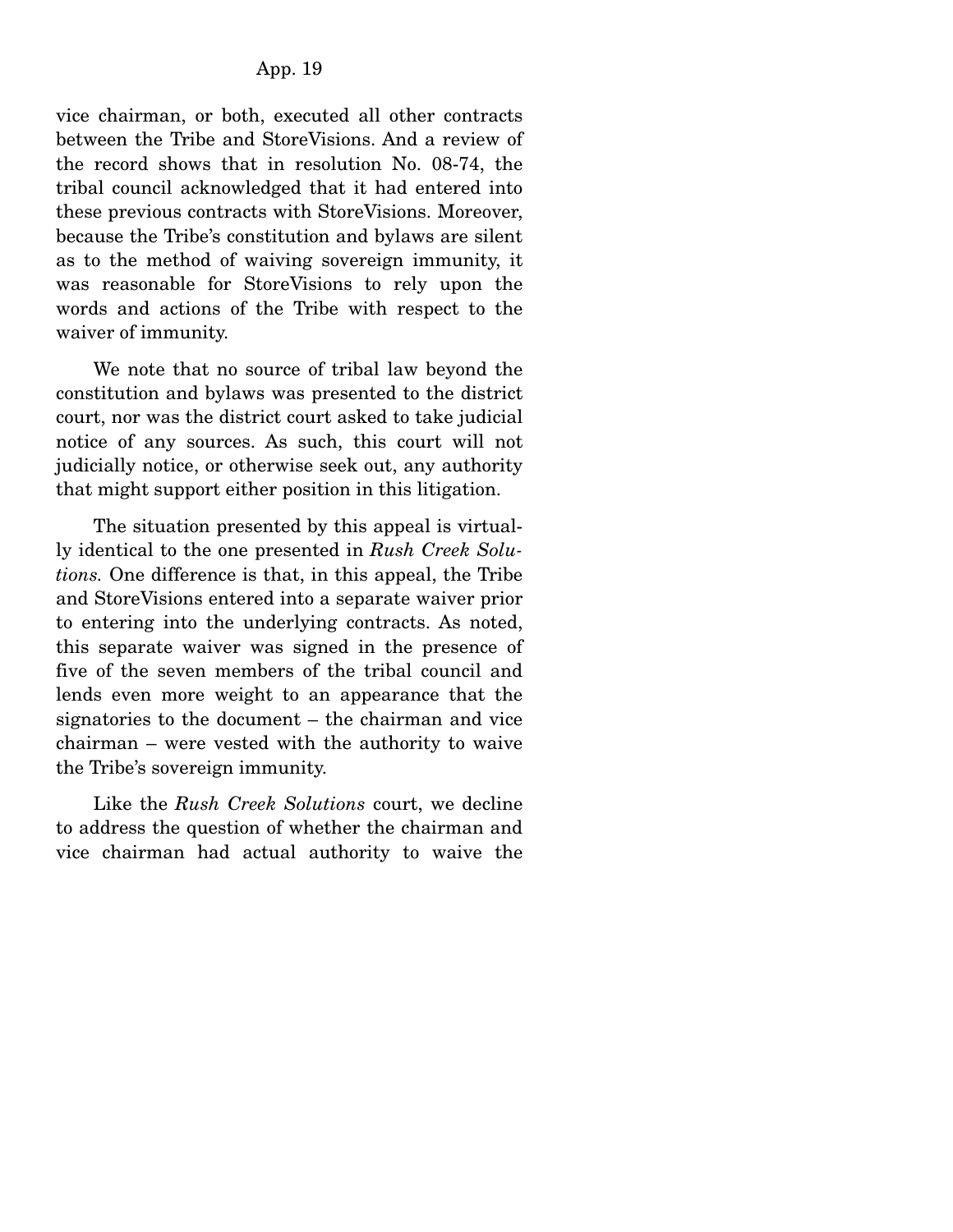Tribe's sovereign immunity, instead concluding that the two had apparent authority to do so based upon the undisputed facts. The Tribe's first assignment of error is without merit.

### *Conversion of Motion to Dismiss to Motion for Summary Judgment.*

In its second and final assignment of error, the Tribe contends that the district court erred in converting its motion to dismiss into a motion for summary judgment without proper notice. The Tribe cites to Neb. Ct. R. Pldg. § 6-1112(b) and *Crane Sales & Serv. Co. v. Seneca Ins.* Co.<sup>32</sup> in support of this argument. Both are inapplicable, and the Tribe's argument is without merit.

 The basis of the Tribe's assignment of error is § 6- 1112(b), which provides in relevant part:

 If, on a motion asserting the defense numbered (6) to dismiss for failure of the pleading to state a claim upon which relief can be granted, matters outside the pleading are presented to and not excluded by the court, the motion shall be treated as one for summary judgment and disposed of as provided in §§ 25-1330 to 25-1336, and all parties shall be given reasonable opportunity to present all material made pertinent to such a motion by statute.

<sup>32</sup> *Crane Sales & Serv. Co. v. Seneca Ins. Co.*, 276 Neb. 372, 754 N.W.2d 607 (2008).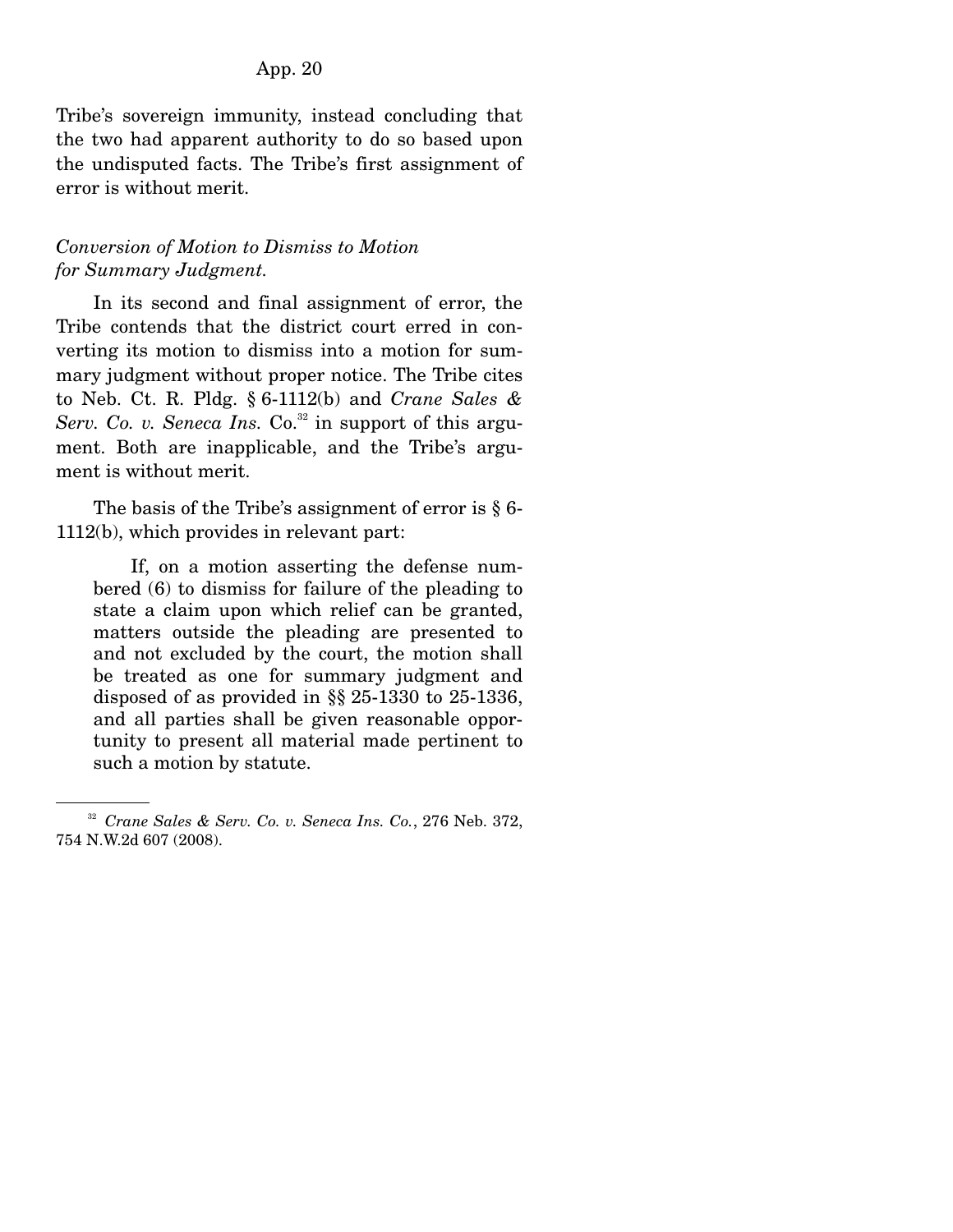The Tribe's motion to dismiss is not based in § 6-  $1112(b)(6)$ , but instead on § 6-1112(b)(1) for lack of jurisdiction over the subject matter. Thus, this language in § 6-1112(b) and this court's opinion in *Crane Sales & Serv. Co.* are inapplicable.<sup>33</sup>

 We additionally note that when the Tribe filed its motion, that motion indicated it would be supported by affidavit, and in fact, such affidavits were presented by the Tribe. We therefore question whether the Tribe was truly without notice as to whether the motion to dismiss would be converted to a motion for summary judgment.

 The Tribe's final assignment of error is also without merit.

#### **CONCLUSION**

The decision of the district court is affirmed.

AFFIRMED.

WRIGHT, J., not participating.

<sup>33</sup> Cf. *Washington v. Conley*, 273 Neb. 908, 734 N.W.2d 306 (2007).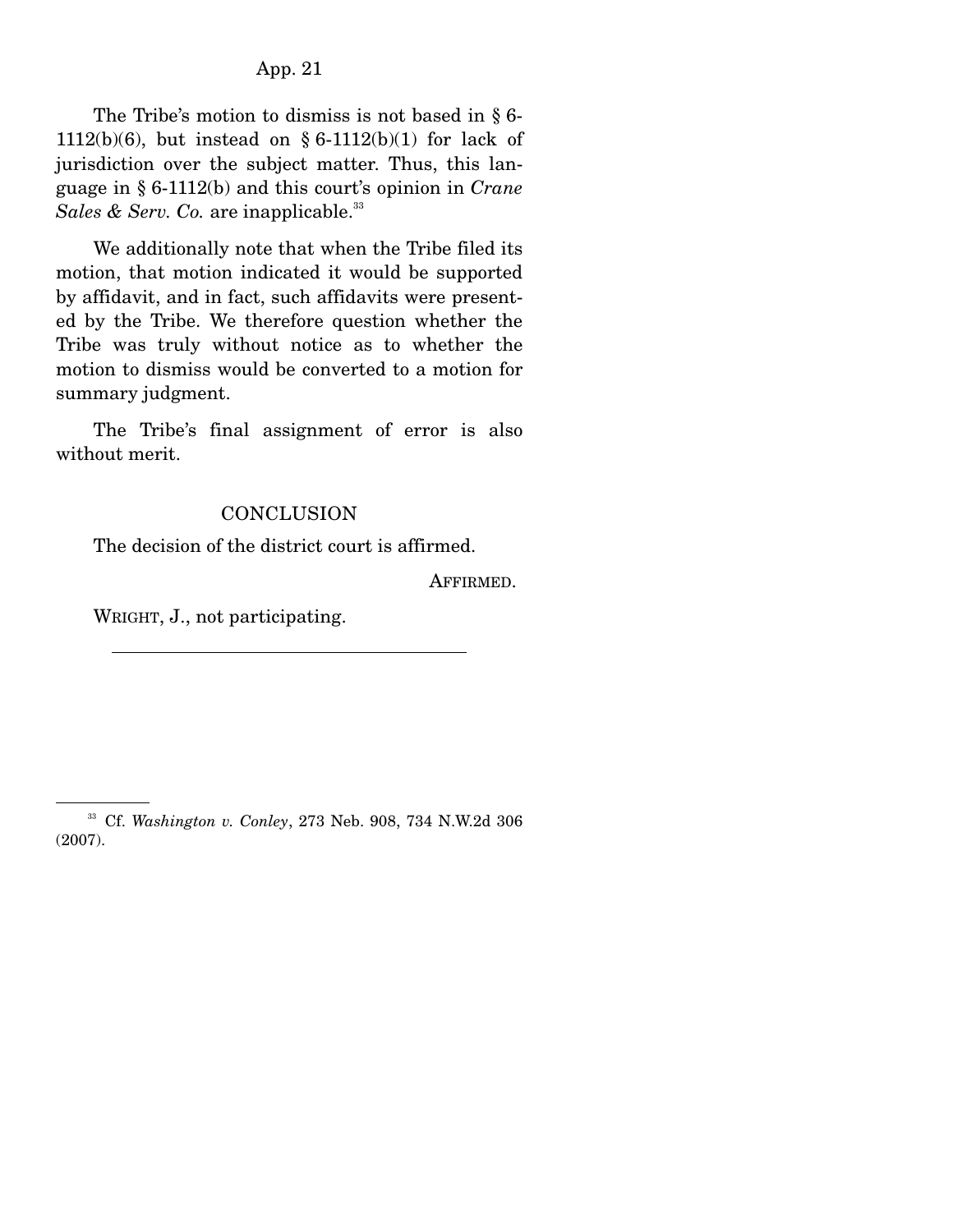## IN THE DISTRICT COURT OF THURSTON COUNTY, NEBRASKA

STOREVISIONS, INC., Plaintiff, v. OMAHA TRIBE OF NEBRASKA A/K/A OMAHA NATION, Defendant ) ) ) ) ) ) ) )  $\lambda$ Case No. CI09-116 **ORDER ON DEFENDANT'S MOTION TO DISMISS**  (Filed Mar. 10, 2010)

The matter came before the Court on the 13th day of January, 2010 on the Defendant's Motion to Dismiss the Plaintiff 's Complaint pursuant to Neb. Ct. R. Pldg. §6-112. Elizabeth M. Callaghan appeared on behalf of the Plaintiff. Ben Thompson appeared on behalf of the Defendant. Exhibits were received into evidence and counsel made oral arguments. Briefs of law were submitted by both parties subsequent to the hearing and have been considered by the Court.

 Defendant asserts that this Court does not have subject matter jurisdiction over this action because the action is against a sovereign tribal government that has not waived its sovereign immunity. Defendant further asserts that the waiver of sovereign immunity signed by Defendant's Chairman and Vice Chairman is not a valid waiver of sovereign immunity by Defendant.

 Plaintiff asserts that general laws of agency govern the case, and that the Defendant's Chairman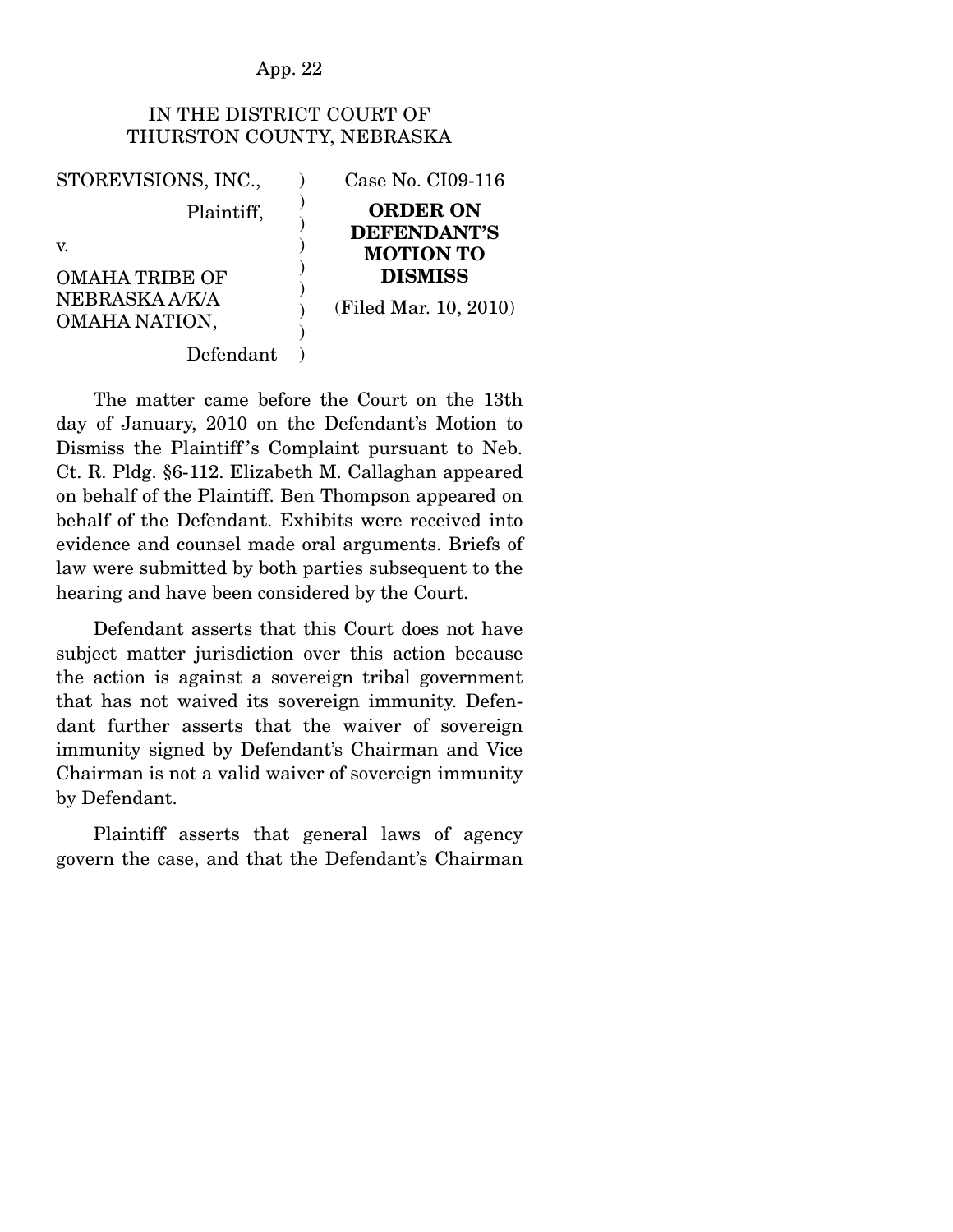and Vice Chairman had apparent authority to sign the waiver of sovereign immunity on behalf of the Defendant in favor of Plaintiff.

 Having now fully reviewed the evidence, the arguments of counsel, and the law, the Court finds the authority presented in *Rush Creek Solutions, Inc.*, *infra*, to be persuasive, and that the Defendant's Motion to Dismiss should be denied.

 In *Rush Creek Solutions, Inc.*, a case similar to the one at bar, the Colorado Court of Appeals examined the issue of apparent authority and held that a tribe's chief financial officer had apparent authority to sign a contract and waive the tribe's sovereign immunity. In that case, Rush Creek and the Ute Tribe had signed a contract in which Rush Creek agreed to provide the tribe computer software and maintenance support. The contract, which contained a default clause waiving the tribe's sovereign immunity, was signed on the tribe's behalf by its CFO.

 Rush Creek alleged that the tribe failed to make payments under the contract and filed an action against the tribe. The tribe filed a Motion to Dismiss, challenging subject matter jurisdiction based on sovereign immunity. The tribe asserted that its CFO did not have authority to waive the tribe's sovereign immunity.

 Rush Creek asserted that the tribe's constitution contained no provision concerning the tribal officials' authority to waive sovereign immunity of the tribe. Because nothing in the tribe's constitution expressly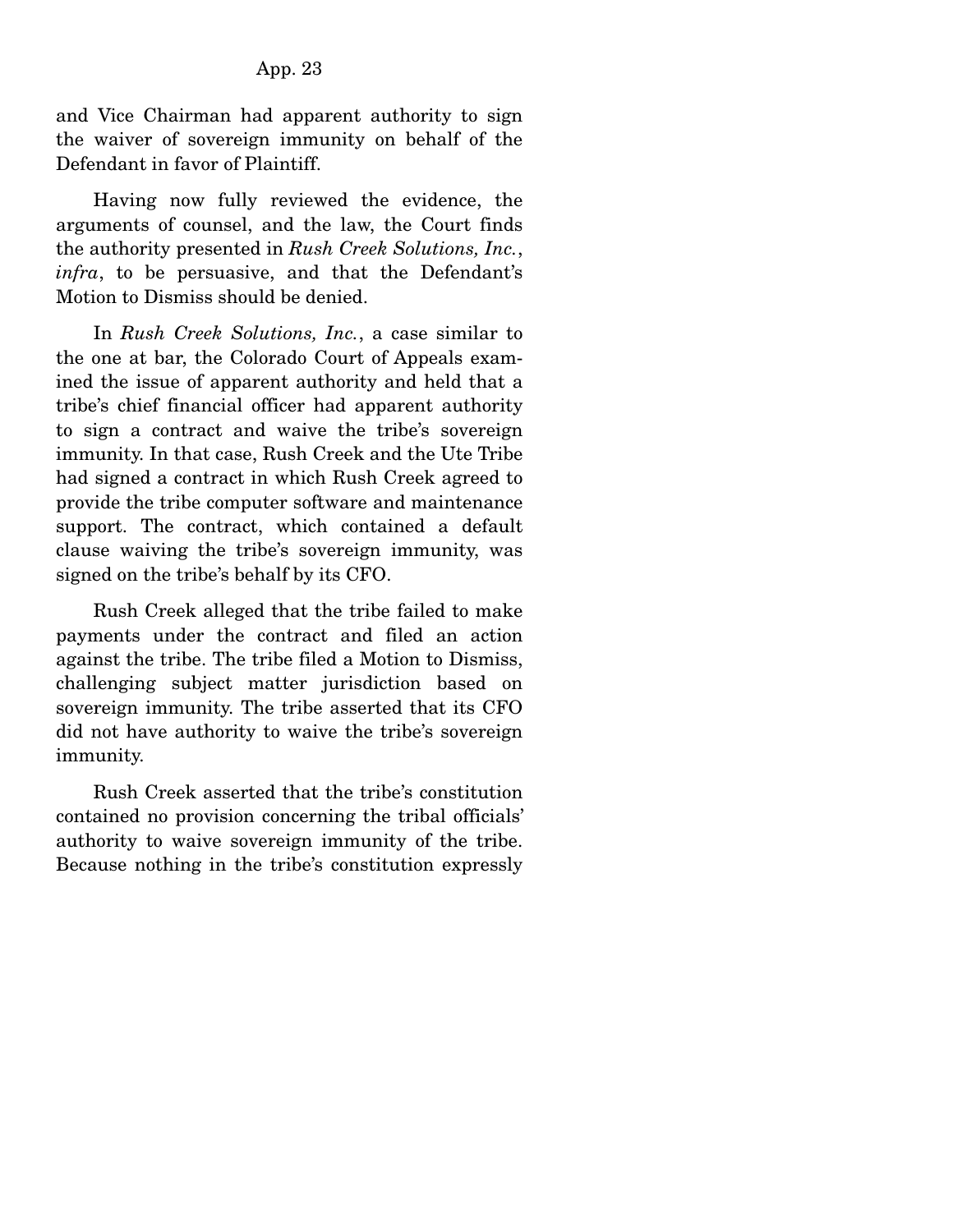addressed authority to waive sovereign immunity and nothing expressly refuted or prohibited it, the Court found that general laws of agency governed the case. *Id.* at 407 *citing Richmond v. Sheahan*, 270 F.3d 430 (7th Cir. 2001) (finding agency principals are applicable in determining sovereign immunity issues); *Finnie v. Jefferson County Sch. Dist. R-1*, 79 P.3d 1253 (Colo. 2003). The Colorado Court of Appeals went on to state that "an agency 'results from the manifestation of consent by one person to another that the other shall act on his behalf and subject to his control, and consent by the other so to act.'" *Rush Creek* at 407 *quoting City and County of Denver v. Fey Concert* Co., 960 P.2d 657, 660 (Colo. 1998); *Restatement (Second) of Agency,* §1(1) (1958).

 Such authority, the Court found, is established by evidence of "written or spoken words by other conduct of the principal which, reasonably interpreted, causes a person to believe that the principal consents to have the act done on his behalf by a person purporting to act for him." *Id.* at 407 *quoting Lucero v. Goldberger*, 804 P.2d 206, 209 (Colo. App. 1990) (emphasis omitted). The Court continued: "Apparent authority is created to protect third parties who, in good faith, rely upon their belief that an agency relationship exists between the apparent principal and agent. *Id.*  at 407 *quoting Sigel-Campion Livestock Comm'n Co. v. Ravohain*, 71 Colo. 410, 207 P.82 (1922); *In Re Marriage of Robbins*, 8 P.3d 625 (Colo. App. 2000). More important, the Court stated that "An agent can make the principal responsible for his or her actions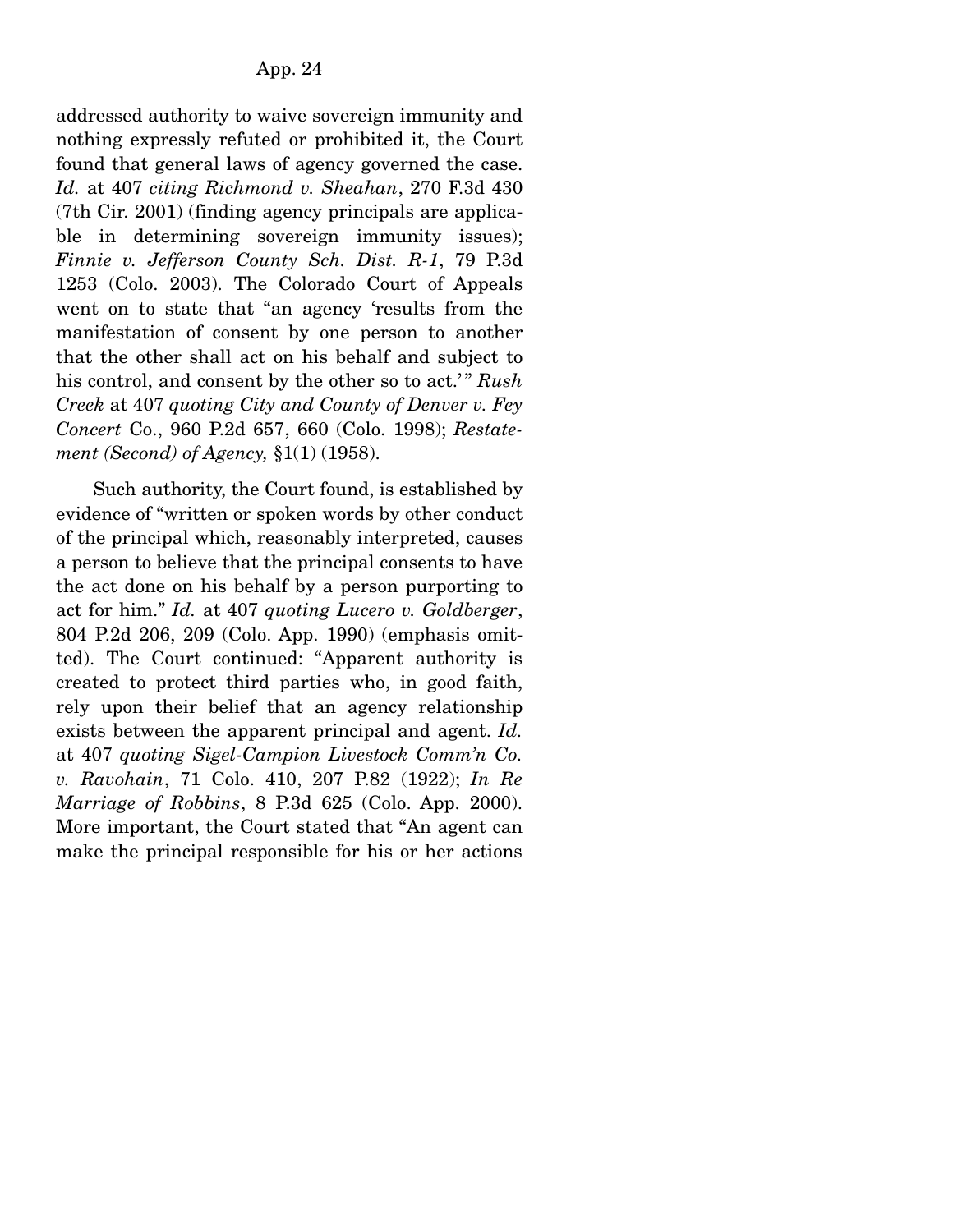if the agent is acting pursuant to apparent authority, regardless of whether the principal has knowledge of the agent's conduct." *Id.* at 407 *citing Willey v. Mayer*, 876 P.2d 1260 (Colo. 1994); *Life Investors Ins. Co*. *v. Smith*, 833 P.2d 864, 868 (Colo. App. 1992); *Restatement (Second) of Agency* §§26-27.

The Court concluded:

The words, actions, and other described conduct of the tribe, reasonably interpreted, would and did cause Rush Creek to believe that the tribe consented to have the contract and waiver signed on its behalf by the CFO. The CFO held himself out as the tribe's agent and acted at least with apparent authority in assenting to contract and the waiver therein. Rush Creek relied to its detriment upon the apparent authority of the CFO. Hence, we conclude as a matter of law that the CFO had apparent authority to sign the contract and waive the tribe's sovereign immunity.

## *Id.* at 408.

Turning back to the facts of the case at bar, it is undisputed by the parties that the Defendant's constitution and bylaws are silent on the issue of the protocol for waiver of sovereign immunity by the Tribe. Because nothing in the constitution or bylaws speaks to the issue or refutes or prohibits it, the Court finds that general laws of agency govern here.